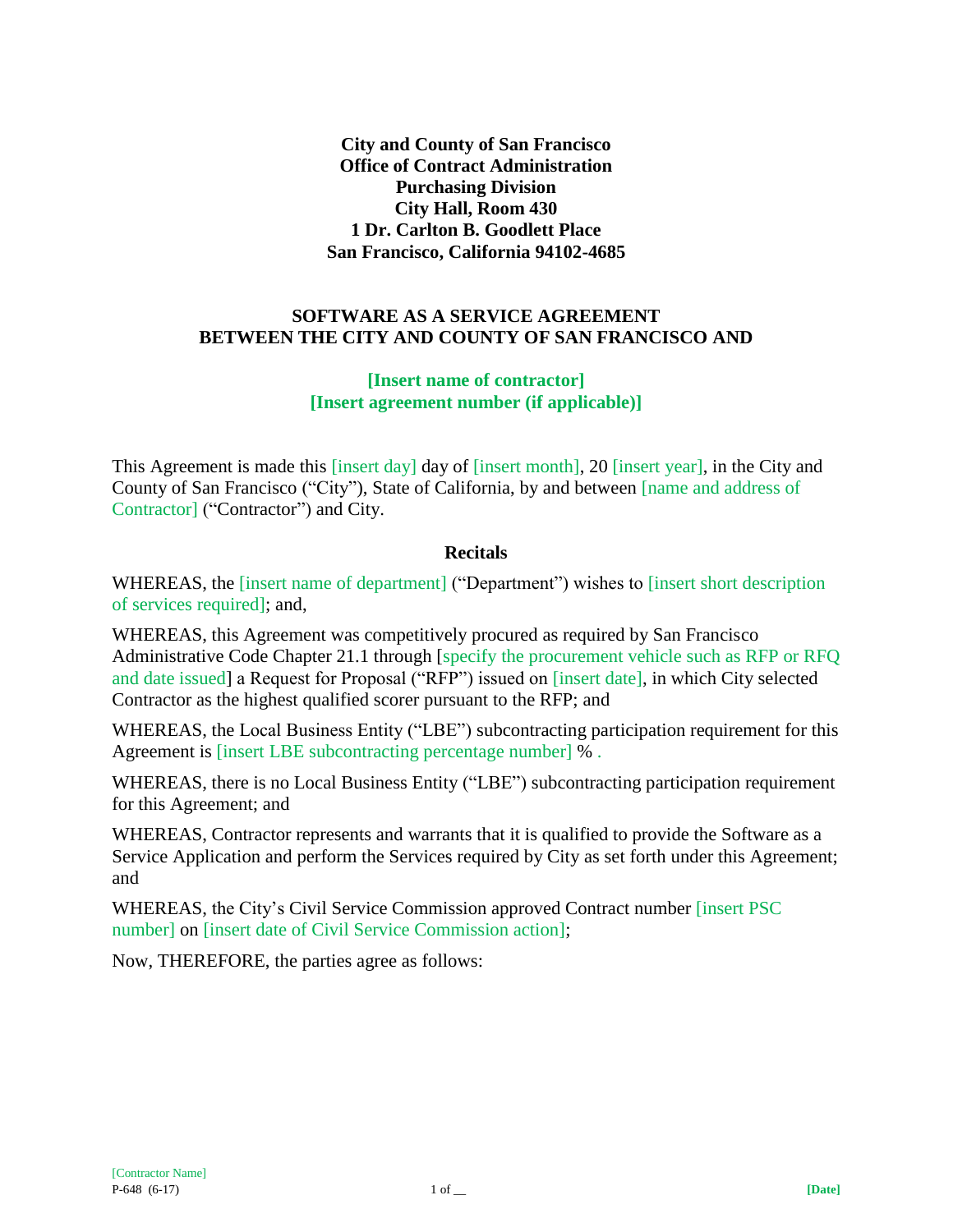## **Article 1 Definitions**

The following definitions apply to this Agreement:

1.1 "Acceptance" means notice from the City to Contractor that the SaaS Application meets the specifications and requirements contained in the Documentation and Appendices A and/or B.

1.2 "Acceptance Period" means the period allocated by City to test the SaaS Application to determine whether it conforms to the applicable Specifications and, if appropriate, properly operates in the defined operating environment, is capable of running on a repetitive basis, and is otherwise in compliance with the service level obligations without failure.

1.3 **"**Agreement" means this contract document, including all attached appendices, and all applicable City Ordinances and Mandatory City Requirements which are specifically incorporated into this Agreement by reference as provided herein.

1.4 "Authorized Users" means a person authorized by City to access the City's Portal and utilize the SaaS Application, including any City employee, contractor, or agent, or any other individual or entity authorized by City.

1.5 "Back-Up Environment" means the Contractor's back-up Data Center for the SaaS Services.

1.6 "City" or "the City" means the City and County of San Francisco, a municipal corporation, acting by and through both its Director of the Office of Contract Administration or the Director's designated agent, hereinafter referred to as "Purchasing" and [insert name of department]."

1.7 "City Data" means that data as described in Article 13 of this Agreement which includes, without limitation all collected, used, maintained, processed, stored, or generated by or on behalf of the City, including as the result of the use of the SaaS Service. City Data includes without limitation Confidential Information.

1.8 "City Portal" means an electronic gateway to a secure entry point via Contractor's Website that allows City and its Authorized Users to log in to an area where they can view and download information or request assistance regarding the SaaS Application and Services.

1.9 "City's Project Manager" means the individual specified by the City pursuant to Section 4.2.1 hereof, as the Project Manager authorized to administer this Agreement on the City's behalf.

1.10 "CMD" means the Contract Monitoring Division of the City.

1.11 "Confidential Information" means confidential City information including, but not limited to, personally-identifiable information (PII), protected health information, or individual financial information (collectively, "Proprietary or Confidential Information") that is subject to local, state or federal laws restricting the use and disclosure of such information, including, but not limited to, Article 1, Section 1 of the California Constitution; the California Information Practices Act (Civil Code § 1798 et seq.); the California Confidentiality of Medical Information Act (Civil Code § 56 et seq.); the federal Gramm-Leach-Bliley Act (15 U.S.C. §§ 6801(b) and 6805(b)(2)); the privacy and information security aspects of the Administrative Simplification provisions of the federal Health Insurance Portability and Accountability Act (45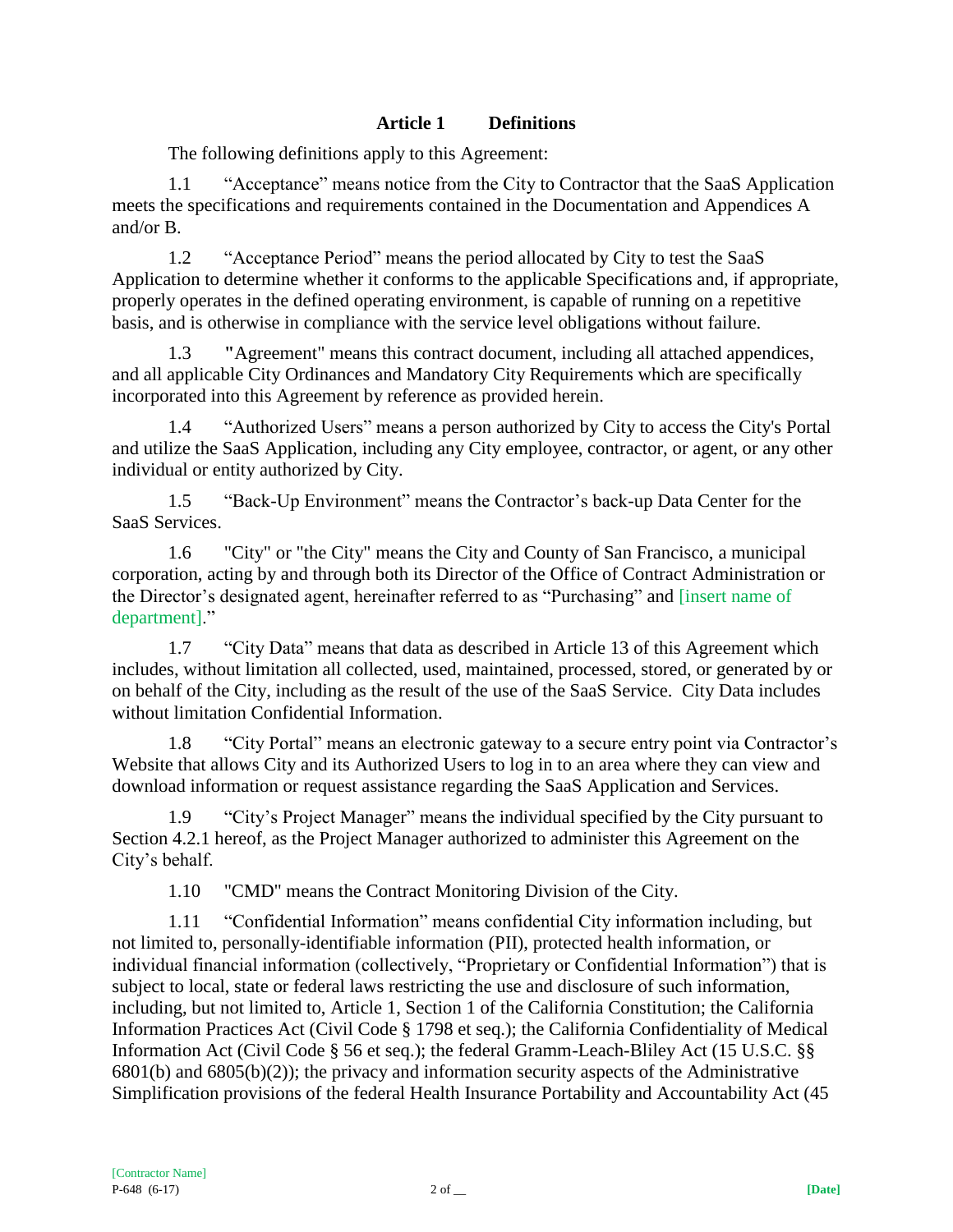CFR Part 160 and Subparts A, C, and E of part 164); and San Francisco Administrative Code Chapter 12M (Chapter 12M).

1.12 "Contractor" or "Consultant" means [insert name and address of contractor].

1.13 "Contractor Project Manager" means the individual specified by Contractor pursuant to Section 4.2.1 hereof, as the Project Manager authorized to administer this Agreement on Contractor's behalf.

1.14 "Contractor's Website" means the Website that provides Authorized User access to the SaaS Application Services.

1.15 "Data Breach" means any access, destruction, loss, theft, use, modification or disclosure of City Data by an unauthorized party or that is in violation of the Agreement terms and/or applicable local, state or federal law.

1.16 "Data Center(s)" means the data center(s) located in the United States that will be used to host the SaaS Application and City's Data.

1.17 "Deliverables" means Contractor's work product resulting from the Services that are provided by Contractor to City during the course of Contractor's performance of the Agreement, including without limitation, the work product described in the "SaaS Implementation and Training Services," attached as Appendix A.

1.18 "Disabling Code" means computer instructions or programs, subroutines, code, instructions, data or functions (including but not limited to viruses, worms, date bombs or time bombs), including but not limited to other programs, data storage, computer libraries and programs that self-replicate without manual intervention, instructions programmed to activate at a predetermined time or upon a specified event, and/or programs purporting to do a meaningful function but designed for a different function, that alter, destroy, inhibit, damage, interrupt, interfere with or hinder the operation of the City's access to the SaaS Services through the Contractor's Website and/or Authorized User's processing environment, the system in which it resides, or any other software or data on such system or any other system with which it is capable of communicating.

1.19 "Documentation" means technical publications relating to use of the SaaS Application, such as reference, administrative, maintenance, and programmer manuals, provided by Contractor to City.

1.20 "Effective Date" means the date upon which the City's Controller certifies the availability of funds for this Agreement as provided in Section 3.1.

1.21 "End Users" means any Authorized User authorized by City to access the Contractor's Website and utilize the SaaS Application and Services.

1.22 "Internet" means that certain global network of computers and devices commonly referred to as the "internet," including (without limitation) the World Wide Web.

1.23 "Mandatory City Requirements" means those City laws set forth in the San Francisco Municipal Code, including the duly authorized rules, regulations, and guidelines implementing such laws, that impose specific duties and obligations upon Contractor.

1.24 "Open Source Software" means software with either freely obtainable source code, license for modification, or permission for free distribution.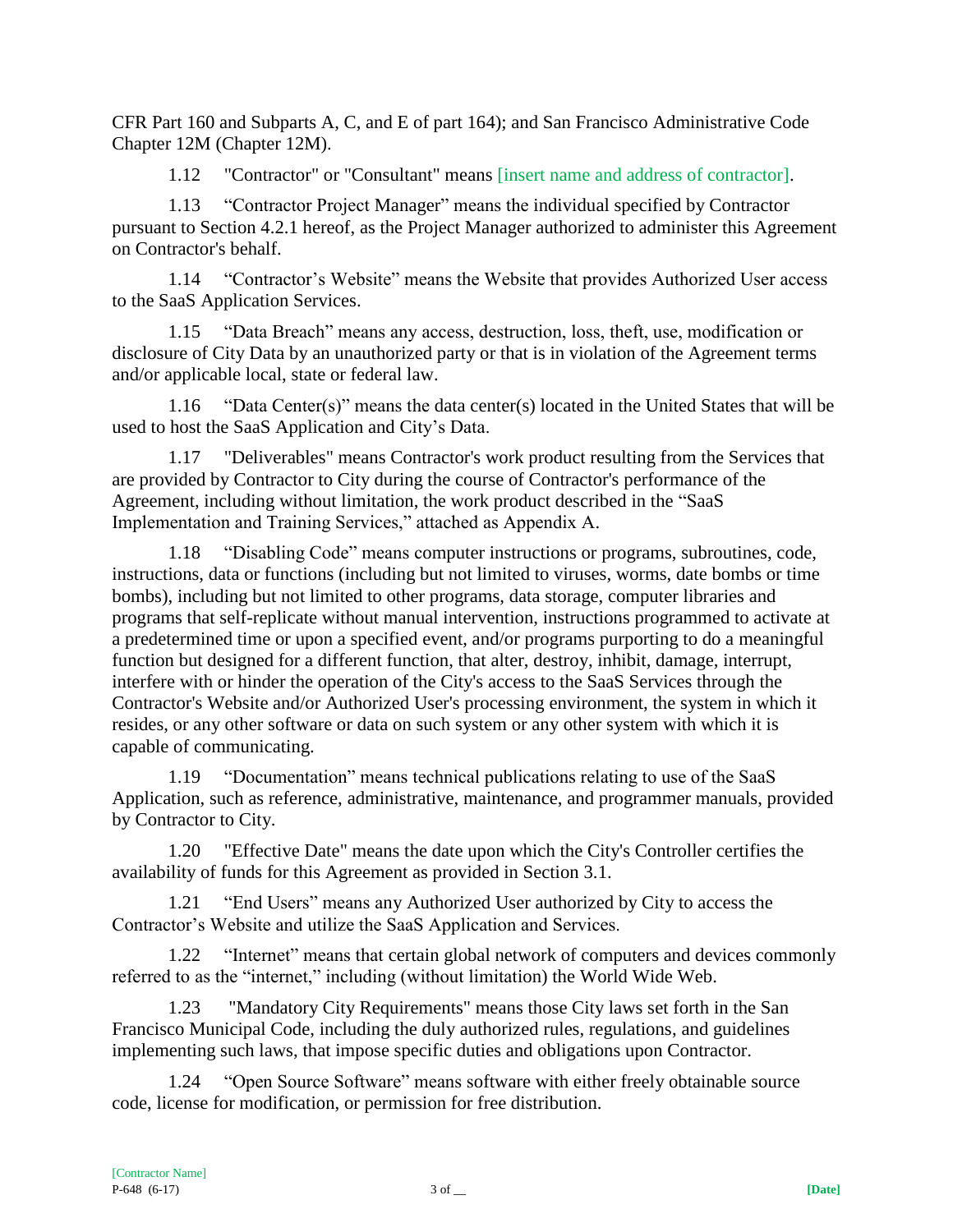1.25 "Party" and "Parties" mean the City and Contractor either collectively or individually.

1.26 "Performance Credit" means credit due to City by Contractor with regard to Contractor's service level obligations in Appendix D (Service Level Obligations).

1.27 "Personally Identifiable Information (PII)" means any information about an individual, including information that can be used to distinguish or trace an individual's identity, such as name, social security number, date and place of birth, mother's maiden name, or biometric records; and any other information that is linked to an individual, such as medical, educational, financial, and employment information.

1.28 "Precedence" means that, notwithstanding the terms of any other document executed by the Parties as a part of this Agreement, the terms of this Agreement shall control over any discrepancy, inconsistency, gap, ambiguity, or conflicting terms set forth in any other Contractor pre-printed document.

1.29 "SaaS Application" means the licensed and hosted computer program residing in Contractor's servers that provides the SaaS Services that may be accessed by Authorized Users through the Internet.

1.30 "SaaS Implementation and Training Services" means the services by which the Contractor will implement all necessary Software configurations and modules necessary to make the SaaS Application available and accessible to City.

1.31 "SaaS Issue" means a problem with the SaaS Services identified by the City, which requires a response by Contractor to resolve.

1.32 "SaaS Maintenance Services" means the activities to investigate, resolve SaaS Application and Services issues and correct product bugs arising from the use of the SaaS Application and Services in a manner consistent with the published specifications and functional requirements defined during implementation.

1.33 "SaaS Services" means the provision by Contractor of the SaaS Services where Contractor's servers host the SaaS Application to perform the functionality listed in the Documentation.

1.34 "SaaS Severity Level" means a designation of the effect of a SaaS Issue on the City. The severity of a SaaS Issue is initially defined by the City and confirmed by Contractor. Until the SaaS Issue has been resolved, the Severity Level may be raised or lowered based on Contractor's analysis of impact to business.

1.35 "SaaS Software" means those SaaS licensed programs and associated documentation licensed to City by Contractor as listed in this Agreement and Appendices and any modification or Upgrades or modifications to the program(s) provided under this Agreement.

1.36 "SaaS Software Error" means any failure of SaaS Software to conform in all material respects to the requirements of this Agreement or Contractor's published specifications.

1.37 "SaaS Software Error Correction" means either a modification or addition that, when made or added to the SaaS Software, brings the SaaS Software into material conformity with the published specifications, or a procedure or routine that, when observed in the regular operation of the SaaS Software, avoids the practical adverse effect of such nonconformity.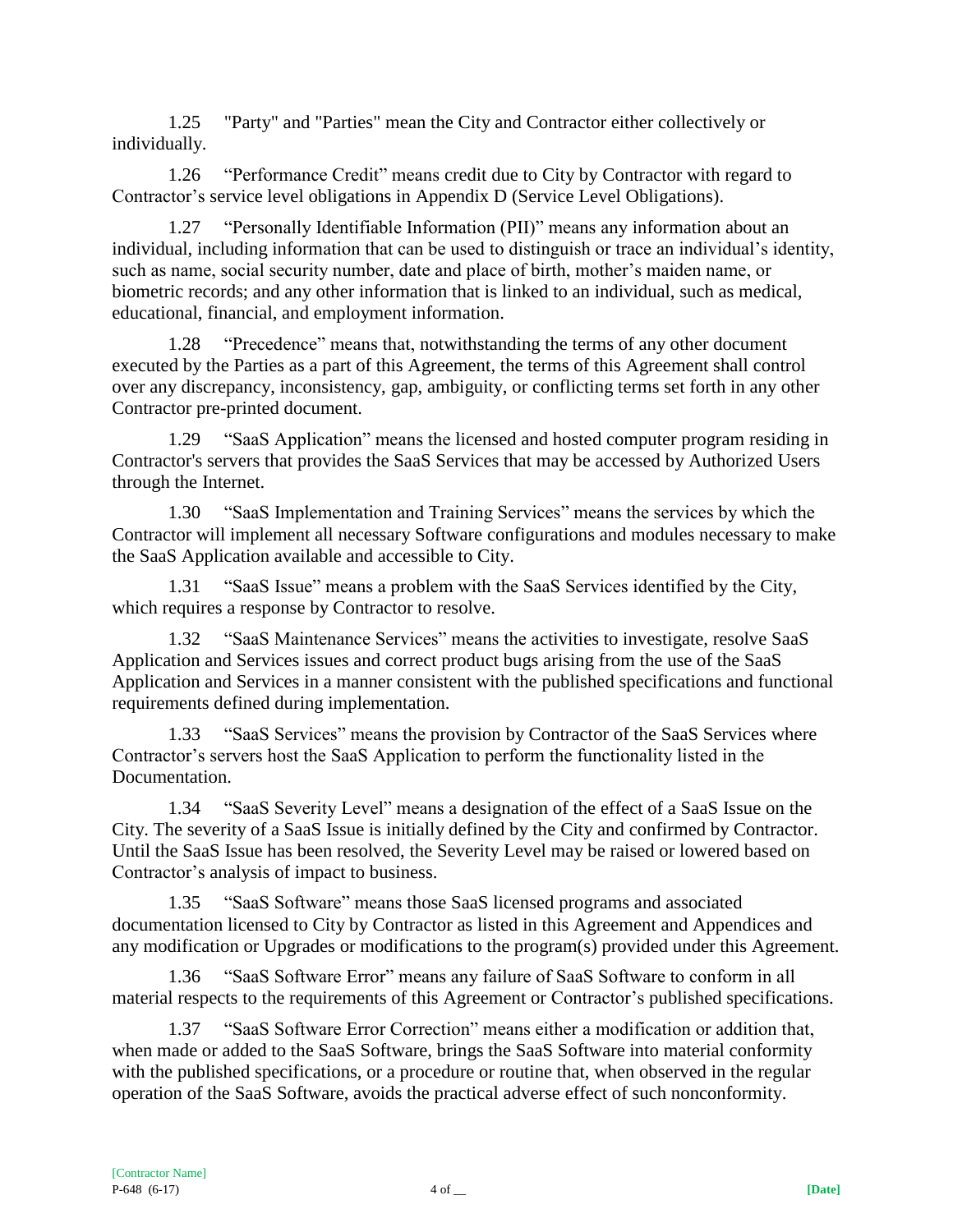1.38 "SaaS Software Revision" means an update to the current SaaS Software Version of the SaaS Software code which consists of minor enhancements to existing features and code corrections. SaaS Software Revisions are provided and included with the annual service payments made by City to Contractor for the SaaS Service.

1.39 "SaaS Software Version" means the base or core version of the SaaS Software that contains significant new features and significant fixes and is available to the City. SaaS Software Versions may occur as the SaaS Software architecture changes or as new technologies are developed. The nomenclature used for updates and upgrades consists of major, minor, build, and fix and these correspond to the following digit locations of a release, a,b,c,d, an example of which would be NCC 7.4.1.3, where the 7 refers to the major release, the 4 refers to the minor release, the 1 refers to the build, and the 4 refers to a fix. All SaaS Software Versions are provided and included as part of this Agreement upon request or approval from City for the upgrade.

1.40 "Scheduled SaaS Maintenance" means the time (in minutes) during the month, as measured by Contractor, in which access to the SaaS Services is scheduled to be unavailable for use by the City due to planned system maintenance and major version upgrades.

1.41 "Services" means the work performed by Contractor under this Agreement as specifically described in the "SaaS Implementation and Training Services" attached as Appendix A, including all services, labor, supervision, materials, equipment, actions and other requirements to be performed and furnished by Contractor under this Agreement.

1.42 "Software" means the SaaS Software and Contractor provided Third-Party Software. All Software, revisions and versions provided by Contractor shall be subject to the terms and conditions of this Agreement, including any amendments thereto.

1.43 "Successor Service Provider" means a new service provider, if any, selected by City in the event the SaaS Services are terminated under this Agreement.

1.44 "Third-Party Software" means the software described in Appendix B, "Third-Party Software-Included in this Agreement."

1.45 "Transition Services" means that assistance reasonably requested by City to effect the orderly transition of the SaaS Services, in whole or in part, to City or to Successor Service Provider.

### **Article 2 Term of the Agreement**

2.1 **Term.** The term of this Agreement shall commence on the later of: (i) [insert Contractor's start date]; or (ii) the Effective Date and expire on [insert expiration date], unless earlier terminated as otherwise provided herein.

2.2 **Options to Renew.** The City has [number of options] options to renew the Agreement for a period of [one year or other time span] each. The City may extend this Agreement beyond the expiration date by exercising an option at the City's sole and absolute discretion and by modifying this Agreement as provided in Section 11.5, "Modification of this Agreement."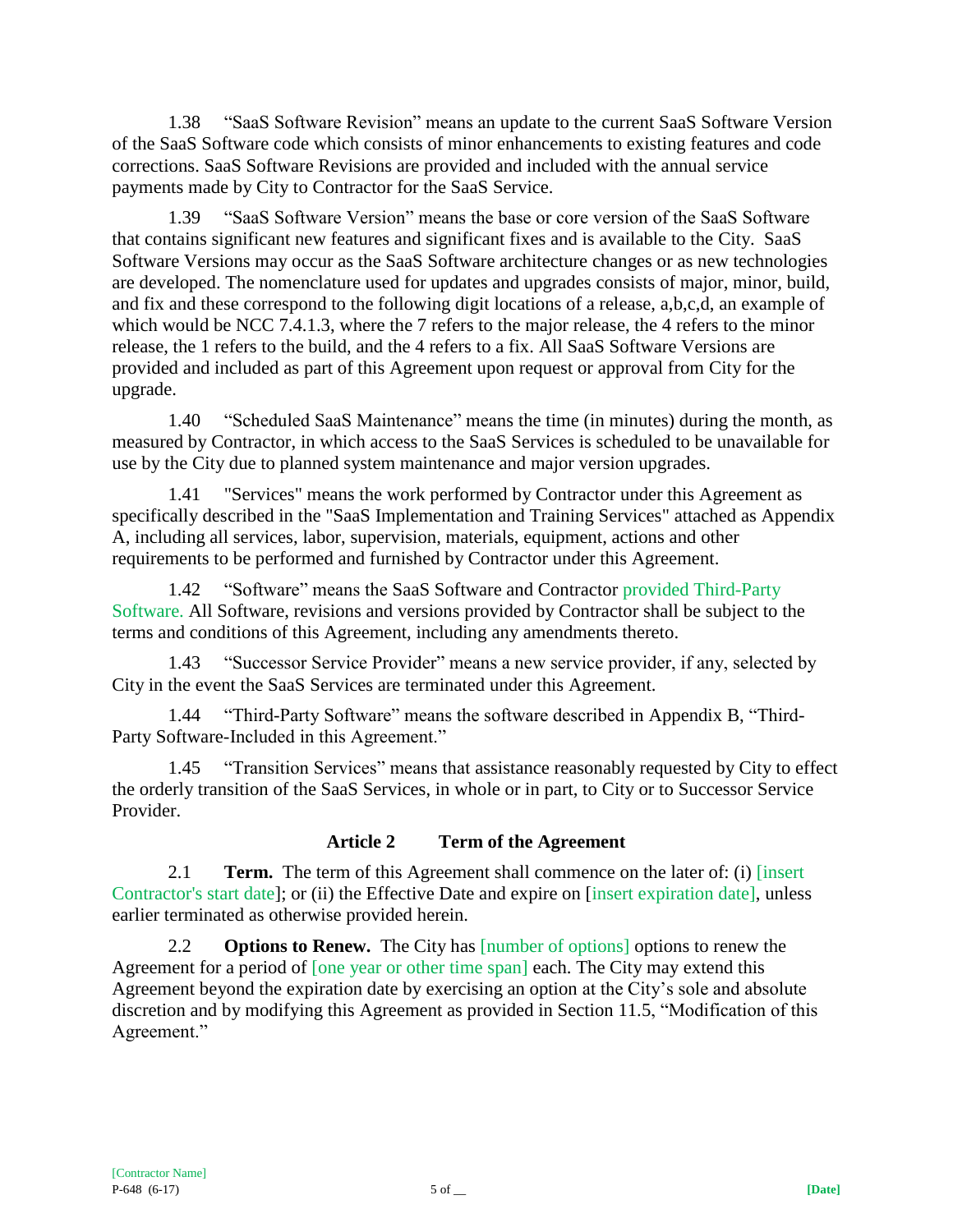### **Article 3 Financial Matters**

3.1 **Certification of Funds; Budget and Fiscal Provisions; Termination in the Event of Non-Appropriation**. This Agreement is subject to the budget and fiscal provisions of the City's Charter. Charges will accrue only after prior written authorization certified by the Controller, and the amount of City's obligation hereunder shall not at any time exceed the amount certified for the purpose and period stated in such advance authorization. This Agreement will terminate without penalty, liability or expense of any kind to City at the end of any fiscal year if funds are not appropriated for the next succeeding fiscal year. If funds are appropriated for a portion of the fiscal year, this Agreement will terminate, without penalty, liability or expense of any kind at the end of the term for which funds are appropriated. City has no obligation to make appropriations for this Agreement in lieu of appropriations for new or other agreements. City budget decisions are subject to the discretion of the Mayor and the Board of Supervisors. Contractor's assumption of risk of possible non-appropriation is part of the consideration for this Agreement.

THIS SECTION CONTROLS AGAINST ANY AND ALL OTHER PROVISIONS OF THIS AGREEMENT.

3.2 **Guaranteed Maximum Costs**. The City's payment obligation to Contractor cannot at any time exceed the amount certified by City's Controller for the purpose and period stated in such certification. Absent an authorized Emergency per the City Charter or applicable Code, no City representative is authorized to offer or promise, nor is the City required to honor, any offered or promised payments to Contractor under this Agreement in excess of the certified maximum amount without the Controller having first certified the additional promised amount and the Parties having modified this Agreement as provided in Section 11.5, "Modification of this Agreement."

#### 3.3 **Compensation.**

3.3.1 **Payment**. Contractor shall provide an invoice to the City on a monthly basis for Services completed in the immediate preceding month, unless a different schedule is set out in Appendix C, "Calculation of Charges." Compensation shall be made for Services identified in the invoice that the *[insert title of department head]*, in his or her sole discretion, concludes has been satisfactorily performed. Payment shall be made within 30 calendar days of receipt of the invoice, unless the City notifies the Contractor that a dispute as to the invoice exists. In no event shall the amount of this Agreement exceed [insert dollar amount]. The breakdown of charges associated with this Agreement appears in Appendix C, "Calculation of Charges," attached hereto and incorporated by reference as though fully set forth herein. A portion of payment may be withheld until conclusion of the Agreement if agreed to both Parties as retainage, described in Appendix C. In no event shall City be liable for interest or late charges for any late payments.

(a) **SaaS Implementation and Training Services:** The breakdown of costs associated with the SaaS Implementation and Training Services appear in Appendix C ("Calculation of Charges"), attached hereto and incorporated by reference as though fully set forth herein. Compensation for services rendered pursuant to Appendix A shall be made in monthly payments on or before the **30th** day of each month for work that City, in its reasonable discretion, concludes has been performed as of the 1<sup>st</sup> day of the immediately preceding month. In no event shall the amount for SaaS Implementation and Training Services under this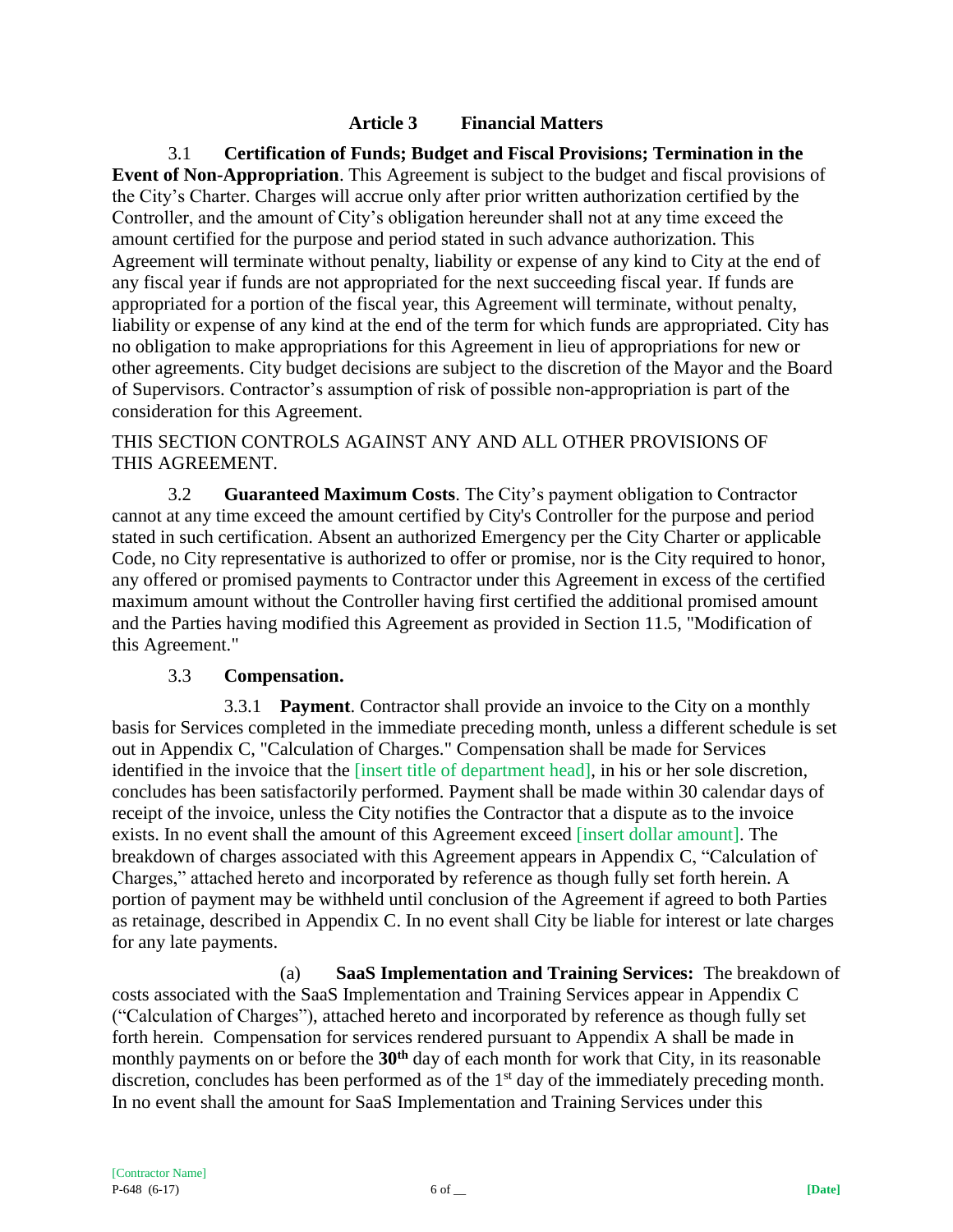Agreement exceed [insert whole dollar amount in numbers and words -- no pennies and no ".00"]**.**

(b) **SaaS Application and Hosted Services:** The breakdown of costs associated with the SaaS Application and Hosted Services appear in Appendix C ("Calculation of Charges"), attached hereto and incorporated by reference as though fully set forth herein. Compensation for services rendered pursuant to Appendix B shall be made in quarterly payments, based on a calendar year, on or before the **1 st** day of each quarter. In no event shall the amount for SaaS Application and Hosted Services under this Agreement exceed [insert dollar amount]. If there is an increase in annual SaaS Application and Hosted Services charges, Contractor shall give City written notice of such increase at least thirty (30) days prior to the expiration of the applicable SaaS Application and Hosted Services period. Annual SaaS Application and Hosted Services charges shall not increase more than 3% of the rate of the year immediately prior to such increase.

3.3.2 **Payment Limited to Satisfactory Services.** Contractor is not entitled to any payments from City until [insert name of department] approves Services, including any furnished Deliverables, as satisfying all of the requirements of this Agreement. Payments to Contractor by City shall not excuse Contractor from its obligation to replace unsatisfactory Deliverables, including equipment, components, materials, or Services even if the unsatisfactory character of such Deliverables, equipment, components, materials, or Services may not have been apparent or detected at the time such payment was made. Deliverables, equipment, components, materials and Services that do not conform to the requirements of this Agreement may be rejected by City and in such case must be replaced by Contractor without delay at no cost to the City.

3.3.3 **Withhold Payments.** If Contractor fails to provide Services in accordance with Contractor's obligations under this Agreement, the City may withhold any and all payments due Contractor until such failure to perform is cured, and Contractor shall not stop work as a result of City's withholding of payments as provided herein.

3.3.4 **Invoice Format**. Invoices furnished by Contractor under this Agreement must be in a form acceptable to the Controller and City, and must include a unique invoice number. Payment shall be made by City as specified in 3.3.6," or in such alternate manner as the Parties have mutually agreed upon in writing.

3.3.5 **LBE Payment and Utilization Tracking System**. Contractor must submit all required payment information using the online LBE Utilization Tracking System (LBEUTS) as required by CMD to enable the City to monitor Contractor's compliance with the LBE subcontracting commitments in this Agreement. Contractor shall pay its LBE subcontractors within three working days after receiving payment from the City, except as otherwise authorized by the LBE Ordinance. The Controller is not authorized to pay invoices submitted by Contractor prior to Contractor's submission of all required CMD payment information. Failure to submit all required payment information to the LBEUTS with each payment request may result in the Controller withholding 20% of the payment due pursuant to that invoice until the required payment information is provided. Following City's payment of an invoice, Contractor has ten calendar days to acknowledge using the online LBEUTS that all subcontractors have been paid. Contractor shall attend a LBEUTS training session. LBEUTS training session schedules are available at www.sfgov.org/lbeuts.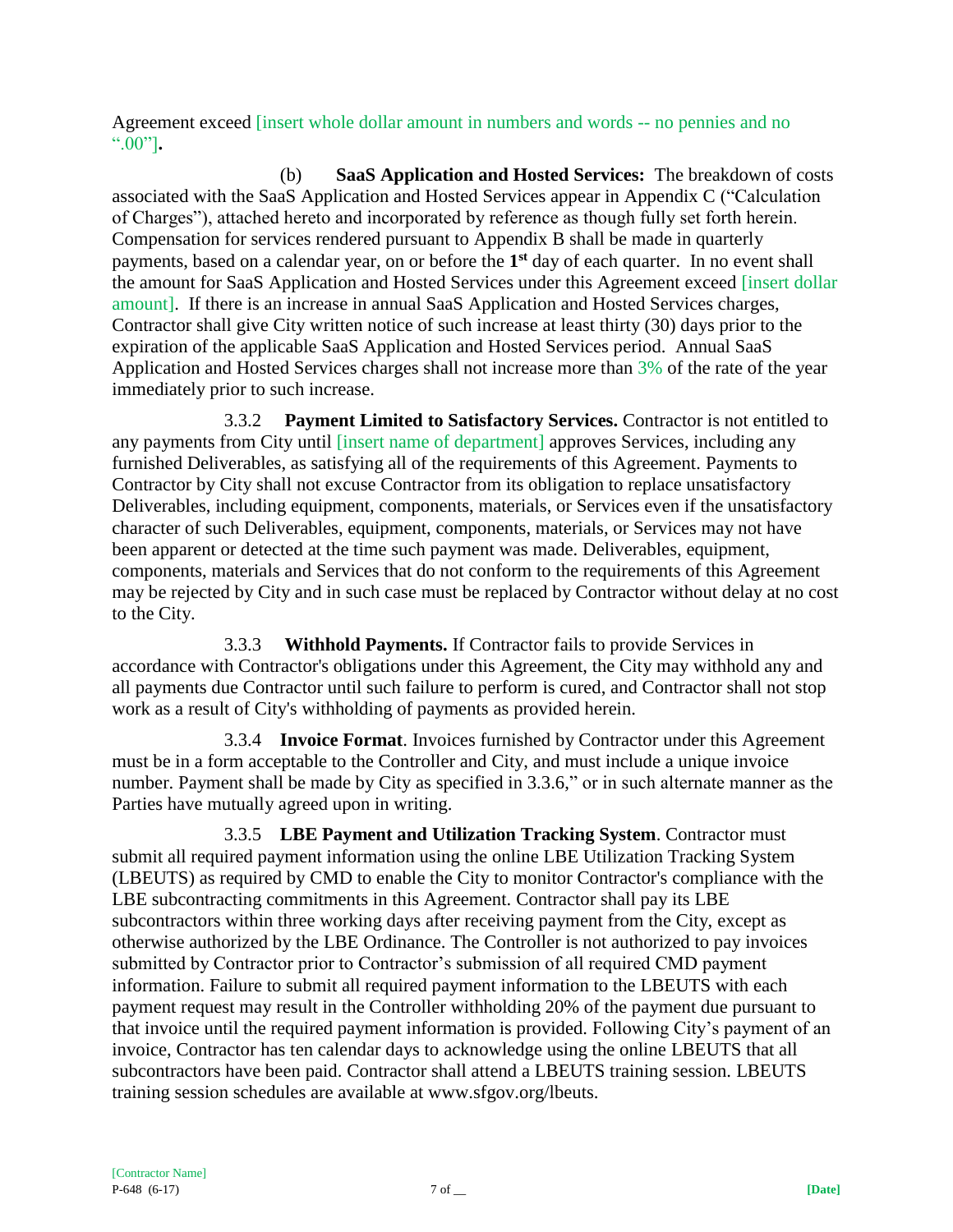### 3.3.6 **Getting paid for goods and/or services from the City.**

(a) All City vendors receiving new contracts, contract renewals, or contract extensions must sign up to receive electronic payments through the City's Automated Clearing House (ACH) payments service/provider. Electronic payments are processed every business day and are safe and secure. To sign up for electronic payments, visit www.sfgov.org/ach.

(b) The following information is required to sign up: (i) The enroller must be their company's authorized financial representative, (ii) the company's legal name, main telephone number and all physical and remittance addresses used by the company, (iii) the company's U.S. federal employer identification number (EIN) or Social Security number (if they are a sole proprietor), and (iv) the company's bank account information, including routing and account numbers.

# 3.3.7 **Grant Funded Contracts.**

(a) **Disallowance**. If Contractor requests or receives payment from City for Services, reimbursement for which is later disallowed by the State of California or United States Government, Contractor shall promptly refund the disallowed amount to City upon City's request. At its option, City may offset the amount disallowed from any payment due or to become due to Contractor under this Agreement or any other Agreement between Contractor and City.

(b) **Grant Terms.** The funding for this Agreement is provided in full or in part by a Federal or State Grant to the City. As part of the terms of receiving the funds, the City is required to incorporate some of the terms into this Agreement. The incorporated terms may be found in Appendix [choose E/F/G etc.], "Grant Terms." To the extent that any Grant Term is inconsistent with any other provisions of this Agreement such that Contractor is unable to comply with both the Grant Term and the other provision(s), the Grant Term shall apply.

(c) Contractor shall insert each Grant Term into each lower tier subcontract. Contractor is responsible for compliance with the Grant Terms by any subcontractor, lower-tier subcontractor or service provider.

3.4 **Audit and Inspection of Records**. Contractor agrees to maintain and make available to the City, during regular business hours, accurate books and accounting records relating to its Services. Contractor will permit City to audit, examine and make excerpts and transcripts from such books and records, and to make audits of all invoices, materials, payrolls, records or personnel and other data related to all other matters covered by this Agreement, whether funded in whole or in part under this Agreement. Contractor shall maintain such data and records in an accessible location and condition for a period of not less than five years after final payment under this Agreement or until after final audit has been resolved, whichever is later. The State of California or any Federal agency having an interest in the subject matter of this Agreement shall have the same rights as conferred upon City by this Section. Contractor shall include the same audit and inspection rights and record retention requirements in all subcontracts.

3.5 **Submitting False Claims**. The full text of San Francisco Administrative Code Chapter 21, Section 21.35, including the enforcement and penalty provisions, is incorporated into this Agreement. Pursuant to San Francisco Administrative Code §21.35, any contractor or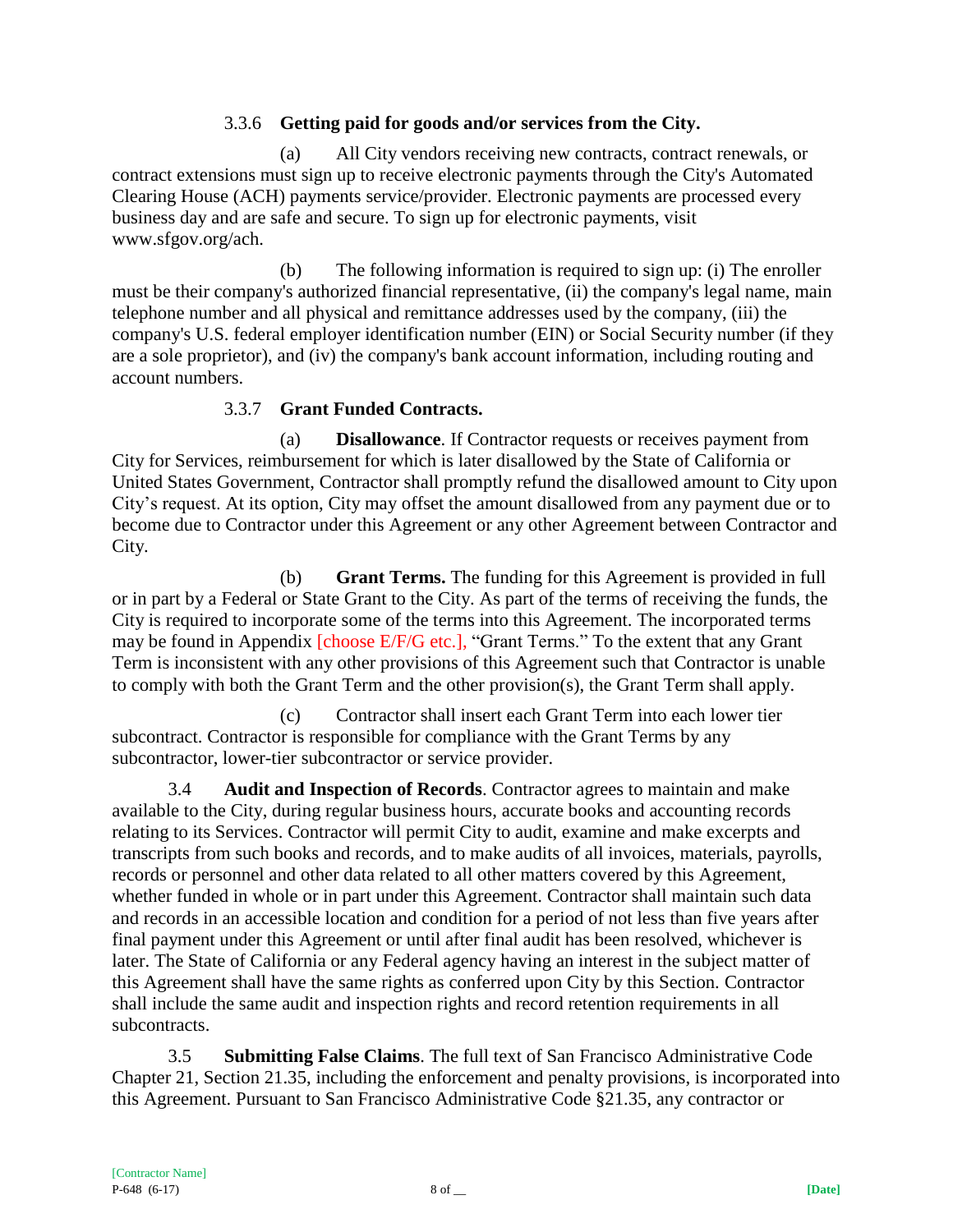subcontractor who submits a false claim shall be liable to the City for the statutory penalties set forth in that section. A contractor or subcontractor will be deemed to have submitted a false claim to the City if the contractor or subcontractor: (a) knowingly presents or causes to be presented to an officer or employee of the City a false claim or request for payment or approval; (b) knowingly makes, uses, or causes to be made or used a false record or statement to get a false claim paid or approved by the City; (c) conspires to defraud the City by getting a false claim allowed or paid by the City; (d) knowingly makes, uses, or causes to be made or used a false record or statement to conceal, avoid, or decrease an obligation to pay or transmit money or property to the City; or (e) is a beneficiary of an inadvertent submission of a false claim to the City, subsequently discovers the falsity of the claim, and fails to disclose the false claim to the City within a reasonable time after discovery of the false claim.

### **Article 4 SaaS Services and Resources**

4.1 **SaaS Licensed Software.** Subject to the terms and conditions of this Agreement, Contractor grants City and Authorized Users a renewable, irrevocable, non-exclusive, royaltyfree, and worldwide license to access, display, and execute the SaaS Application and SaaS Services during the Term of this Agreement and any renewals thereof, if any.

4.1.1 **Click-Wrap Disclaimer.** No "click to accept" agreement that may be required for the City and/or Authorized Users' access to the SaaS Services or Contractor's Website and no "terms of use" or "privacy policy" referenced therein or conditioned for use of the SaaS Services or Contractor's Website shall apply. Only the provisions of this Agreement as amended from time to time shall apply to City and/or Authorized Users for access thereto and use thereof. The Parties acknowledge that City and/or each Authorized User may be required to click "Accept" as a condition of access to the SaaS Services through the Contractor's Website, but the provisions of such "click to accept" agreement and other terms (including Terms of Use and Privacy Policy) referenced therein shall be null and void for City and/or each such Authorized User. The foregoing does not apply to the City's own click-wrap agreements in the event the City chooses to have Contractor include terms of use, terms or service, privacy policies, or similar requirements drafted and approved by the City.

4.1.2 **SaaS Application Title.** City acknowledges that title to each SaaS Application and SaaS Services shall at all times remain with Contractor, and that City has no rights in the SaaS Application or SaaS Services except those expressly granted by this Agreement.

4.1.3 **Authorized APIs.** City shall be permitted to access and use Contractor's SaaS Application Program Interfaces (APIs) when commercially available to develop and modify, as necessary, macros and user interfaces for use with any existing or future City systems and infrastructure. For purposes of this Agreement, such development shall be deemed an authorized modification but will not be supported by Contractor unless provided for in this Agreement. Functionality and compatibility of City developed macros will be sole responsibility of City. Any such macros or user interfaces developed by City shall become the property of City. All flat-file exchanges will be over an encrypted file transport service (ftps/vsftpd/scp/sftp) to a secure private ftp site.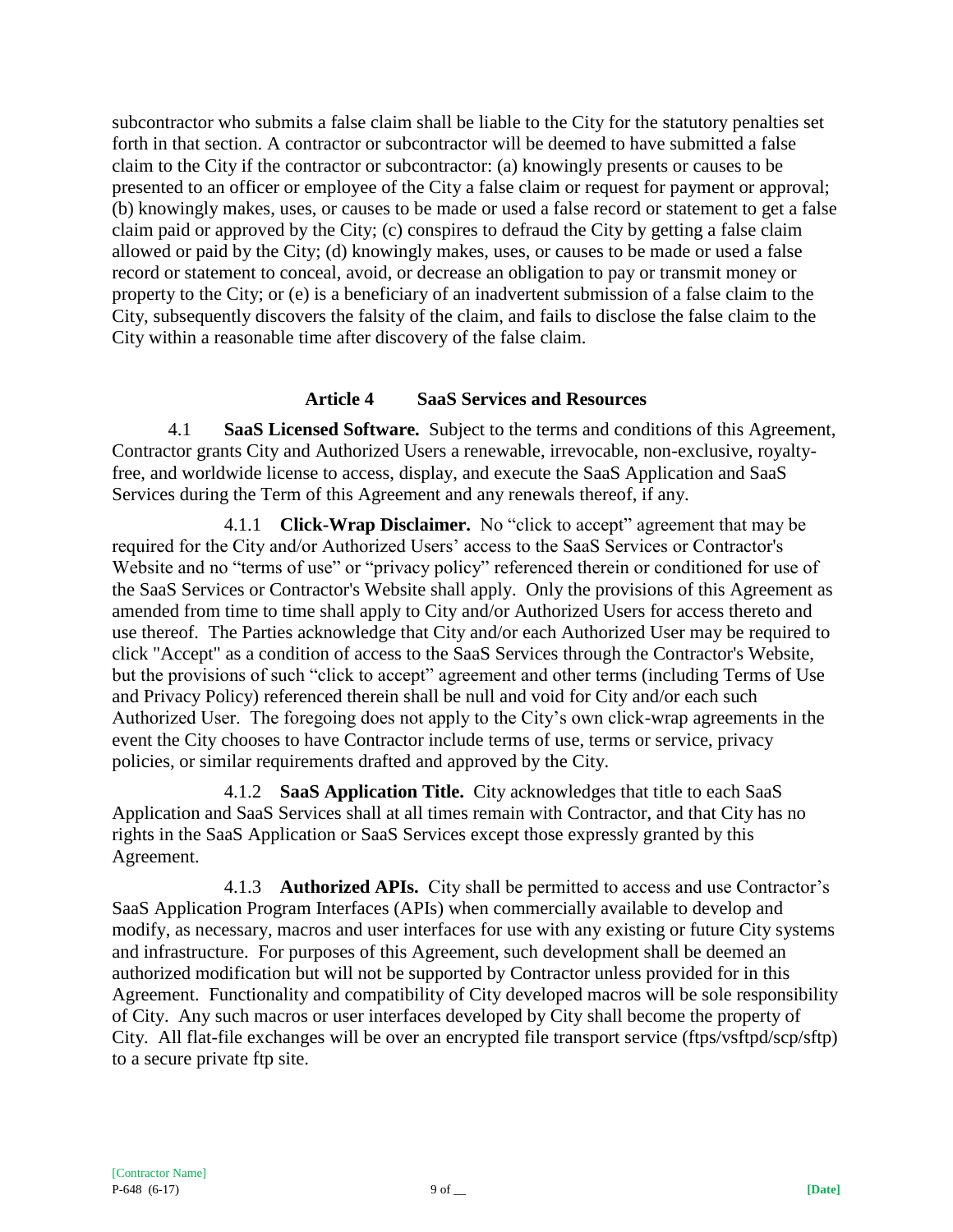4.1.4 **Proprietary Markings**. City agrees not to remove or destroy any proprietary markings or proprietary legends placed upon or contained within the Licensed SaaS Application or any related materials or Documentation.

### 4.2 **Project Managers; Services Contractor Agrees to Perform.**

4.2.1 **Project Managers.** Contractor and City shall each designate a Project Manager, who shall be accessible by telephone throughout the duration of the Agreement and shall be available 9 a.m. to 5 p.m. Monday through Friday, excluding City-designated holidays. These hours may be adjusted by mutual agreement of City and Contractor. The City and Contractor shall use their best efforts to maintain the same Project Manager throughout the duration of the Agreement. However, if a Party needs to replace its Project Manager, the Party shall provide the other Party written notice thereof at least forty-five (45) days prior to the date the Project Manager shall be replaced. Notwithstanding the foregoing, the Parties have the right to appoint temporary Project Managers in connection with short term unavailability, sick leave or reasonable vacations. Parties shall notify each other in advance of any such temporary appointments. City may require Contractor to replace its Project Manager, by giving Contractor notification thereof and City's objective reasons therefor.

| <b>Contractor's Project Manager:</b> | [Name]<br>[Address]<br>$[e-mail]$<br>[phone number] |
|--------------------------------------|-----------------------------------------------------|
| <b>City's Project Manager:</b>       | [Name]<br>[Address]<br>$[e-mail]$<br>[phone number] |

4.2.2 **Services Contractor Agrees to Perform**. During the Term of this Agreement, Contractor will perform all of the services set forth in Appendix A, "SaaS Implementation and Training Services," Appendix B, "SaaS Application and Hosted Services," and the following:

(a) Provide all hardware, software and other equipment at Contractor's hosting site as described in Appendix B or any Description of Services (and any applicable disaster recovery site) as necessary to host and deliver the SaaS Application and Services described in Appendices A and B.

(b) Provide Authorized Users access to the SaaS Application and Services pursuant to the grant of access in Section 4.1.

(c) Comply with the Service Level Obligations described in Appendix D. It is mutually agreed and understood, that the Service Level Obligations will be applied beginning on the first full calendar month following the Acceptance of the SaaS Application and Services.

(d) Maintain the correct operation of the SaaS Application and Services, Contractor's Website, and provide SaaS Maintenance Services and support services as specified in this Agreement.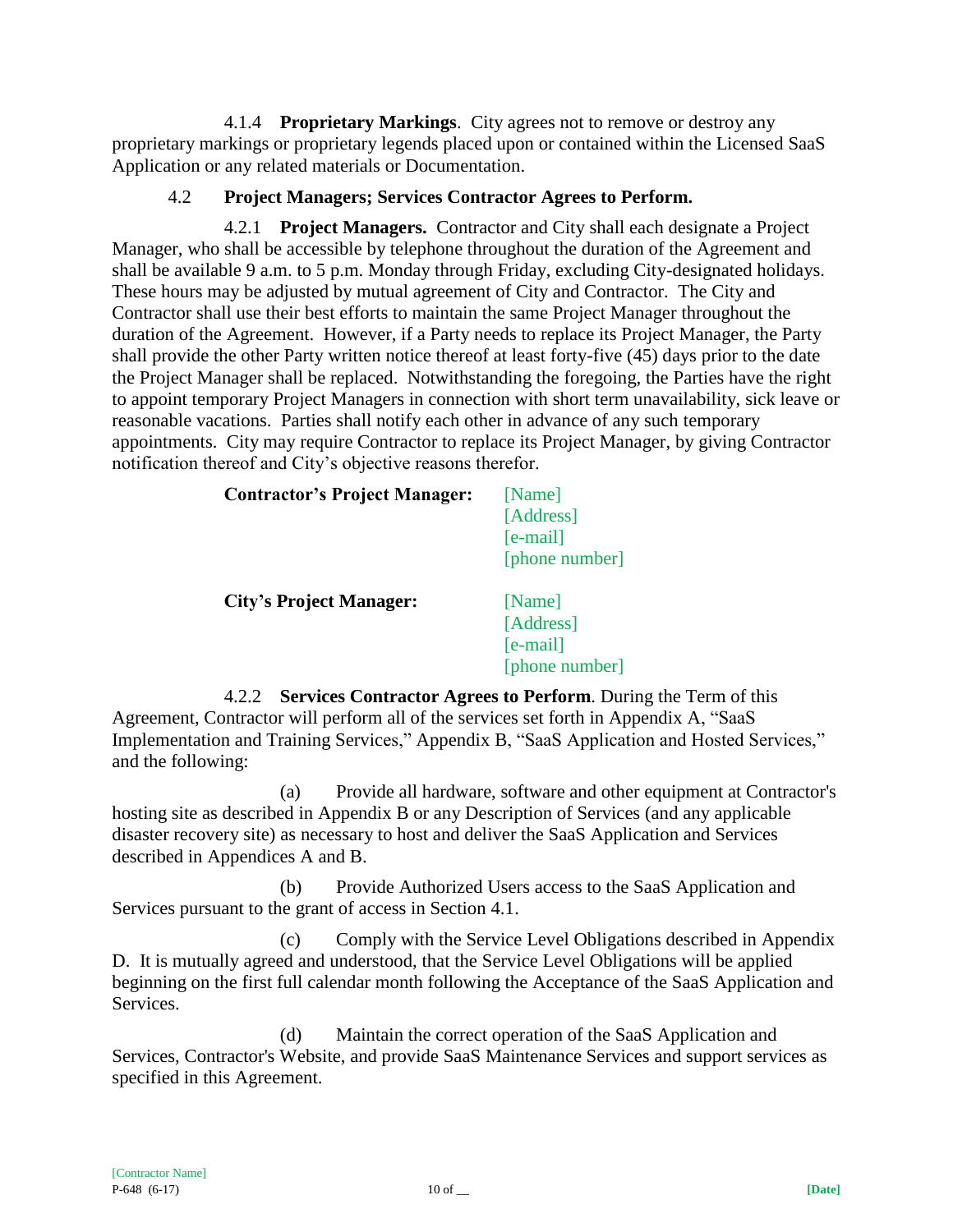(e) Provide telephone support for Authorized Users in the operation of the SaaS Application and Services.

(f) Provide Disaster Recovery Services as described in Section 14.4 and Appendix E.

## 4.3 **Acceptance Testing; Document Delivery; Training.**

4.3.1 After City has obtained access to the SaaS Application and Services, and subsequent to each SaaS Software version upgrade, revision and patch as further outlined in Appendix B, City and Contractor shall conduct user acceptance testing as outlined in Appendices A and B, as the case may be, to verify that the SaaS Application and Services substantially conform to the specifications and City's requirements contained therein. In the event that the City determines that the SaaS Services do not meet such specifications, the City shall notify the Contractor in writing, and Contractor shall modify or correct the SaaS Services so that it satisfies the Acceptance criteria. The date of Acceptance will be that date upon which City provides Contractor with written notice of satisfactory completion of Acceptance testing. If City notifies Contractor after the Acceptance Testing Period that the SaaS Services do not meet the Acceptance criteria outlined in Appendices A and B, as the case may be, then City shall be entitled to terminate this Agreement in accordance with the procedures specified in Article 8 herein, and shall be entitled to a full refund of any fees paid as part of this Agreement prior to termination.

4.3.2 **Document Delivery.** Contractor will deliver completed Documentation in electronic format for the SaaS Application and Services at the time it gives City access to the SaaS Application and Services. The Documentation will accurately and completely describe the functions and features of the SaaS Application and Services, including all subsequent revisions thereto. The Documentation shall be understandable by a typical end user and shall provide Authorized Users with sufficient instruction such that an Authorized User can become selfreliant with respect to access and use of the SaaS Application and Services. City shall have the right to make any number of additional copies of the Documentation at no additional charge. The City may withhold its issuance of the notice of final Acceptance until City receives the completed Documentation.

# 4.3.3 **Trainings.**

4.4 **Qualified Personnel**. Contractor shall utilize only competent personnel under the supervision of, and in the employment of, Contractor (or Contractor's authorized subcontractors) to perform the Services. Contractor will comply with City's reasonable requests regarding assignment and/or removal of personnel, but all personnel, including those assigned at City's request, must be supervised by Contractor. Contractor shall commit adequate resources to allow timely completion within the project schedule specified in this Agreement.

# 4.5 **Subcontracting**.

4.5.1 Contractor may subcontract portions of the Services only upon prior written approval of City. Contractor is responsible for its subcontractors throughout the course of the work required to perform the Services. All Subcontracts must incorporate the terms of Article 10 "Additional Requirements Incorporated by Reference" and Article 13 "Data and Security" of this Agreement, unless inapplicable. Neither Party shall, on the basis of this Agreement, contract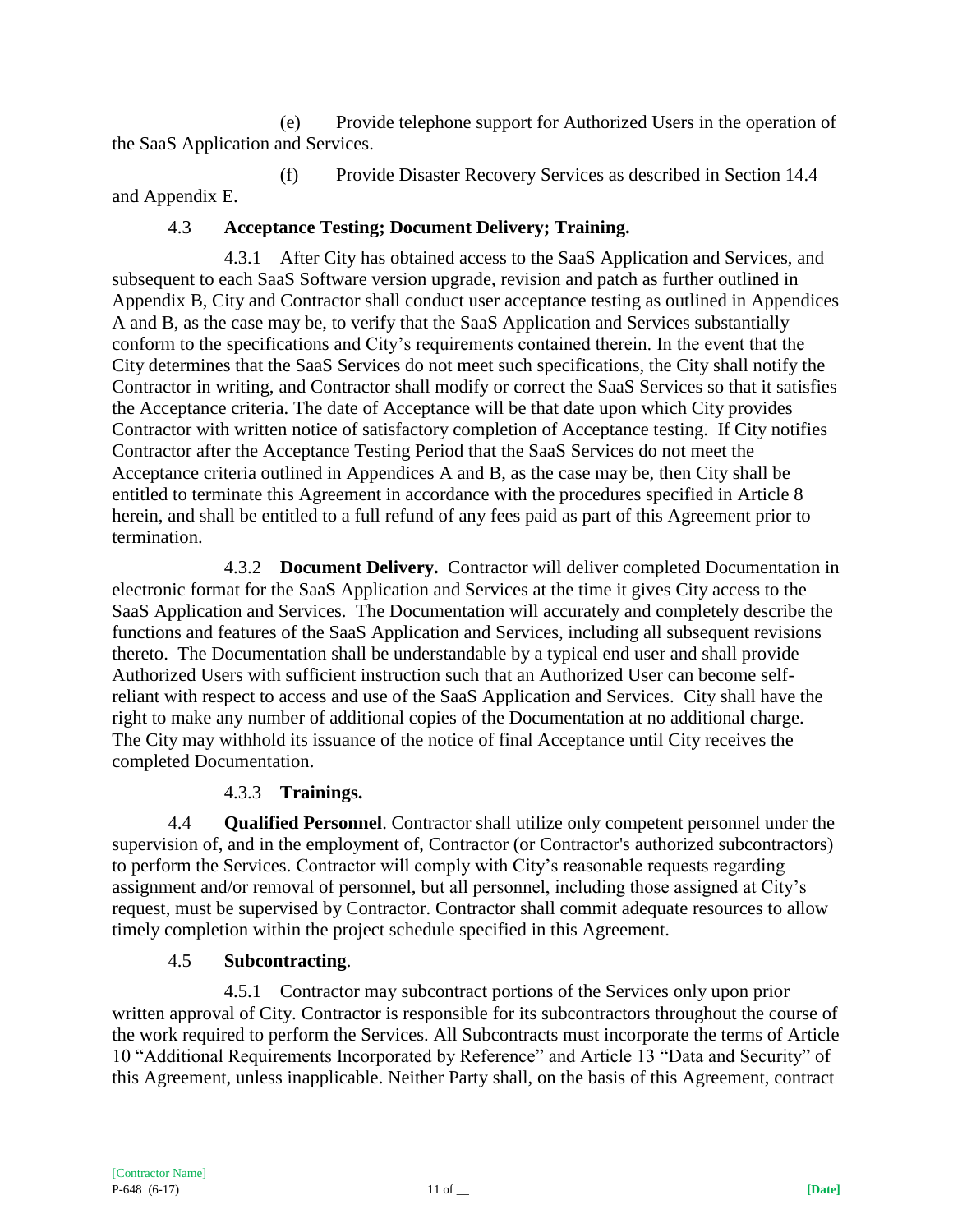on behalf of, or in the name of, the other Party. Any agreement made in violation of this provision shall be null and void.

4.5.2 City's execution of this Agreement constitutes its approval of the subcontractors listed below.

[Insert names of desired approved subcontractors here]

## 4.6 **Independent Contractor; Payment of Employment Taxes and Other Expenses.**

4.6.1 **Independent Contractor**. For the purposes of this Article 4, "Contractor" shall be deemed to include not only Contractor, but also any agent or employee of Contractor. Contractor acknowledges and agrees that at all times, Contractor or any agent or employee of Contractor shall be deemed at all times to be an independent contractor and is wholly responsible for the manner in which it performs the services and work requested by City under this Agreement. Contractor, its agents, and employees will not represent or hold themselves out to be employees of the City at any time. Contractor or any agent or employee of Contractor shall not have employee status with City, nor be entitled to participate in any plans, arrangements, or distributions by City pertaining to or in connection with any retirement, health or other benefits that City may offer its employees. Contractor or any agent or employee of Contractor is liable for the acts and omissions of itself, its employees and its agents. Contractor shall be responsible for all obligations and payments, whether imposed by federal, state or local law, including, but not limited to, FICA, income tax withholdings, unemployment compensation, insurance, and other similar responsibilities related to Contractor's performing services and work, or any agent or employee of Contractor providing same. Nothing in this Agreement shall be construed as creating an employment or agency relationship between City and Contractor or any agent or employee of Contractor. Any terms in this Agreement referring to direction from City shall be construed as providing for direction as to policy and the result of Contractor's work only, and not as to the means by which such a result is obtained. City does not retain the right to control the means or the method by which Contractor performs work under this Agreement. Contractor agrees to maintain and make available to City, upon request and during regular business hours, accurate books and accounting records demonstrating Contractor's compliance with this section. Should City determine that Contractor, or any agent or employee of Contractor, is not performing in accordance with the requirements of this Agreement, City shall provide Contractor with written notice of such failure. Within five (5) business days of Contractor's receipt of such notice, and in accordance with Contractor policy and procedure, Contractor shall remedy the deficiency. Notwithstanding, if City believes that an action of Contractor, or any agent or employee of Contractor, warrants immediate remedial action by Contractor, City shall contact Contractor and provide Contractor in writing with the reason for requesting such immediate action.

4.6.2 **Payment of Employment Taxes and Other Expenses**. Should City, in its discretion, or a relevant taxing authority such as the Internal Revenue Service or the State Employment Development Division, or both, determine that Contractor is an employee for purposes of collection of any employment taxes, the amounts payable under this Agreement shall be reduced by amounts equal to both the employee and employer portions of the tax due (and offsetting any credits for amounts already paid by Contractor which can be applied against this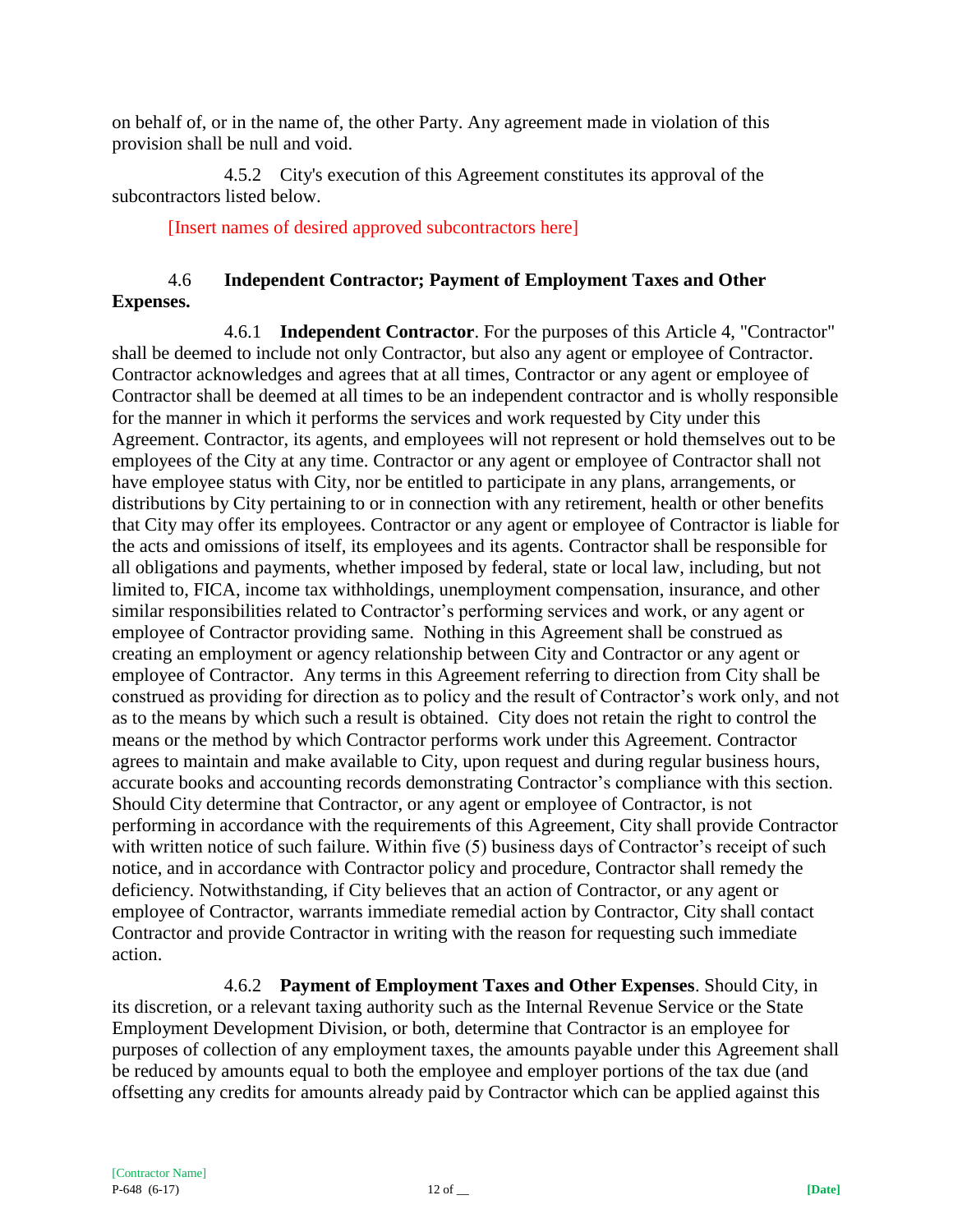liability). City shall then forward those amounts to the relevant taxing authority. Should a relevant taxing authority determine a liability for past services performed by Contractor for City, upon notification of such fact by City, Contractor shall promptly remit such amount due or arrange with City to have the amount due withheld from future payments to Contractor under this Agreement (again, offsetting any amounts already paid by Contractor which can be applied as a credit against such liability). A determination of employment status pursuant to the preceding two paragraphs shall be solely for the purposes of the particular tax in question, and for all other purposes of this Agreement, Contractor shall not be considered an employee of City. Notwithstanding the foregoing, Contractor agrees to indemnify and save harmless City and its officers, agents and employees from, and, if requested, shall defend them against any and all claims, losses, costs, damages, and expenses, including attorneys' fees, arising from this section.

4.7 **Assignment**. The Services to be performed by Contractor are personal in character and neither this Agreement nor any duties or obligations hereunder may be assigned or delegated by Contractor unless first approved by City by written instrument executed and approved in the same manner as this Agreement. Any purported assignment made in violation of this provision shall be null and void.

4.8 **Warranty**. Contractor warrants to City that the Services will be performed with the degree of skill and care that is required by current, good and sound professional procedures and practices, and in conformance with generally accepted professional standards prevailing at the time the Services are performed so as to ensure that all Services performed are correct and appropriate for the purposes contemplated in this Agreement.

4.9 **Liquidated Damages.** By entering into this Agreement, Contractor agrees that in the event the Services are delayed beyond the scheduled milestones and timelines as provided in Appendix A, City will suffer actual damages that will be impractical or extremely difficult to determine. Contractor agrees that the sum of **[insert dollar amount]** per calendar day for each day of delay beyond scheduled milestones and timelines is not a penalty, but is a reasonable estimate of the loss that City will incur based on the delay, established in light of the circumstances existing at the time this Agreement was awarded. City may deduct a sum representing the liquidated damages from any money due to Contractor under this Agreement or any other contract between City and Contractor. Such deductions shall not be considered a penalty, but rather agreed upon monetary damages sustained by City because of Contractor's failure to furnish deliverables to City within the time fixed or such extensions of time permitted in writing by City.

4.10 **Bonding Requirements.** The Contractor is required to furnish a performance bond on the form in a form acceptable to the City, in a sum of not less than [insert bonding level] of the annual amount of the contract to guarantee the faithful performance of this contract. The bond must be approved as to sufficiency and qualifications of the surety by the Controller.

### **Article 5 Insurance; Indemnity and Warranties**

#### 5.1 **Insurance.**

5.1.1 **Required Coverages.** Without in any way limiting Contractor's liability pursuant to the "Indemnification" section of this Agreement, Contractor must maintain in force, during the full term of the Agreement, insurance in the following amounts and coverages: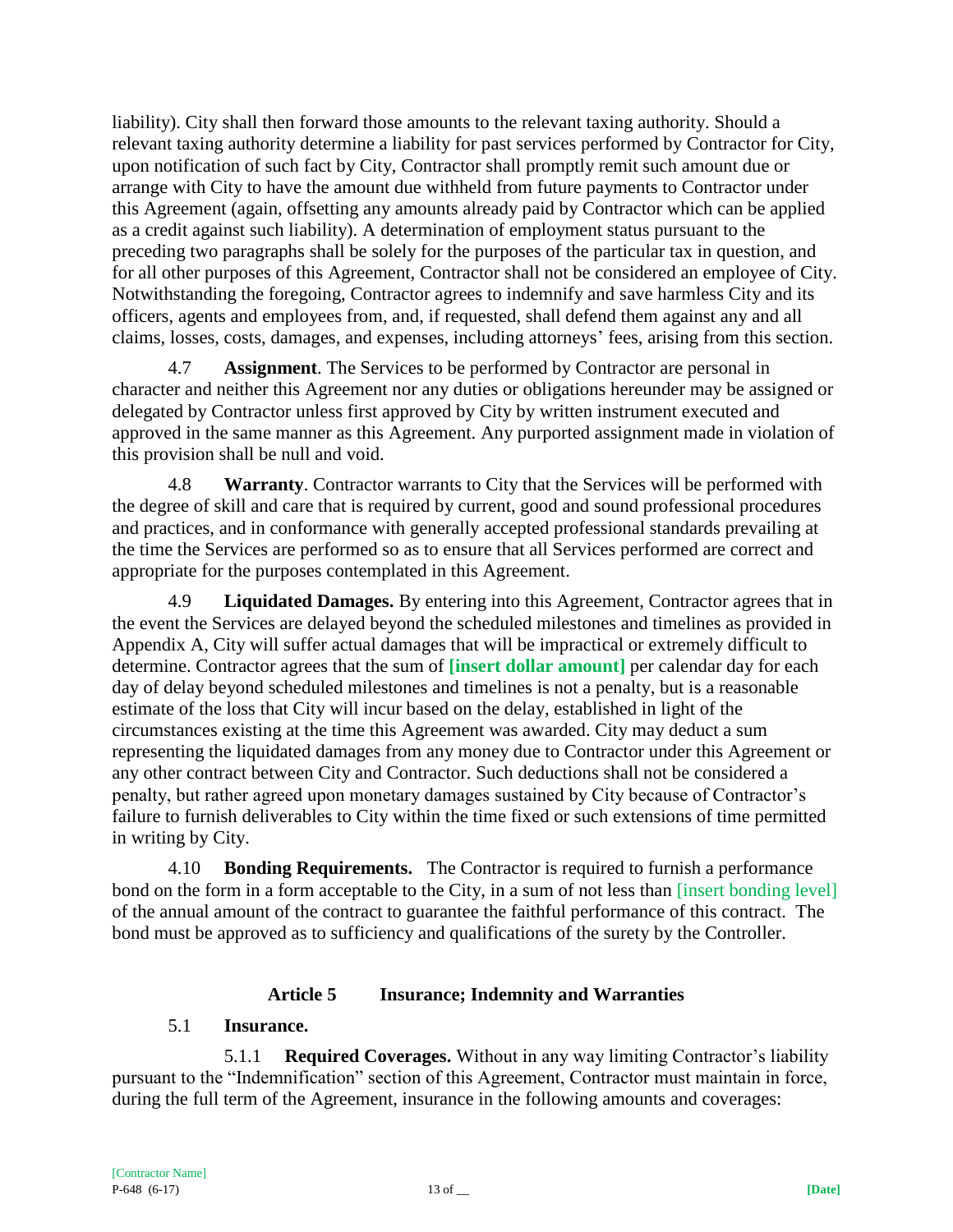(a) Workers' Compensation, in statutory amounts, with Employers' Liability Limits not less than \$1,000,000 each accident, injury, or illness; and

(b) Commercial General Liability Insurance with limits not less than \$1,000,000 each occurrence and \$2,000,000 general aggregate for Bodily Injury and Property Damage, including Contractual Liability, Personal Injury, Products and Completed Operations; and

Commercial General Liability Insurance with limits not less than \$1,000,000 each occurrence and \$2,000,000 general aggregate for Bodily Injury and Property Damage, including Contractual Liability, Personal Injury, Products and Completed Operations; policy must include Abuse and Molestation coverage.

(c) Commercial Automobile Liability Insurance with limits not less than \$1,000,000 each occurrence, "Combined Single Limit" for Bodily Injury and Property Damage, including Owned, Non-Owned and Hired auto coverage, as applicable.

(d) Professional liability insurance, applicable to Contractor's profession, with limits not less than \$1,000,000 each claim with respect to negligent acts, errors or omissions in connection with the Services.

(e) Technology Errors and Omissions Liability coverage, with limits of \$X,000,000 each occurrence and each loss, and \$X,000,000 general aggregate. The policy shall at a minimum cover professional misconduct or lack of the requisite skill required for the performance of services defined in the contract and shall also provide coverage for the following risks:

(i) Network security liability arising from the unauthorized access to, use of, or tampering with computers or computer systems, including hacker attacks; and

(ii) Liability arising from the introduction of any form of malicious software including computer viruses into, or otherwise causing damage to the City's or third person's computer, computer system, network, or similar computer related property and the data, software, and programs thereon.

(f) Contractor shall maintain in force during the full life of the agreement Cyber and Privacy Insurance with limits of not less than \$X,000,000 per occurrence and \$X,000,000 general aggregate. Such insurance shall include coverage for liability arising from theft, dissemination, and/or use of confidential information, including but not limited to, bank and credit card account information or personal information, such as name, address, social security numbers, protected health information or other personally identifying information, stored or transmitted in electronic form.

5.1.2 Commercial General Liability and Commercial Automobile Liability Insurance policies must be endorsed to provide:

(a) Name as Additional Insured the City and County of San Francisco, its Officers, Agents, and Employees.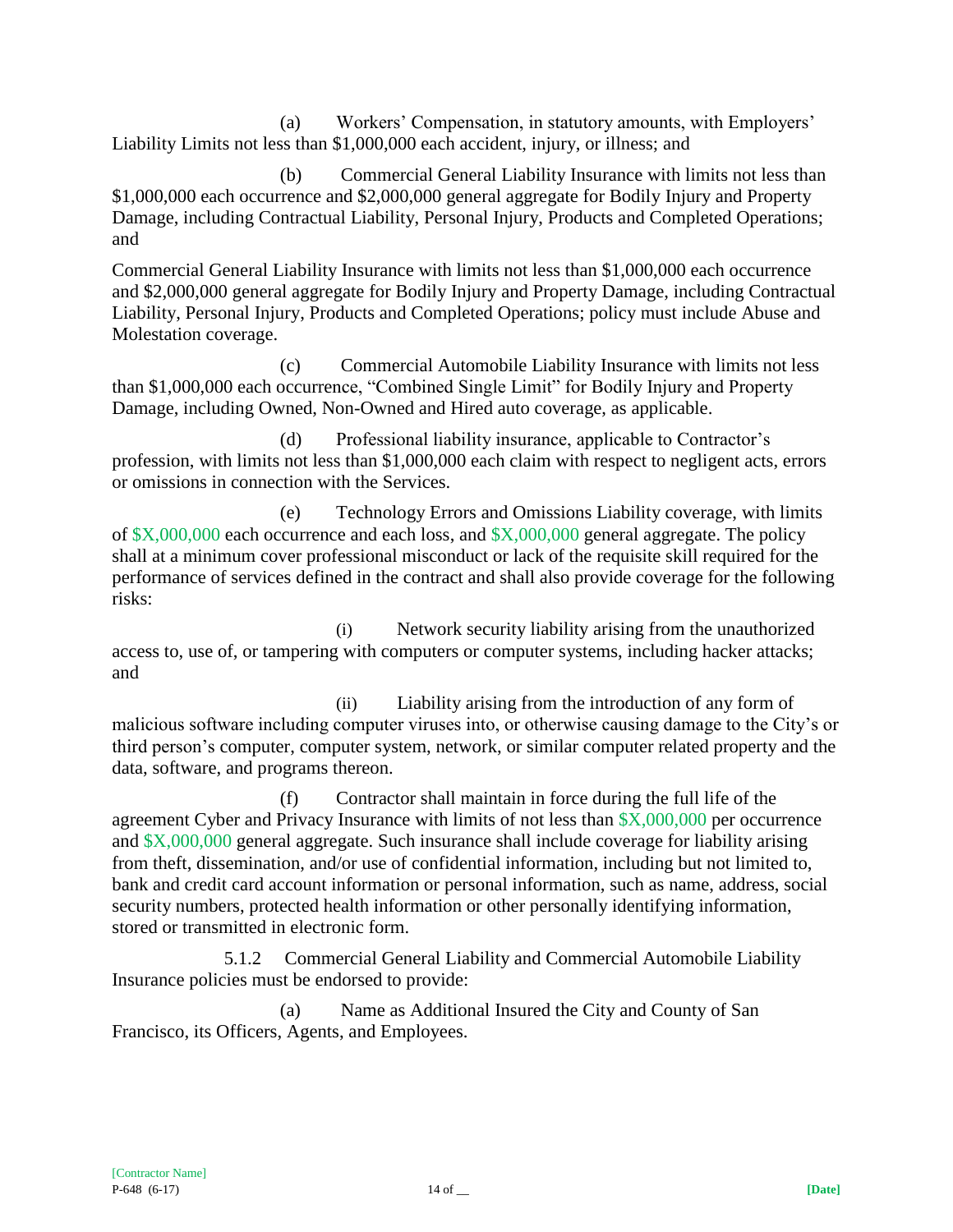(b) That such policies are primary insurance to any other insurance available to the Additional Insureds, with respect to any claims arising out of this Agreement, and that insurance applies separately to each insured against whom claim is made or suit is brought.

5.1.3 All policies shall be endorsed to provide thirty (30) days' advance written notice to the City of cancellation for any reason, intended non-renewal, or reduction in coverages. Notices shall be sent to the City address set forth in Section 11.1, entitled "Notices to the Parties."

5.1.4 Should any of the required insurance be provided under a claims-made form, Contractor shall maintain such coverage continuously throughout the term of this Agreement and, without lapse, for a period of three years beyond the expiration of this Agreement, to the effect that, should occurrences during the contract term give rise to claims made after expiration of the Agreement, such claims shall be covered by such claims-made policies.

5.1.5 Should any of the required insurance be provided under a form of coverage that includes a general annual aggregate limit or provides that claims investigation or legal defense costs be included in such general annual aggregate limit, such general annual aggregate limit shall be double the occurrence or claims limits specified above.

5.1.6 Should any required insurance lapse during the term of this Agreement, requests for payments originating after such lapse shall not be processed until the City receives satisfactory evidence of reinstated coverage as required by this Agreement, effective as of the lapse date. If insurance is not reinstated, the City may, at its sole option, terminate this Agreement effective on the date of such lapse of insurance.

5.1.7 Before commencing any Services, Contractor shall furnish to City certificates of insurance and additional insured policy endorsements with insurers with ratings comparable to A-, VIII or higher, that are authorized to do business in the State of California, and that are satisfactory to City, in form evidencing all coverages set forth above. Approval of the insurance by City shall not relieve or decrease Contractor's liability hereunder.

5.1.8 The Workers' Compensation policy(ies) shall be endorsed with a waiver of subrogation in favor of the City for all work performed by the Contractor, its employees, agents and subcontractors.

5.1.9 If Contractor will use any subcontractor(s) to provide Services, Contractor shall require the subcontractor(s) to provide all necessary insurance and to name the City and County of San Francisco, its officers, agents and employees and the Contractor as additional insureds.

5.1.10 Notwithstanding the foregoing, the following insurance requirements are waived or modified in accordance with the terms and conditions stated in Appendix C. Insurance.

# 5.2 **Indemnification**

5.2.1 **General Indemnification.** Contractor shall indemnify and hold harmless City and its officers, agents and employees from, and, if requested, shall defend them from and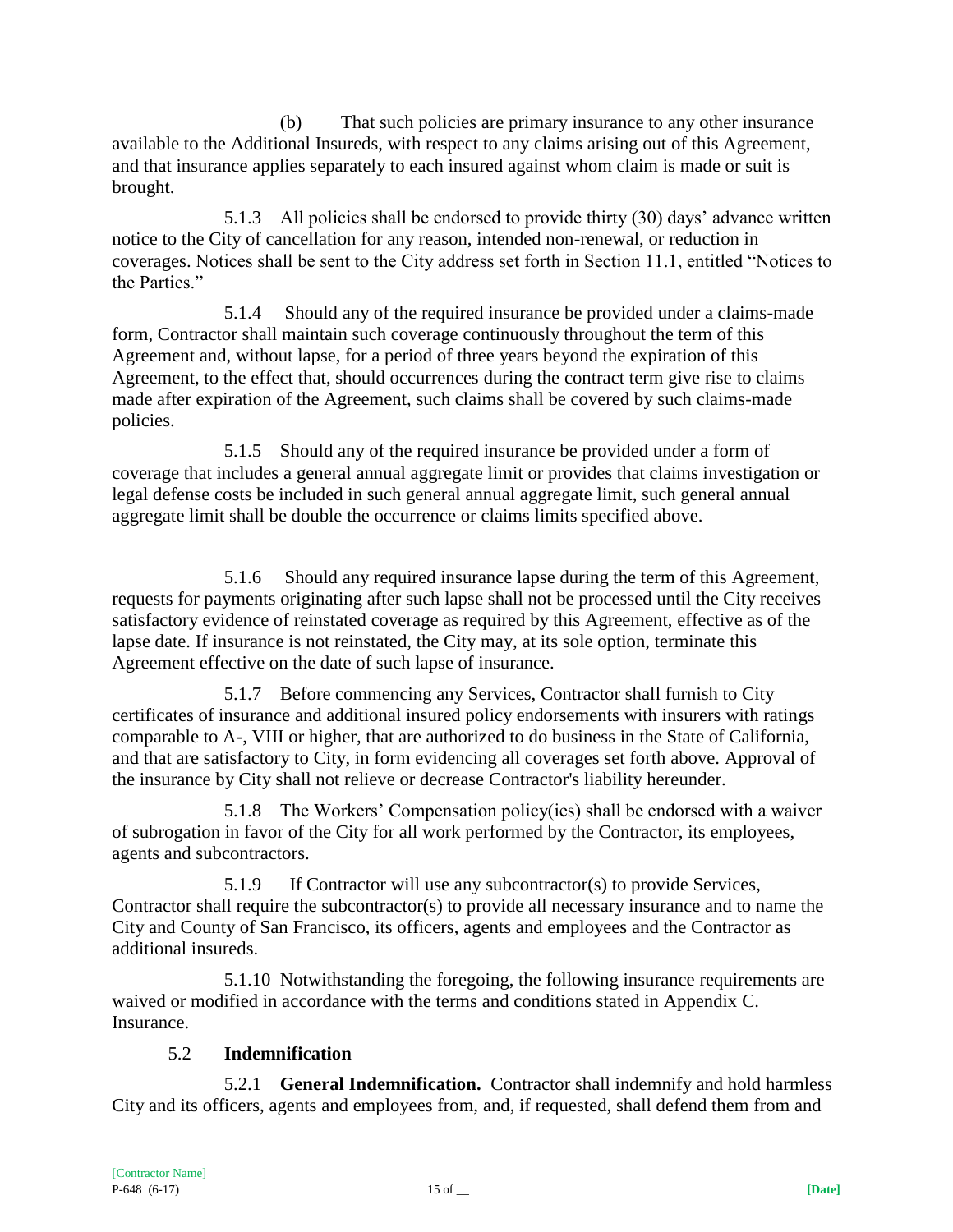against any and all liabilities (legal, contractual, or otherwise), losses, damages, costs, expenses, or claims for injury or damages (collectively, "Claims"), arising from or in any way connected with Contractor's performance of the Agreement, including but not limited to, any: (i) injury to or death of a person, including employees of City or Contractor; (ii) loss of or damage to property; (iii) violation of local, state, or federal common law, statute or regulation, including but not limited to privacy or personally identifiable information, health information, disability and labor laws or regulations; (iv) strict liability imposed by any law or regulation; or (v) losses arising from Contractor's execution of subcontracts not in accordance with the requirements of this Agreement applicable to subcontractors; except where such Claims are the result of the sole active negligence or willful misconduct of City. The foregoing indemnity shall include, without limitation, reasonable fees of attorneys, consultants and experts and related costs and City's costs of investigating any claims against the City. In addition to Contractor's obligation to indemnify City, Contractor specifically acknowledges and agrees that it has an immediate and independent obligation to defend City from any claim which actually or potentially falls within this indemnification provision, even if the allegations are or may be groundless, false or fraudulent, which obligation arises at the time such Claim is tendered to Contractor by City and continues at all times thereafter.

5.2.2 **Infringement Indemnification.** If notified promptly in writing of any judicial action brought against City based on an allegation that City's use of the SaaS Application and Services infringes a patent, copyright, or any right of a third-party or constitutes misuse or misappropriation of a trade secret or any other right in intellectual property (Infringement), Contractor will hold City harmless and defend such action at its own expense. Contractor will pay the costs and damages awarded in any such action or the cost of settling such action, provided that Contractor shall have sole control of the defense of any such action and all negotiations or its settlement or compromise. If notified promptly in writing of any informal claim (other than a judicial action) brought against City based on an allegation that City's use of the SaaS Application and/or Services constitutes Infringement, Contractor will pay the costs associated with resolving such claim and will pay the settlement amount (if any), provided that Contractor shall have sole control of the resolution of any such claim and all negotiations for its settlement. In the event a final injunction is obtained against City's use of the SaaS Application and Services by reason of Infringement, or in Contractor's opinion City's use of the SaaS Application and Services is likely to become the subject of Infringement, Contractor may at its option and expense: (a) procure for City the right to continue to use the SaaS Application and Services as contemplated hereunder, (b) replace the SaaS Application and Services with a noninfringing, functionally equivalent substitute SaaS Application and Services, or (c) suitably modify the SaaS Application and Services to make its use hereunder non-infringing while retaining functional equivalency to the unmodified version of the SaaS Application and Services. If none of these options is reasonably available to Contractor, then the applicable Authorization Document or relevant part of such Authorization Document may be terminated at the option of either Party hereto and Contractor shall refund to City all amounts paid under this Agreement for the license of such infringing SaaS Application and/or Services. Any unauthorized modification or attempted modification of the SaaS Application and Services by City or any failure by City to implement any improvements or updates to the SaaS Application and Services, as supplied by Contractor, shall void this indemnity unless City has obtained prior written authorization from Contractor permitting such modification, attempted modification or failure to implement. Contractor shall have no liability for any claim of Infringement based on City's use or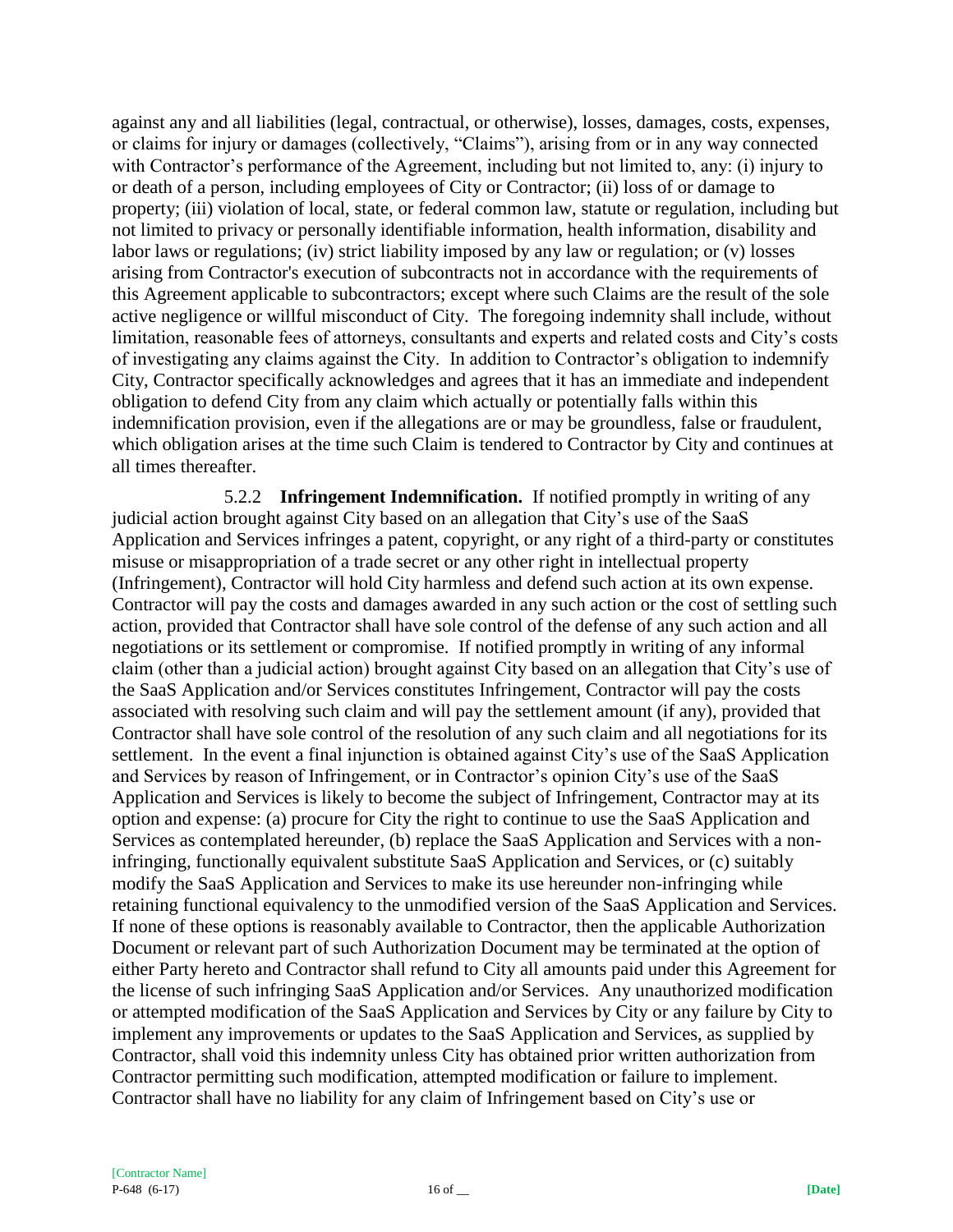combination of the SaaS Application and Services with products or data of the type for which the SaaS Application and Services was neither designed nor intended to be used.

# 5.3 **Warranties of Contractor**

5.3.1 **Warranty of Authority; No Conflict.** Each Party hereby warrants to the other that it is authorized to enter into this Agreement and that its performance thereof will not conflict with any other agreement.

5.3.2 **Warranty of Performance.** Contractor hereby warrants that when fully implemented, the SaaS Application to be configured and provided under this Agreement shall perform in accordance with the Specifications applicable thereto. With respect to all Services to be performed by Contractor under this Agreement, including SaaS Implementation and Training Services outlined in Appendix A, and SaaS Application and Hosted Services outlined in Appendix B, Contractor warrants that it will use reasonable care and skill. All services shall be performed in a professional, competent and timely manner by Contractor personnel appropriately qualified and trained to perform such services. In the event of a breach of the foregoing warranty relating to any service under this Agreement within twelve (12) months from the date of the providing of such services, Contractor shall, at its sole cost and expense, re-perform such services.

5.3.3 **Compliance with Description of Services.** Contractor represents and warrants that the SaaS Application and Services specified in this Agreement and all updates and improvements to the SaaS Application and Services will comply in all material respects with the Specifications and representations specified in the Documentation (including performance, capabilities, accuracy, completeness, characteristics, specifications, configurations, standards, functions and requirements) as set forth (i) herein or in any amendment hereto, and (ii) the updates thereto.

5.3.4 **Title.** Contractor represents and warrants to City that it is the lawful owner or license holder of all Software, materials and property identified by Contractor as Contractor-owned and used by it in the performance of the SaaS Services contemplated hereunder and has the right to permit City access to or use of the SaaS Application and Services and each component thereof. To the extent that Contractor has used Open Source Software ("OSS") in the development of the SaaS Application and Services, Contractor represents and warrants that it is in compliance with any applicable OSS license(s) and is not infringing.

5.3.5 **Disabling Code.** Contractor represents and warrants that the SaaS Application and Services, and any information, reports or other materials provided to Authorized Users as a result of the operation of the SaaS Application and Services, including future enhancements and modifications thereto, shall be free of any Disabling Code at the time of their receipt by Authorized Users.

5.3.6 **Warranty of Suitability for Intended Purpose.** Contractor warrants that the SaaS Application and Services will be suitable for the intended purpose of [INSERT THE PURPOSE OF THE SERVICE]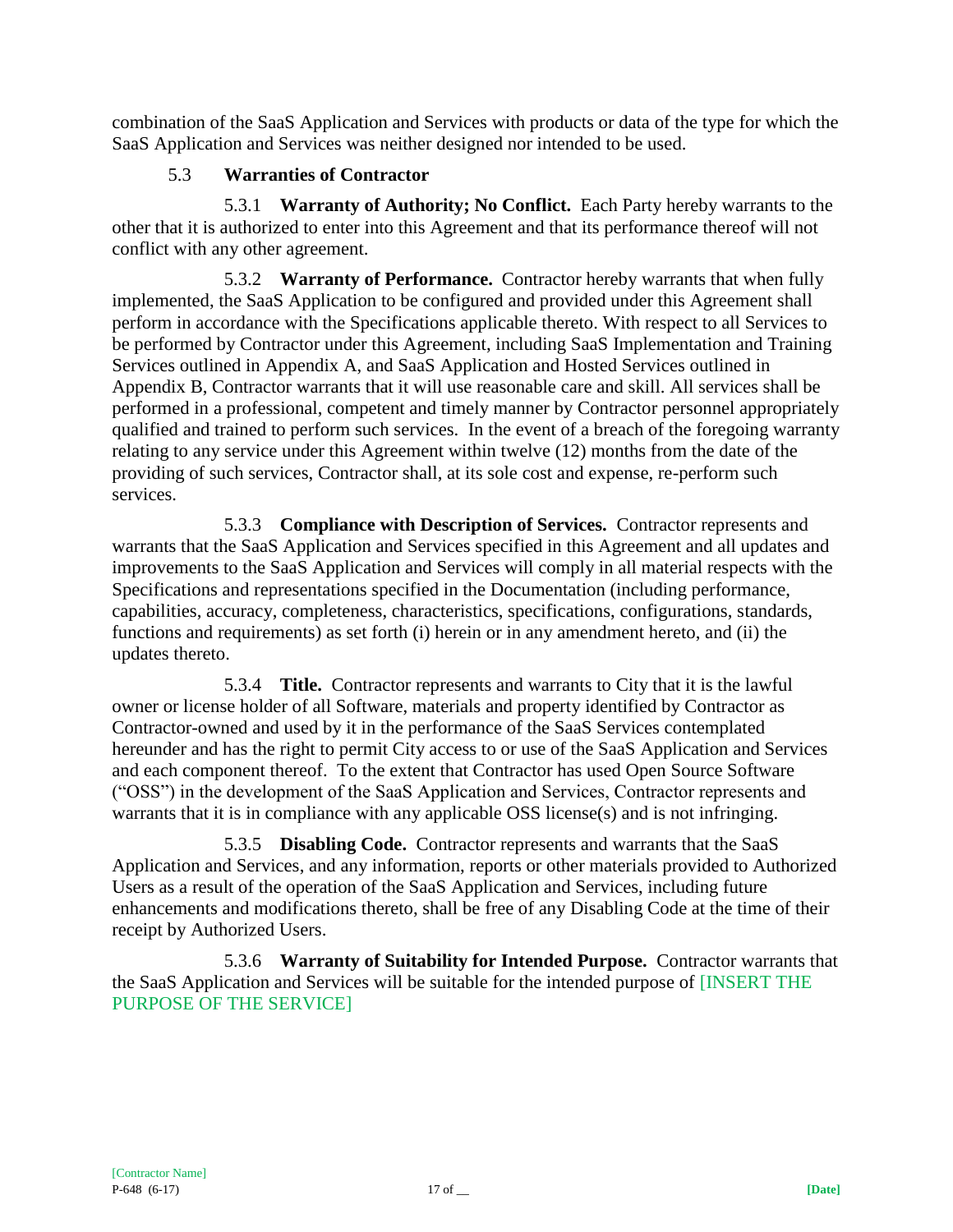#### **Article 6 Liability of the Parties**

6.1 **Liability of City**. CITY'S PAYMENT OBLIGATIONS UNDER THIS AGREEMENT SHALL BE LIMITED TO THE PAYMENT OF THE COMPENSATION PROVIDED FOR IN SECTION 3.3.1, "PAYMENT," OF THIS AGREEMENT. NOTWITHSTANDING ANY OTHER PROVISION OF THIS AGREEMENT, IN NO EVENT SHALL CITY BE LIABLE, REGARDLESS OF WHETHER ANY CLAIM IS BASED ON CONTRACT OR TORT, FOR ANY SPECIAL, CONSEQUENTIAL, INDIRECT OR INCIDENTAL DAMAGES, INCLUDING, BUT NOT LIMITED TO, LOST PROFITS, ARISING OUT OF OR IN CONNECTION WITH THIS AGREEMENT OR THE SERVICES PERFORMED IN CONNECTION WITH THIS AGREEMENT.

6.2 **Liability for Use of Equipment**. City shall not be liable for any damage to persons or property as a result of the use, misuse or failure of any equipment used by Contractor, or any of its subcontractors, or by any of their employees, even though such equipment is furnished, rented or loaned by City.

6.3 **Liability for Incidental and Consequential Damages**. Contractor shall be responsible for incidental and consequential damages resulting in whole or in part from Contractor's acts or omissions.

#### **Article 7 Payment of Taxes**

7.1 Except for any applicable California sales and use taxes charged by Contractor to City, Contractor shall pay all taxes, including possessory interest taxes levied upon or as a result of this Agreement, or the Services delivered pursuant hereto. Contractor shall remit to the State of California any sales or use taxes paid by City to Contractor under this Agreement. Contractor agrees to promptly provide information requested by the City to verify Contractor's compliance with any State requirements for reporting sales and use tax paid by City under this Agreement.

7.2 Contractor acknowledges that this Agreement may create a "possessory interest" for property tax purposes. Generally, such a possessory interest is not created unless the Agreement entitles the Contractor to possession, occupancy, or use of City property for private gain. If such a possessory interest is created, then the following shall apply:

7.2.1 Contractor, on behalf of itself and any permitted successors and assigns, recognizes and understands that Contractor, and any permitted successors and assigns, may be subject to real property tax assessments on the possessory interest.

7.2.2 Contractor, on behalf of itself and any permitted successors and assigns, recognizes and understands that the creation, extension, renewal, or assignment of this Agreement may result in a "change in ownership" for purposes of real property taxes, and therefore may result in a revaluation of any possessory interest created by this Agreement. Contractor accordingly agrees on behalf of itself and its permitted successors and assigns to report on behalf of the City to the County Assessor the information required by Revenue and Taxation Code section 480.5, as amended from time to time, and any successor provision.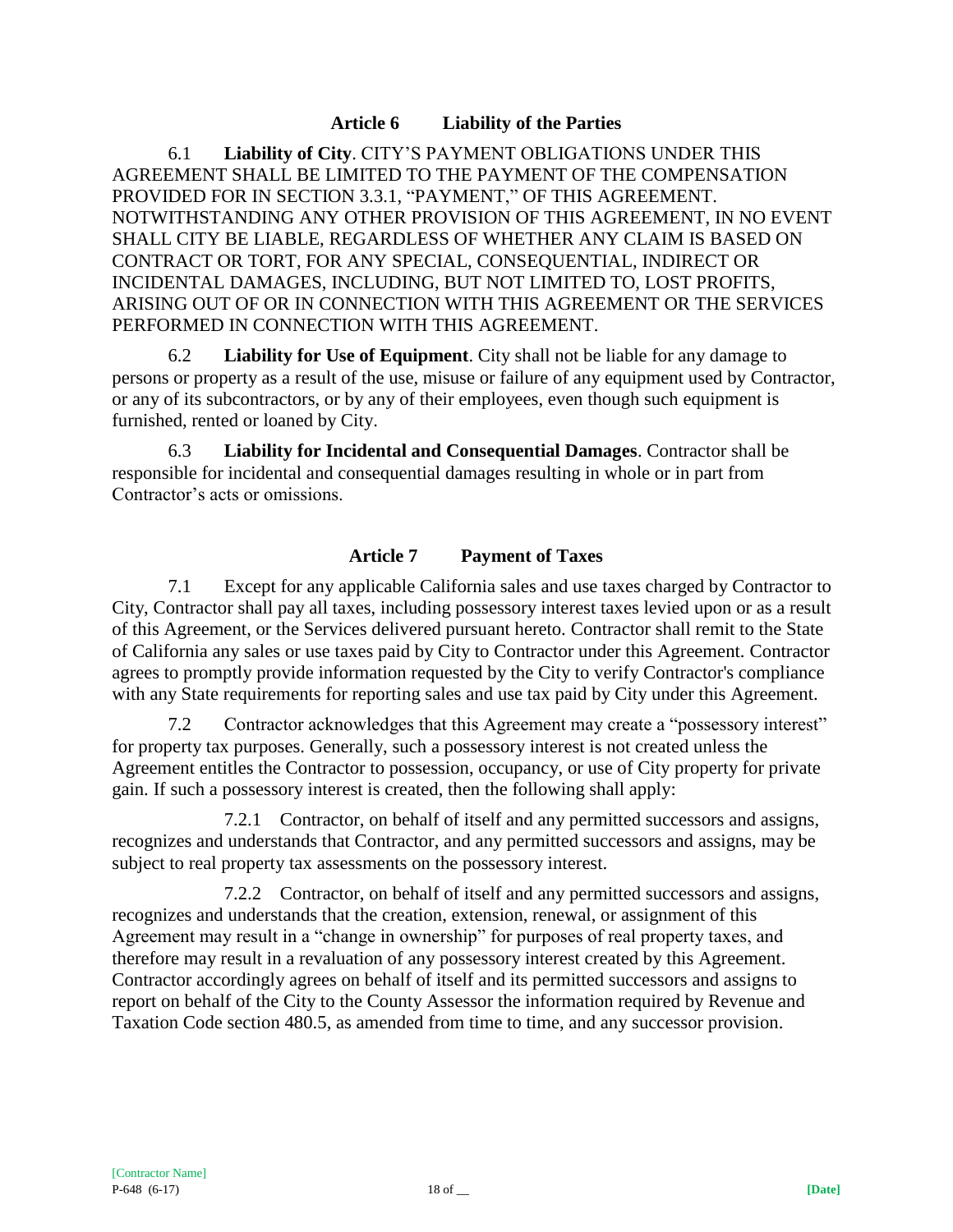7.2.3 Contractor, on behalf of itself and any permitted successors and assigns, recognizes and understands that other events also may cause a change of ownership of the possessory interest and result in the revaluation of the possessory interest. (see, e.g., Rev. & Tax. Code section 64, as amended from time to time). Contractor accordingly agrees on behalf of itself and its permitted successors and assigns to report any change in ownership to the County Assessor, the State Board of Equalization or other public agency as required by law.

7.2.4 Contractor further agrees to provide such other information as may be requested by the City to enable the City to comply with any reporting requirements for possessory interests that are imposed by applicable law.

## **Article 8 Termination; Disposition of Content; Survival**

8.1 **Termination for Cause and/or Convenience.** City shall have the right, without further obligation or liability to Contractor:

8.1.1 To immediately terminate this Agreement if Contractor commits any breach of this Agreement or default (see Section 8.2 below) and fails to remedy such breach or default within ten (10) days after written notice by City of such breach (10-day cure period), in which event, Contractor shall refund to City all amounts paid under this Agreement for the Licensed SaaS Application and/or Services in the same manner as if City ceased to use the SaaS Application due to infringement under Section 5.2.2. At City's sole election, the 10-day cure period will *not* apply to termination for data breach and/or breach of confidentiality; or

8.1.2 To terminate this Agreement upon thirty (30) days prior written notice for City's convenience and without cause, provided that except for termination due to an uncured breach as set forth in this Section and in the event of Infringement, City shall not be entitled to a refund of any amounts previously paid under this Agreement.

8.2 Each of the following shall constitute an immediate event of default ("Event of Default") under this Agreement:

8.2.1 Contractor fails or refuses to perform or observe any term, covenant or condition contained in any of the following Sections of this Agreement:

| 3.5       | <b>Submitting False Claims</b> | 11.10 | Compliance with Laws            |
|-----------|--------------------------------|-------|---------------------------------|
| 4.7       | Assignment                     | 10.10 | Alcohol and Drug-Free Workplace |
| Article 5 | Insurance; Indemnity and       | 10.13 | <b>Working with Minors</b>      |
|           | Warranties                     |       |                                 |
| Article 7 | Payment of Taxes               | 13.2  | Proprietary or                  |
|           |                                |       | Confidential Information        |

8.2.2 Contractor fails or refuses to perform or observe any other term, covenant or condition contained in this Agreement, including any obligation imposed by ordinance or statute and incorporated by reference herein, and such default continues for a period of ten (10) days after written notice thereof from City to Contractor.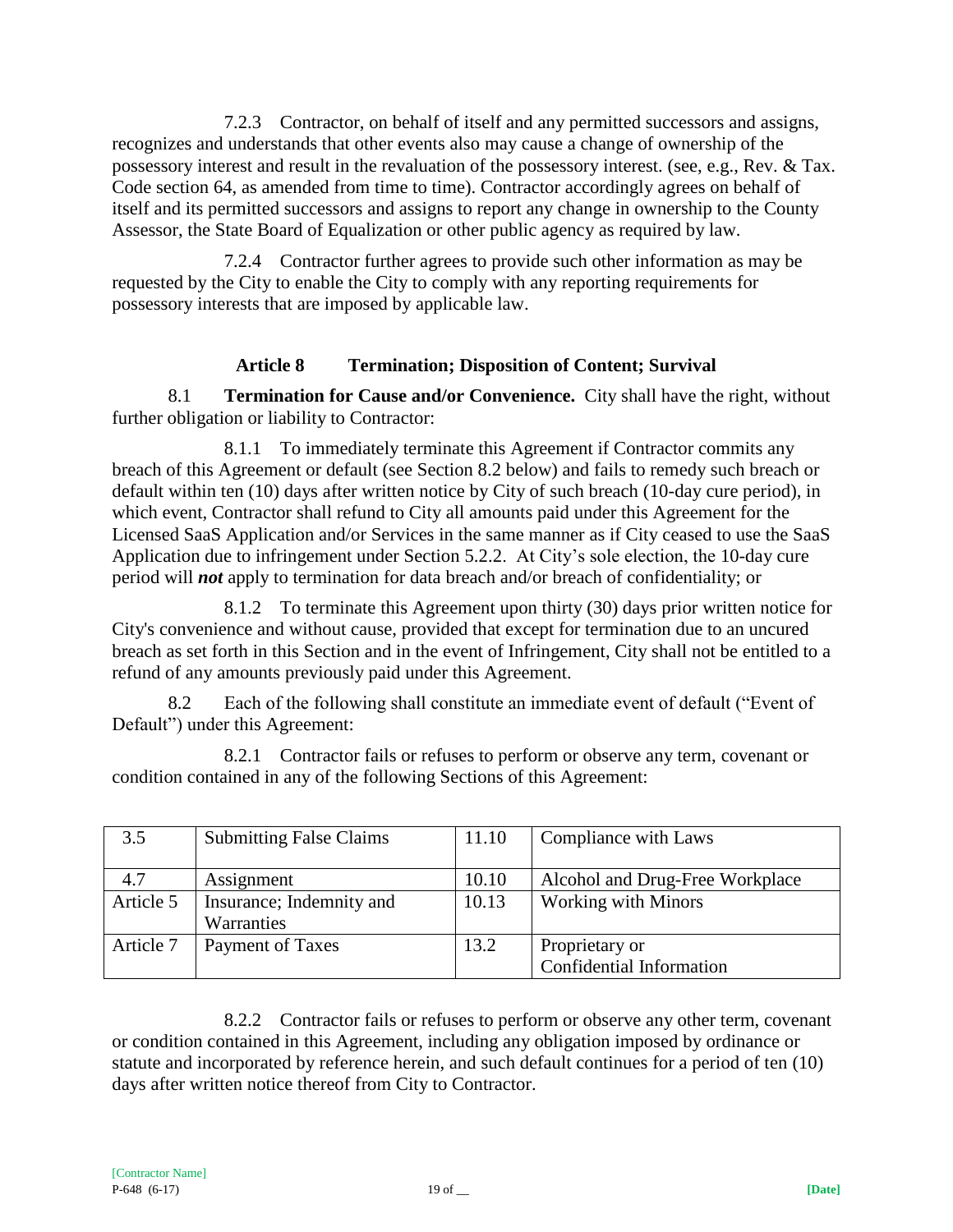8.2.3 Contractor (i) is generally not paying its debts as they become due; (ii) files, or consents by answer or otherwise to the filing against it of a petition for relief or reorganization or arrangement or any other petition in bankruptcy or for liquidation or to take advantage of any bankruptcy, insolvency or other debtors' relief law of any jurisdiction; (iii) makes an assignment for the benefit of its creditors; (iv) consents to the appointment of a custodian, receiver, trustee or other officer with similar powers of Contractor or of any substantial part of Contractor's property; or (v) takes action for the purpose of any of the foregoing.

8.2.4 A court or government authority enters an order (i) appointing a custodian, receiver, trustee or other officer with similar powers with respect to Contractor or with respect to any substantial part of Contractor's property, (ii) constituting an order for relief or approving a petition for relief or reorganization or arrangement or any other petition in bankruptcy or for liquidation or to take advantage of any bankruptcy, insolvency or other debtors' relief law of any jurisdiction or (iii) ordering the dissolution, winding-up or liquidation of Contractor.

8.2.5 On and after any Event of Default, City shall have the right to exercise its legal and equitable remedies, including, without limitation, the right to terminate this Agreement or to seek specific performance of all or any part of this Agreement. In addition, where applicable, City shall have the right (but no obligation) to cure (or cause to be cured) on behalf of Contractor any Event of Default; Contractor shall pay to City on demand all costs and expenses incurred by City in effecting such cure, with interest thereon from the date of incurrence at the maximum rate then permitted by law. City shall have the right to offset from any amounts due to Contractor under this Agreement or any other agreement between City and Contractor: (i) all damages, losses, costs or expenses incurred by City as a result of an Event of Default; and (ii) any liquidated damages levied upon Contractor pursuant to the terms of this Agreement; and (iii), any damages imposed by any ordinance or statute that is incorporated into this Agreement by reference, or into any other agreement with the City.

8.3 **Bankruptcy.** In the event that either Party shall cease conducting business in the normal course, become insolvent, make a general assignment for the benefit of creditors, suffer or permit the appointment of a receiver for its business or assets or shall avail itself of, or become subject to, any proceeding under the Federal Bankruptcy Act or any other statute of any state relating to insolvency or the protection of rights of creditors, then at the option of the other Party this Agreement shall terminate and be of no further force and effect. Upon termination of this Agreement pursuant to this Section, Contractor shall within forty-eight (48) hours return City's Data in an agreed-upon machine readable format. Once Contractor has received written confirmation from City that City's Data has been successfully transferred to City, Contractor shall within thirty (30) calendar days purge or physically destroy all City Data from its hosted servers or files and provide City with written certification within five (5) calendar days that such purge and/or physical destruction has occurred. Secure disposal shall be accomplished by "purging" or "physical destruction," in accordance with National Institute of Standards and Technology (NIST) Special Publication 800-88 or most current industry standard.

8.4 **Transition Services and Disposition of Content.** Upon expiration or termination of the SaaS Services under this Agreement: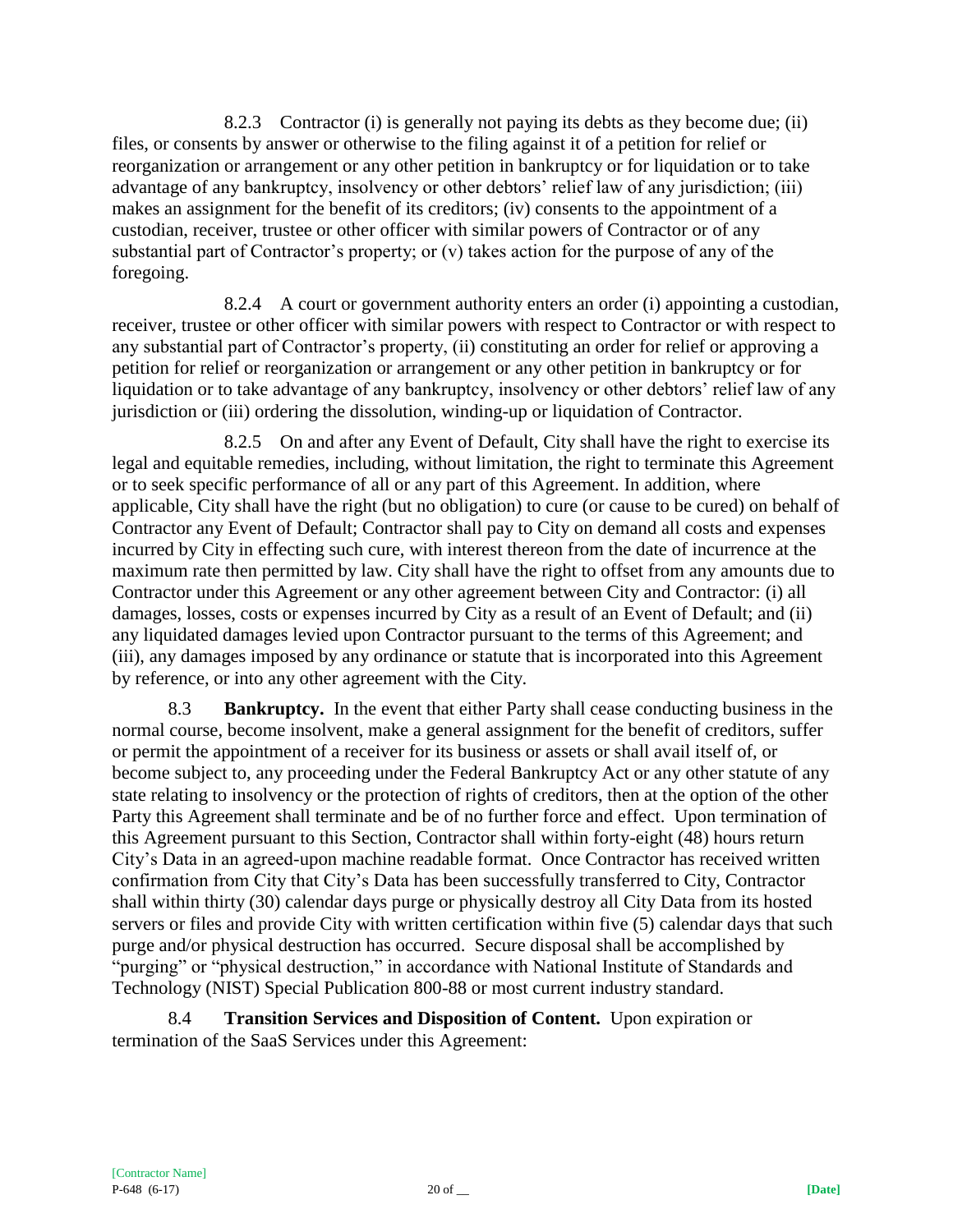8.4.1 Contractor may immediately discontinue the SaaS Services and City shall immediately cease accessing the SaaS Application and Services. Contractor shall within five (5) calendar days of the expiration or termination of the SaaS Services return City's data in an agreed-upon machine readable format. This provision shall also apply to all City Data that is in the possession of subcontractors, agents or auditors of Contractor. Such data transfer shall be done at no cost to the City. Once Contractor has received written confirmation from City that City's Data has been successfully transferred to City, Contractor shall within thirty (30) calendar days purge or physically destroy all City Data from its hosted servers or files and provide City with written certification within five (5) calendar days that such purge and/or physical destruction has occurred. Secure disposal shall be accomplished by "purging" or "physical destruction," in accordance with National Institute of Standards and Technology (NIST) Special Publication 800-88 or most current industry standard.

8.4.2 Contractor shall provide to City and/or Successor Service Provider assistance requested by City to effect the orderly transition of the SaaS Services, in whole or in part, to City or to Successor Service Provider. During the transition period, SaaS and City Data access shall continue to be made available to City without alteration. Such Transition Services shall be provided on a time and materials basis if the City opts to return to its own servers or City chooses a Successor Service Provider. Transition costs may include: (a) developing a plan for the orderly transition of the terminated SaaS Services from Contractor to Successor Service Provider; (b) if required, transferring the City Data to Successor Service Provider; (c) using commercially reasonable efforts to assist City in acquiring any necessary rights to legally and physically access and use any third-party technologies and documentation then being used by Contractor in connection with the Services; (d) using commercially reasonable efforts to make available to City, pursuant to mutually agreeable terms and conditions, any third-party services then being used by Contractor in connection with the SaaS Services; and, (e) such other activities upon which the Parties may agree. Notwithstanding the foregoing, should City terminate this Agreement due to Contractor's material breach, City may elect to use the Services for a period of no greater than six (6) months from the date of termination at a reduced rate of twenty (20%) percent off of the then-current Services Fees for the terminated Services. All applicable terms and conditions of this Agreement shall apply to the Transition Services. This Section shall survive the termination of this Agreement.

8.5 All remedies provided for in this Agreement may be exercised individually or in combination with any other remedy available hereunder or under applicable laws, rules and regulations. The exercise of any remedy shall not preclude or in any way be deemed to waive any other remedy. Nothing in this Agreement shall constitute a waiver or limitation of any rights that City may have under applicable law.

8.6 Any notice of default must be sent by registered mail to the address set forth in Section 11.1, "Notices to the Parties."

8.7 **Non-Waiver of Rights**. The omission by either Party at any time to enforce any default or right reserved to it, or to require performance of any of the terms, covenants, or provisions hereof by the other Party at the time designated, shall not be a waiver of any such default or right to which the Party is entitled, nor shall it in any way affect the right of the Party to enforce such provisions thereafter.

8.8 **Survival**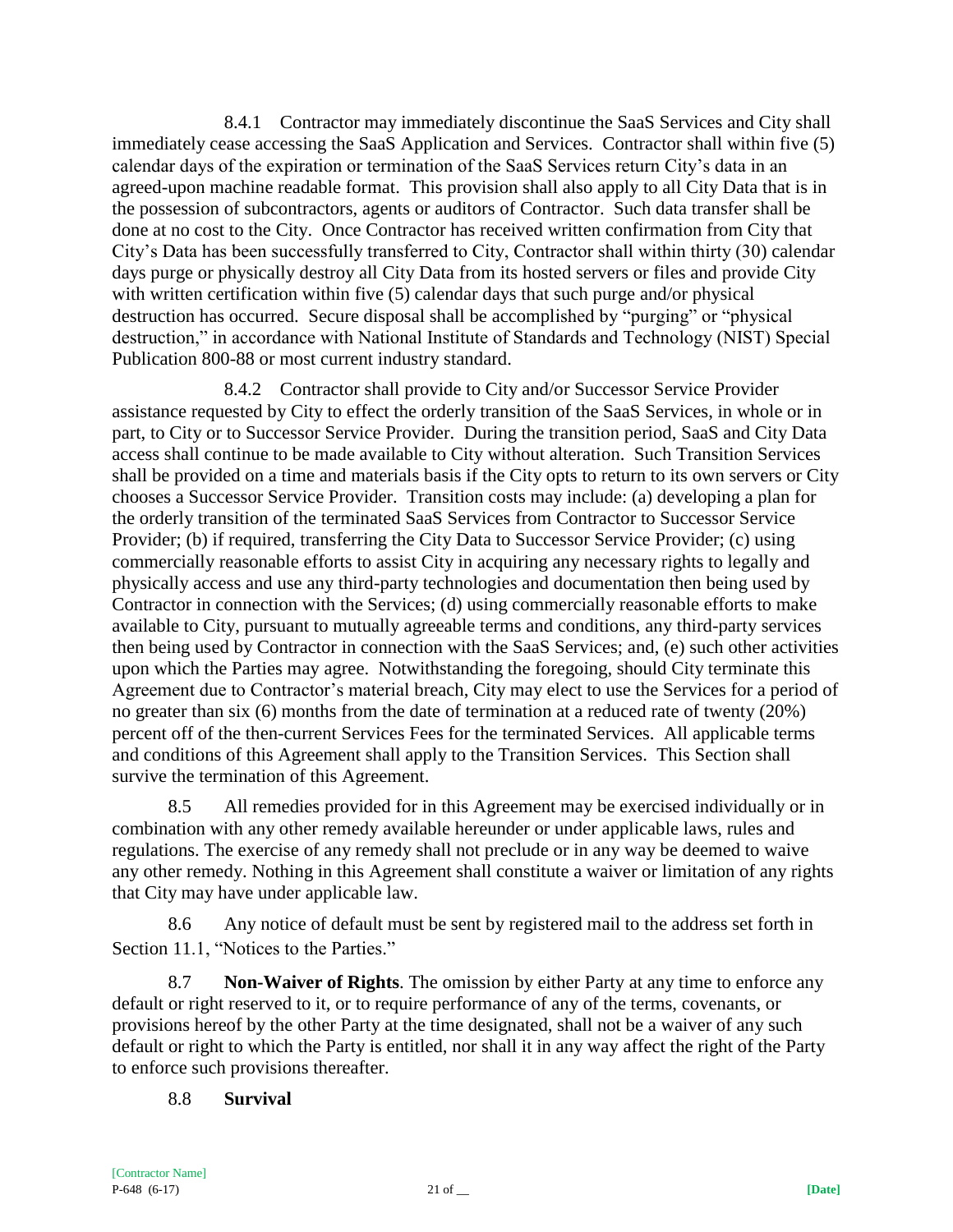8.8.1 This Section and the following Sections of this Agreement listed below, shall survive termination or expiration of this Agreement:

| 3.3.2     | Payment Limited to Satisfactory            | 9.1    | <b>Ownership of Results</b>         |
|-----------|--------------------------------------------|--------|-------------------------------------|
|           | <b>Services</b>                            |        |                                     |
| 3.3.7(a)  | <b>Grant Funded Contracts -</b>            | 9.2    | Works for Hire                      |
|           | Disallowance                               |        |                                     |
| 3.4       | Audit and Inspection of Records            | 11.6   | <b>Dispute Resolution Procedure</b> |
| 3.5       | <b>Submitting False Claims</b>             | 11.7   | Agreement Made in California;       |
|           |                                            |        | Venue                               |
| 4.6       | Independent Contractor; Payment of         | 11.8   | Construction                        |
|           | <b>Employment Taxes and Other</b>          |        |                                     |
|           | Expenses                                   |        |                                     |
| Article 5 | Insurance; Indemnity and                   | 11.9   | <b>Entire Agreement</b>             |
|           | Warranties                                 |        |                                     |
| 6.1       | Liability of City                          | 11.10  | Compliance with Laws                |
| 6.3       | Liability for Incidental and               | 11.11  | Severability                        |
|           | <b>Consequential Damages</b>               |        |                                     |
| Article 7 | Payment of Taxes                           | 13.2.1 | Proprietary or Confidential         |
|           |                                            |        | <b>Information of City</b>          |
| 8.4       | <b>Transition Services and Disposition</b> | 13.2.5 | Notification of Legal Requests      |
|           | of Content                                 |        |                                     |
| 8.7       | Non-Waiver of Rights                       |        |                                     |

# **Article 9 Rights In Deliverables**

9.1 **Ownership of Results**. Any interest of Contractor or its subcontractors, in the Deliverables, including any drawings, plans, specifications, blueprints, studies, reports, memoranda, computation sheets, computer files and media or other documents prepared by Contractor or its subcontractors for the purposes of this agreement, shall become the property of and will be transmitted to City. However, unless expressly prohibited elsewhere in this Agreement, Contractor may retain and use copies for reference and as documentation of its experience and capabilities.

9.2 **Works for Hire**. If, in connection with Services, Contractor or its subcontractors creates Deliverables including, without limitation, artwork, copy, posters, billboards, photographs, videotapes, audiotapes, systems designs, software, reports, diagrams, surveys, blueprints, source codes, or any other original works of authorship, whether in digital or any other format, such works of authorship shall be works for hire as defined under Title 17 of the United States Code, and all copyrights in such works shall be the property of the City. If any Deliverables created by Contractor or its subcontractor(s) under this Agreement are ever determined not to be works for hire under U.S. law, Contractor hereby assigns all Contractor's copyrights to such Deliverables to the City, agrees to provide any material and execute any documents necessary to effectuate such assignment, and agrees to include a clause in every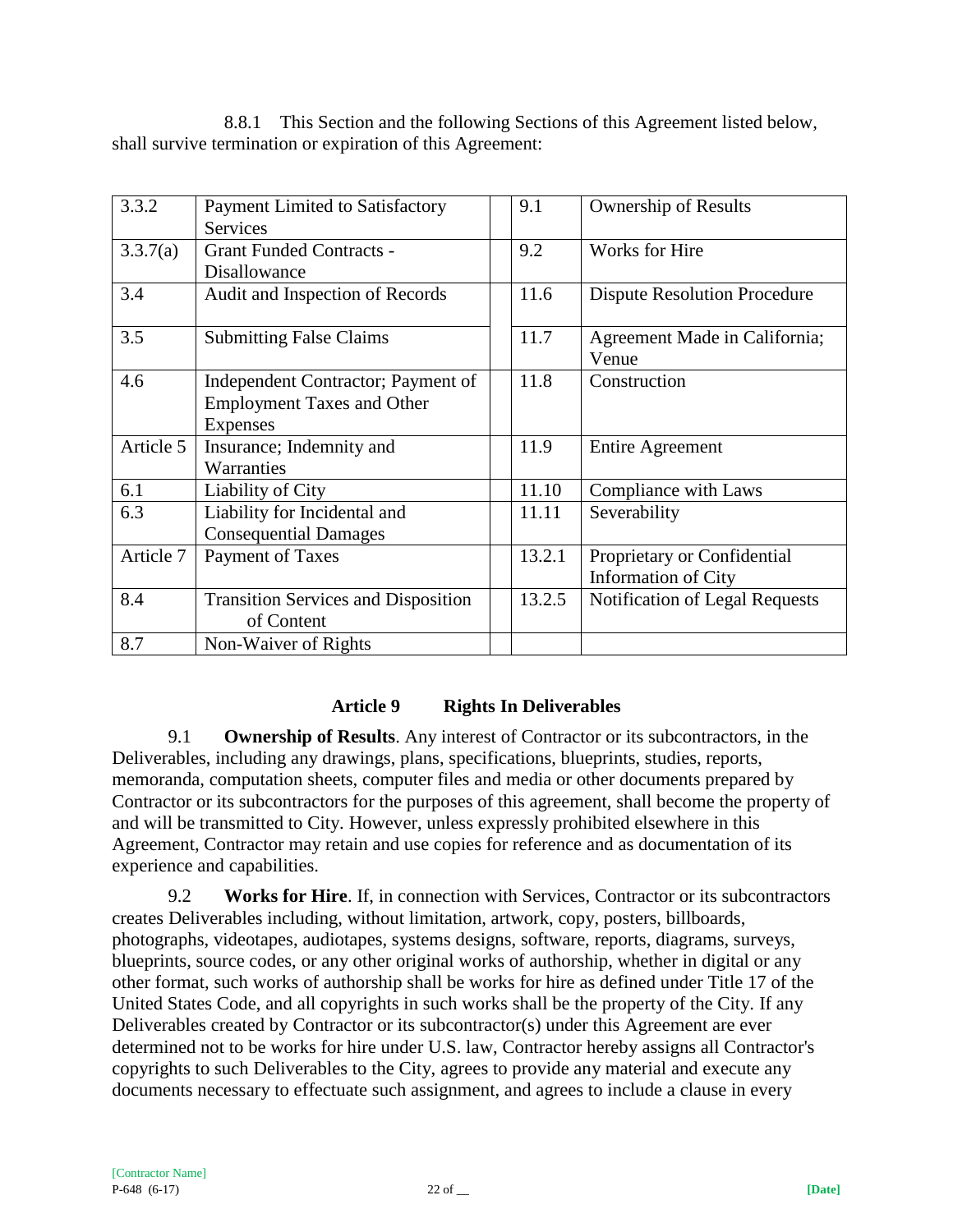subcontract imposing the same duties upon subcontractor(s). With City's prior written approval, Contractor and its subcontractor(s) may retain and use copies of such works for reference and as documentation of their respective experience and capabilities.

# **Article 10 Additional Requirements Incorporated by Reference**

10.1 **Laws Incorporated by Reference**. The full text of the laws listed in this Article 10, including enforcement and penalty provisions, are incorporated by reference into this Agreement. The full text of the San Francisco Municipal Code provisions incorporated by reference in this Article and elsewhere in the Agreement ("Mandatory City Requirements") are available at http://www.amlegal.com/codes/client/san-francisco\_ca/ .

10.2 **Conflict of Interest**. By executing this Agreement, Contractor certifies that it does not know of any fact which constitutes a violation of Section 15.103 of the City's Charter; Article III, Chapter 2 of City's Campaign and Governmental Conduct Code; Title 9, Chapter 7 of the California Government Code (Section 87100 *et seq.*), or Title 1, Division 4, Chapter 1, Article 4 of the California Government Code (Section 1090 *et seq.*), and further agrees promptly to notify the City if it becomes aware of any such fact during the term of this Agreement.

10.3 **Prohibition on Use of Public Funds for Political Activity.** In performing the Services, Contractor shall comply with San Francisco Administrative Code Chapter 12G, which prohibits funds appropriated by the City for this Agreement from being expended to participate in, support, or attempt to influence any political campaign for a candidate or for a ballot measure. Contractor is subject to the enforcement and penalty provisions in Chapter 12G.

# 10.4 **Reserved.**

# 10.5 **Nondiscrimination Requirements**

10.5.1 **Non Discrimination in Contracts**. Contractor shall comply with the provisions of Chapters 12B and 12C of the San Francisco Administrative Code. Contractor shall incorporate by reference in all subcontracts the provisions of Sections12B.2(a), 12B.2(c)-(k), and 12C.3 of the San Francisco Administrative Code and shall require all subcontractors to comply with such provisions. Contractor is subject to the enforcement and penalty provisions in Chapters 12B and 12C.

10.5.2 **Nondiscrimination in the Provision of Employee Benefits**. San Francisco Administrative Code 12B.2. Contractor does not as of the date of this Agreement, and will not during the term of this Agreement, in any of its operations in San Francisco, on real property owned by San Francisco, or where work is being performed for the City elsewhere in the United States, discriminate in the provision of employee benefits between employees with domestic partners and employees with spouses and/or between the domestic partners and spouses of such employees, subject to the conditions set forth in San Francisco Administrative Code Section12B.2.

10.6 **Local Business Enterprise and Non-Discrimination in Contracting Ordinance.** Contractor shall comply with all applicable provisions of Chapter 14B ("LBE Ordinance"). Contractor is subject to the enforcement and penalty provisions in Chapter 14B. Contractor shall utilize LBE Subcontractors for at least [enter percentage] of the Services except as otherwise authorized in writing by the Director of CMD. Contractor shall incorporate the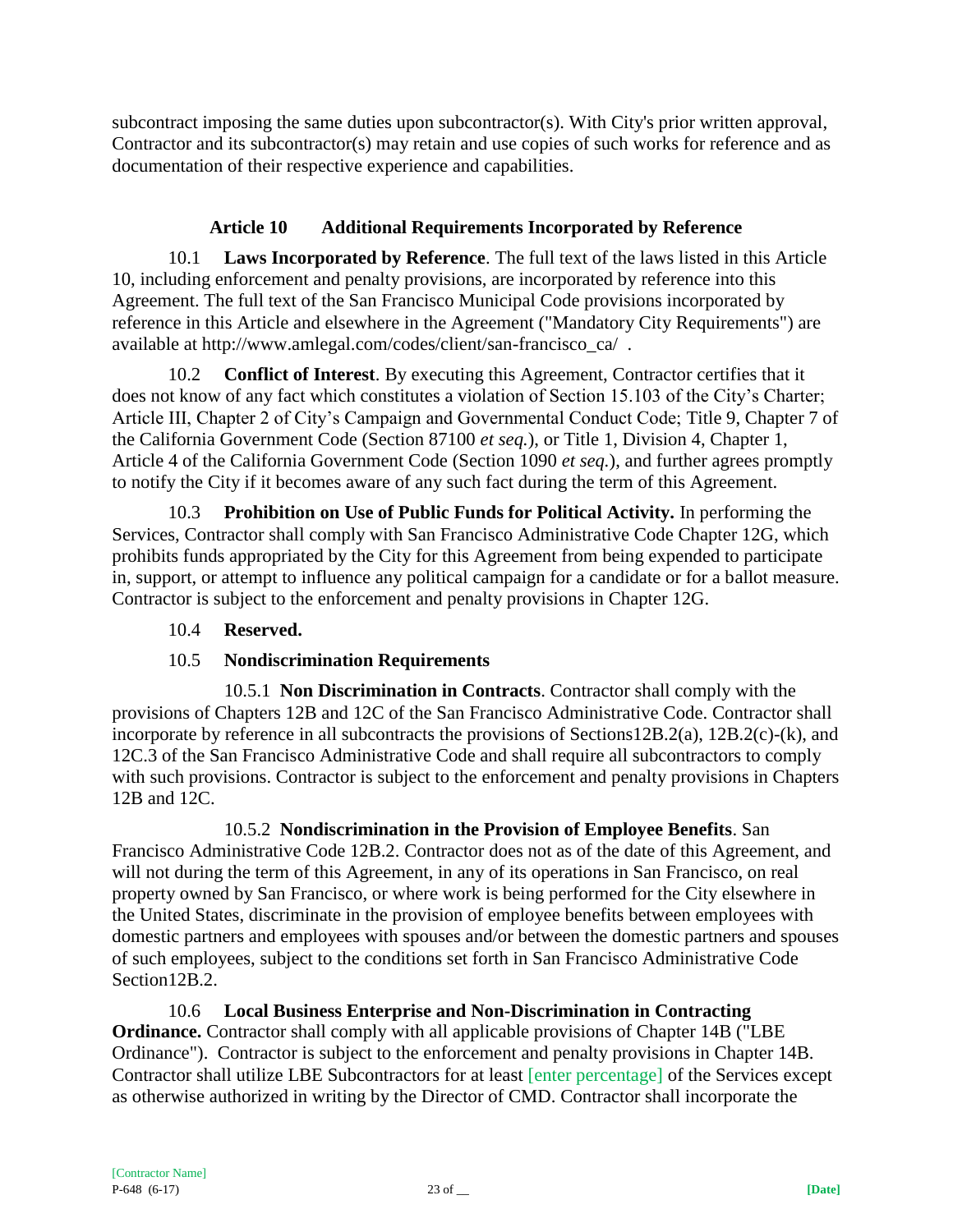requirements of the LBE Ordinance in each subcontract made in the fulfillment of Contractor's LBE subcontracting commitments.

10.7 **Minimum Compensation Ordinance**. Contractor shall pay covered employees no less than the minimum compensation required by San Francisco Administrative Code Chapter 12P. Contractor is subject to the enforcement and penalty provisions in Chapter 12P. By signing and executing this Agreement, Contractor certifies that it is in compliance with Chapter 12P.

10.8 **Health Care Accountability Ordinance.** Contractor shall comply with San Francisco Administrative Code Chapter 12Q. Contractor shall choose and perform one of the Health Care Accountability options set forth in San Francisco Administrative Code Chapter 12Q.3. Contractor is subject to the enforcement and penalty provisions in Chapter 12Q.

10.9 **First Source Hiring Program.** Contractor must comply with all of the provisions of the First Source Hiring Program, Chapter 83 of the San Francisco Administrative Code, that apply to this Agreement, and Contractor is subject to the enforcement and penalty provisions in Chapter 83.

10.10 **Alcohol and Drug-Free Workplace.** City reserves the right to deny access to, or require Contractor to remove from, City facilities personnel of any Contractor or subcontractor who City has reasonable grounds to believe has engaged in alcohol abuse or illegal drug activity which in any way impairs City's ability to maintain safe work facilities or to protect the health and well-being of City employees and the general public. City shall have the right of final approval for the entry or re-entry of any such person previously denied access to, or removed from, City facilities. Illegal drug activity means possessing, furnishing, selling, offering, purchasing, using or being under the influence of illegal drugs or other controlled substances for which the individual lacks a valid prescription. Alcohol abuse means possessing, furnishing, selling, offering, or using alcoholic beverages, or being under the influence of alcohol.

Contractor agrees in the performance of this Agreement to maintain a drug-free workplace by notifying employees that unlawful drug use is prohibited and specifying what actions will be taken against employees for violations; establishing an on-going drug-free awareness program that includes employee notification and, as appropriate, rehabilitation. Contractor can comply with this requirement by implementing a drug-free workplace program that complies with the Federal Drug-Free Workplace Act of 1988 (41 U.S.C. § 701) [or California Drug-Free Workplace Act of 1990 Cal. Gov. Code, § 8350 et seq., if state funds involved].

10.11 **Limitations on Contributions.** By executing this Agreement, Contractor acknowledges that it is familiar with section 1.126 of the City's Campaign and Governmental Conduct Code, which prohibits any person who contracts with the City for the rendition of personal services, for the furnishing of any material, supplies or equipment, for the sale or lease of any land or building, or for a grant, loan or loan guarantee, from making any campaign contribution to (1) an individual holding a City elective office if the contract must be approved by the individual, a board on which that individual serves, or the board of a state agency on which an appointee of that individual serves, (2) a candidate for the office held by such individual, or (3) a committee controlled by such individual, at any time from the commencement of negotiations for the contract until the later of either the termination of negotiations for such contract or six months after the date the contract is approved. The prohibition on contributions applies to each prospective party to the contract; each member of Contractor's board of directors; Contractor's chairperson, chief executive officer, chief financial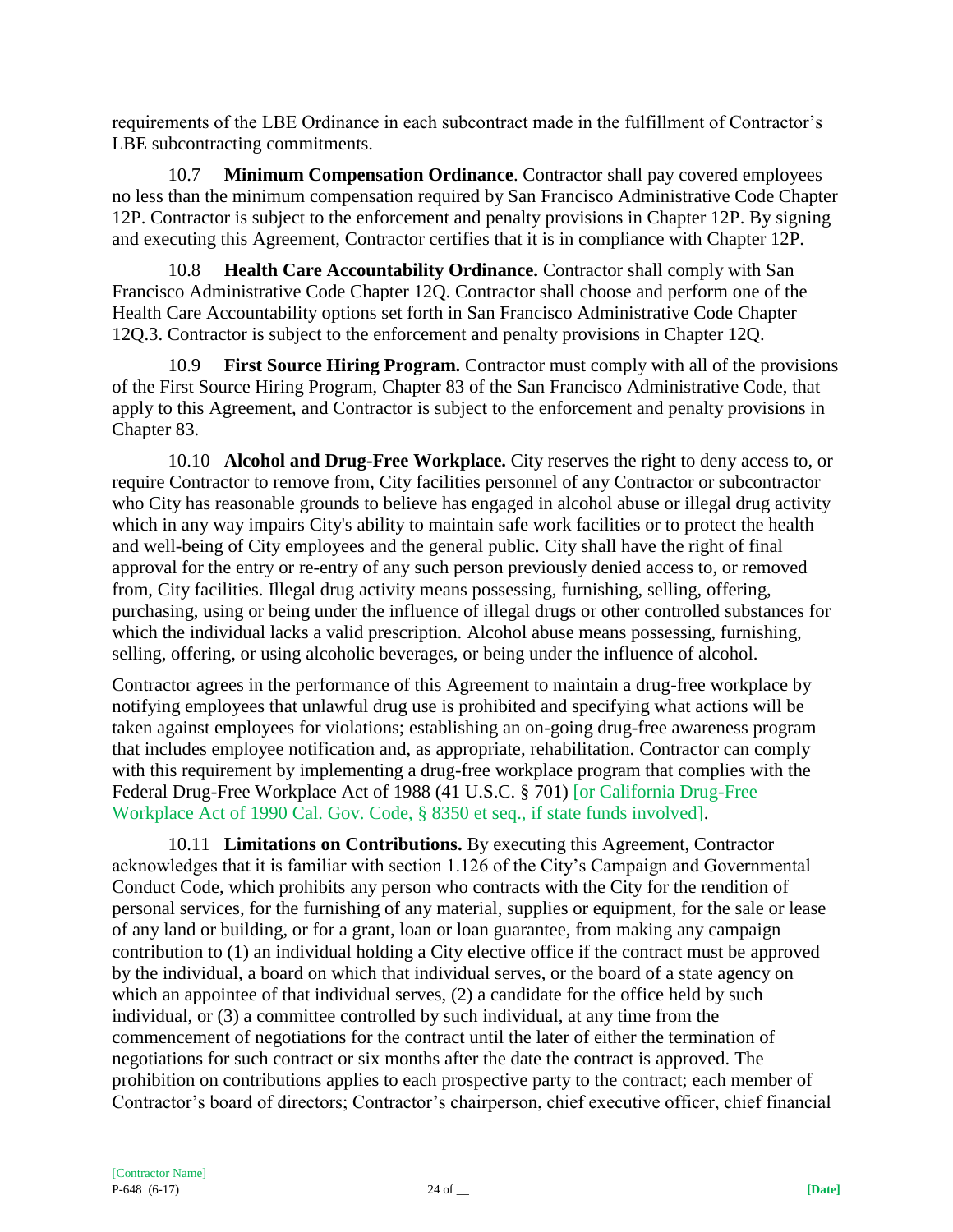officer and chief operating officer; any person with an ownership interest of more than 20 percent in Contractor; any subcontractor listed in the bid or contract; and any committee that is sponsored or controlled by Contractor. Contractor must inform each such person of the limitation on contributions imposed by Section 1.126 and provide the names of the persons required to be informed to City.

10.12 **Slavery Era Disclosure**. Contractor shall comply with San Francisco Administrative Code Chapter 12Y, San Francisco Slavery Era Disclosure Ordinance, including but not limited to Contractor's affirmative duty to research and disclose evidence of Contractor, its parent or subsidiary entity, or its Predecessor Company's Participation in the Slave Trade or receipt of Profits from the Slave Trade. Contractor is subject to the enforcement and penalty provisions in Chapter 12Y.

### 10.13 **Reserved. (Working with Minors)**

## 10.14 **Consideration of Criminal History in Hiring and Employment Decisions**

10.14.1 Contractor agrees to comply fully with and be bound by all of the provisions of Chapter 12T, "City Contractor/Subcontractor Consideration of Criminal History in Hiring and Employment Decisions," of the San Francisco Administrative Code ("Chapter 12T"), including the remedies provided, and implementing regulations, as may be amended from time to time. The provisions of Chapter 12T are incorporated by reference and made a part of this Agreement as though fully set forth herein. The text of the Chapter 12T is available on the web at http://sfgov.org/olse/fco. Contractor is required to comply with all of the applicable provisions of 12T, irrespective of the listing of obligations in this Section. Capitalized terms used in this Section and not defined in this Agreement shall have the meanings assigned to such terms in Chapter 12T.

10.14.2 The requirements of Chapter 12T shall only apply to a Contractor's or Subcontractor's operations to the extent those operations are in furtherance of the performance of this Agreement, shall apply only to applicants and employees who would be or are performing work in furtherance of this Agreement, and shall apply when the physical location of the employment or prospective employment of an individual is wholly or substantially within the City of San Francisco. Chapter 12T shall not apply when the application in a particular context would conflict with federal or state law or with a requirement of a government agency implementing federal or state law.

10.15 **Public Access to Nonprofit Records and Meetings.** If Contractor receives a cumulative total per year of at least \$250,000 in City funds or City-administered funds and is a non-profit organization as defined in Chapter 12L of the San Francisco Administrative Code, Contractor must comply with the City's Public Access to Nonprofit Records and Meetings requirements, as set forth in Chapter 12L of the San Francisco Administrative Code, including the remedies provided therein.

10.16 **Food Service Waste Reduction Requirements.** Contractor shall comply with the Food Service Waste Reduction Ordinance, as set forth in San Francisco Environment Code Chapter 16, including but not limited to the remedies for noncompliance provided therein.

### 10.17 **Reserved. (Sugar-Sweetened Beverage Prohibition)**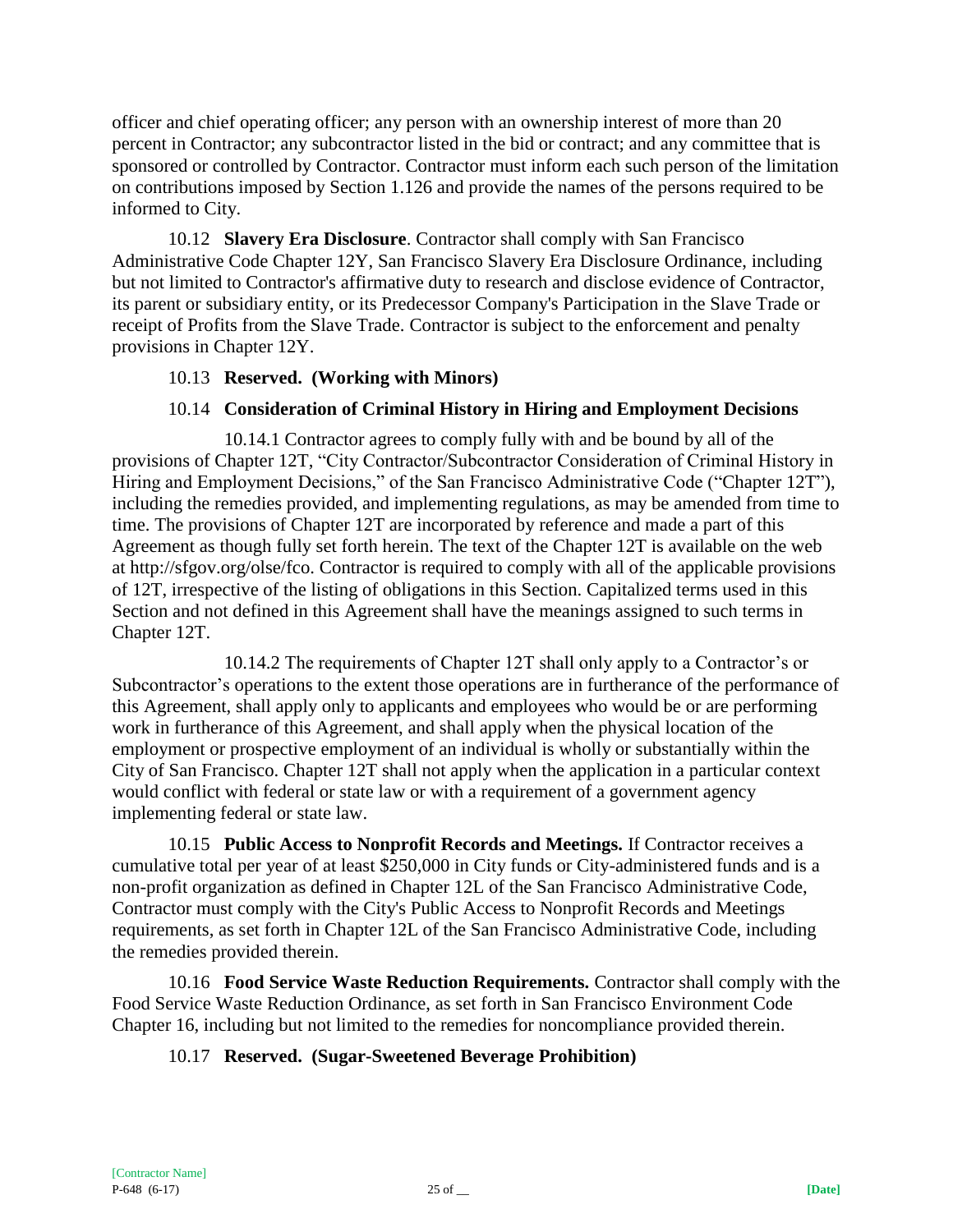#### **Article 11 General Provisions**

11.1 **Notices to the Parties.** Unless otherwise indicated in this Agreement, all written communications sent by the Parties may be by U.S. mail or e-mail, and shall be addressed as follows:

## To City: **[insert name or title of department contact person, name of department, mailing address, and e-mail address]**

#### To Contractor: **[insert name of contractor, mailing address, and e-mail address]**

Any notice of default must be sent by registered mail. Either Party may change the address to which notice is to be sent by giving written notice thereof to the other Party. If email notification is used, the sender must specify a receipt notice.

11.2 **Compliance with Americans with Disabilities Act.** Contractor acknowledges that, pursuant to the Americans with Disabilities Act (ADA), programs, services and other activities provided by a public entity to the public, whether directly or through a contractor, must be accessible to the disabled public. Contractor shall provide the services specified in this Agreement in a manner that complies with the ADA and any and all other applicable federal, state and local disability rights legislation. Contractor agrees not to discriminate against disabled persons in the provision of services, benefits or activities provided under this Agreement and further agrees that any violation of this prohibition on the part of Contractor, its employees, agents or assigns will constitute a material breach of this Agreement. Contractor shall adhere to the requirements of the Americans with Disabilities Act of 1990 (ADA), as amended (42 U.S.C. Sec. 1201 et seq.) and Section 508 of the Rehabilitation Act of 1973, as amended (29 U.S.C. Sec. 794d).

#### 11.3 **Reserved.**

11.4 **Sunshine Ordinance.** Contractor acknowledges that this Agreement and all records related to its formation, Contractor's performance of Services, and City's payment are subject to the California Public Records Act, (California Government Code §6250 et. seq.), and the San Francisco Sunshine Ordinance, (San Francisco Administrative Code Chapter 67). Such records are subject to public inspection and copying unless exempt from disclosure under federal, state or local law.

11.5 **Modification of this Agreement**. This Agreement may not be modified, nor may compliance with any of its terms be waived, except as noted in Section 11.1, "Notices to Parties," regarding change in personnel or place, and except by written instrument executed and approved in the same manner as this Agreement. [If the contract amount is \$50,000 or more then add the following sentence:] Contractor shall cooperate with Department to submit to the Director of CMD any amendment, modification, supplement or change order that would result in a cumulative increase of the original amount of this Agreement by more than 20% (CMD Contract Modification Form).

### 11.6 **Dispute Resolution Procedure**.

11.6.1 **Negotiation; Alternative Dispute Resolution.** The Parties will attempt in good faith to resolve any dispute or controversy arising out of or relating to the performance of services under this Agreement. If the Parties are unable to resolve the dispute, then, pursuant to San Francisco Administrative Code Section 21.36, Contractor may submit to the Contracting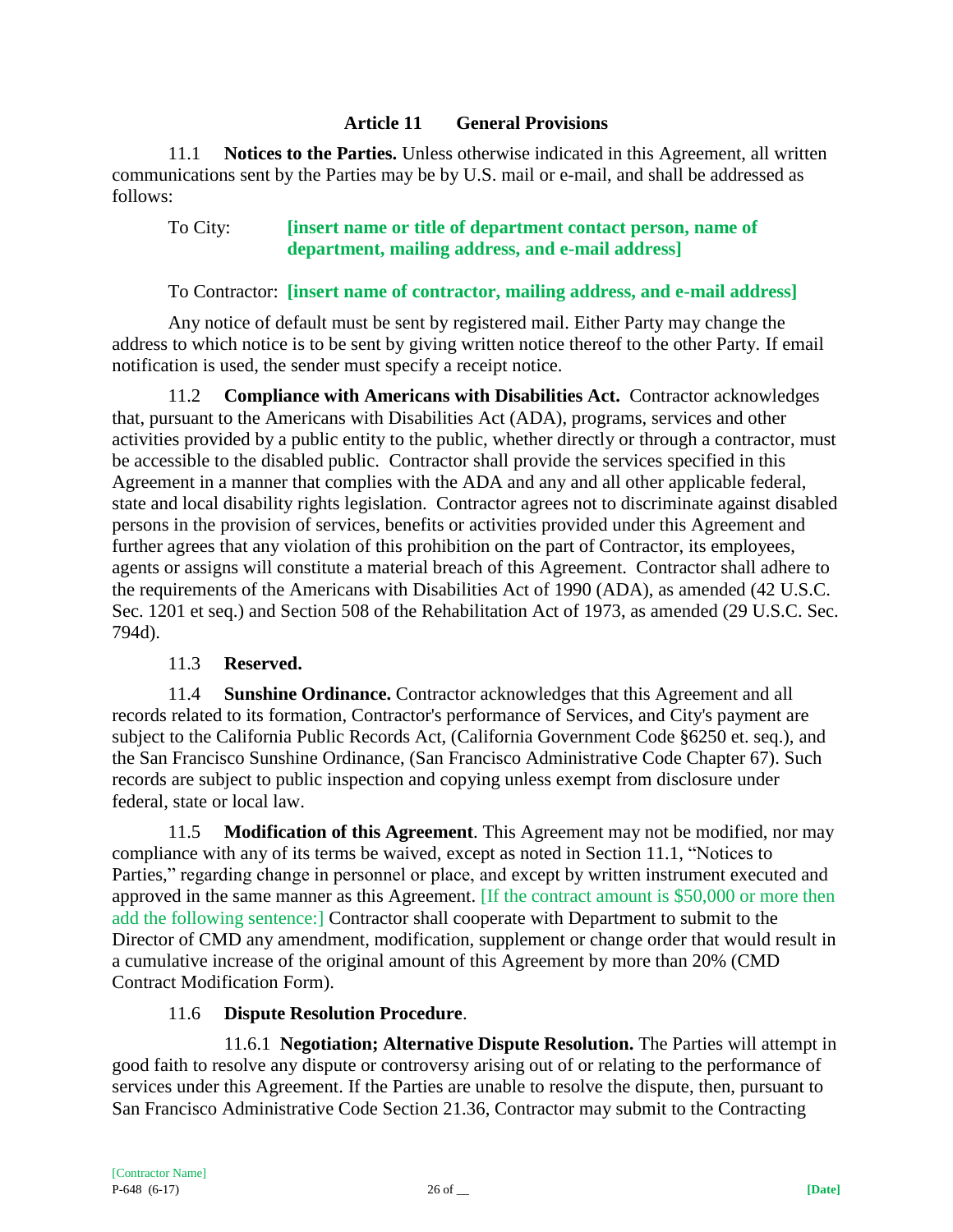Officer a written request for administrative review and documentation of the Contractor's claim(s). Upon such request, the Contracting Officer shall promptly issue an administrative decision in writing, stating the reasons for the action taken and informing the Contractor of its right to judicial review. If agreed by both Parties in writing, disputes may be resolved by a mutually agreed-upon alternative dispute resolution process. If the Parties do not mutually agree to an alternative dispute resolution process or such efforts do not resolve the dispute, then either Party may pursue any remedy available under California law. The status of any dispute or controversy notwithstanding, Contractor shall proceed diligently with the performance of its obligations under this Agreement in accordance with the Agreement and the written directions of the City. Neither Party will be entitled to legal fees or costs for matters resolved under this section.

11.6.2 **Government Code Claim Requirement.** No suit for money or damages may be brought against the City until a written claim therefor has been presented to and rejected by the City in conformity with the provisions of San Francisco Administrative Code Chapter 10 and California Government Code Section 900, et seq. Nothing set forth in this Agreement shall operate to toll, waive or excuse Contractor's compliance with the California Government Code Claim requirements set forth in San Francisco Administrative Code Chapter 10 and California Government Code Section 900, et seq.

11.6.3 **Health and Human Service Contract Dispute Resolution Procedure.** The Parties shall resolve disputes that have not been resolved administratively by other departmental remedies in accordance with the Dispute Resolution Procedure set forth in Appendix [C/D/E - insert the appendix letter] incorporated herein by this reference.

11.7 **Agreement Made in California; Venue**. The formation, interpretation and performance of this Agreement shall be governed by the laws of the State of California. Venue for all litigation relative to the formation, interpretation and performance of this Agreement shall be in San Francisco.

11.8 **Construction.** All paragraph captions are for reference only and shall not be considered in construing this Agreement.

11.9 **Entire Agreement**. This contract sets forth the entire Agreement between the Parties, and supersedes all other oral or written provisions. This Agreement may be modified only as provided in Section 11.5, "Modification of this Agreement."

11.10 **Compliance with Laws**. Contractor shall keep itself fully informed of the City's Charter, codes, ordinances and duly adopted rules and regulations of the City and of all state, and federal laws in any manner affecting the performance of this Agreement, and must at all times comply with such local codes, ordinances, and regulations and all applicable laws as they may be amended from time to time.

11.11 **Severability**. Should the application of any provision of this Agreement to any particular facts or circumstances be found by a court of competent jurisdiction to be invalid or unenforceable, then (a) the validity of other provisions of this Agreement shall not be affected or impaired thereby, and (b) such provision shall be enforced to the maximum extent possible so as to effect the intent of the Parties and shall be reformed without further action by the Parties to the extent necessary to make such provision valid and enforceable.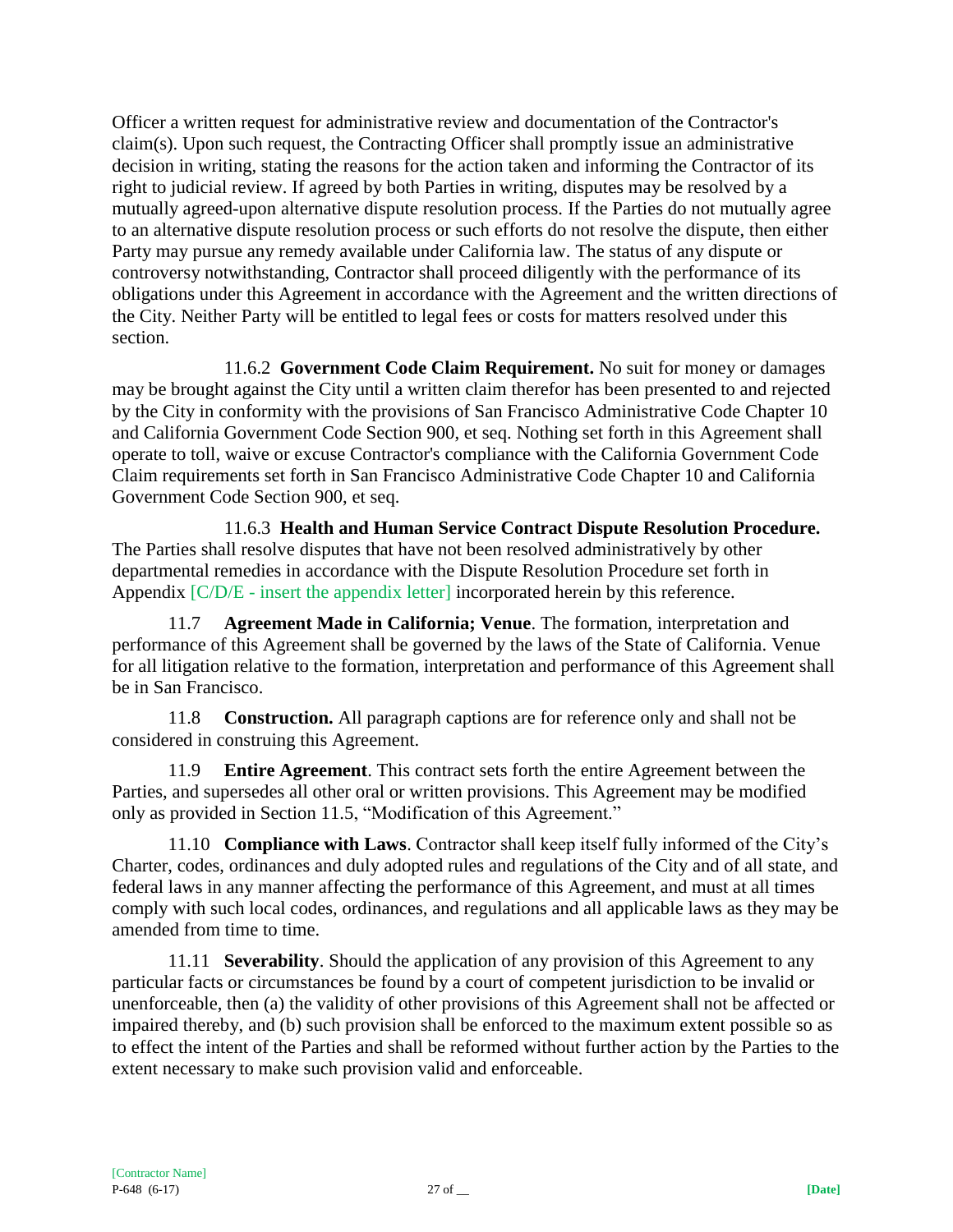11.12 **Cooperative Drafting**. This Agreement has been drafted through a cooperative effort of City and Contractor, and both Parties have had an opportunity to have the Agreement reviewed and revised by legal counsel. No Party shall be considered the drafter of this Agreement, and no presumption or rule that an ambiguity shall be construed against the Party drafting the clause shall apply to the interpretation or enforcement of this Agreement.

11.13 **Order of Precedence.** Contractor agrees to perform the services described below in accordance with the terms and conditions of this Agreement, implementing task orders, the RFP, and Contractor's proposal dated [Insert Date of Proposal]. The RFP and Contractor's proposal are incorporated by reference as though fully set forth herein. Should there be a conflict of terms or conditions, this Agreement and any implementing task orders shall control over the RFP and the Contractor's proposal.

11.14 **Order of Precedence**. Contractor agrees that in the event of discrepancy, inconsistency, gap, ambiguity, or conflicting language between the City's terms and Contractor's printed terms attached, the City's terms shall take precedence, followed by the procurement issued by the department, Contractor's proposal, and Contractor's printed terms, respectively.

### **Article 12 Department Specific Terms**

12.1 **Reserved**.

# **Article 13 Data and Security**

### 13.1 **City Data**

13.1.1 **Ownership of City Data.** The Parties agree that as between them, all rights, including all intellectual property rights, in and to the City Data and any derivative works of the City Data shall remain the exclusive property of the City. The Contractor hereby warrants that the SaaS Application does not maintain, store, or export the City Data using a database structure, data model, entity relationship diagram or equivalent which is itself a trade secret or which would cause substantial injury to the competitive position of the Contractor if published.

13.1.2 **Use of City Data**. Contractor is provided a limited non-exclusive license to use the City Data solely for performing its obligations under the Agreement and not for Contractor's own purposes or later use. Nothing herein shall be construed to confer any license or right to the City Data, including user tracking and exception City Data within the system, by implication, estoppel or otherwise, under copyright or other intellectual property rights, to any third-party. Unauthorized use of City Data by Contractor or third-parties is prohibited. For purpose of this requirement, the phrase "unauthorized use" means the data mining or processing of data, stored or transmitted by the service, for unrelated commercial purposes, advertising or advertising-related purposes, or for any other purpose other than security or service delivery analysis that is not explicitly authorized.

13.1.3 **Access to and Extraction of City Data.** City shall have access to City's Data 24-hours a day, 7 days a week. The SaaS Application shall be capable of creating a digital, reusable copy of the City Data, in whole and in parts, as a platform independent and machinereadable file. Such file formats include, without limitation, plain text files such as commadelimited tables, extensible markup language, and javascript object notation. City Data which is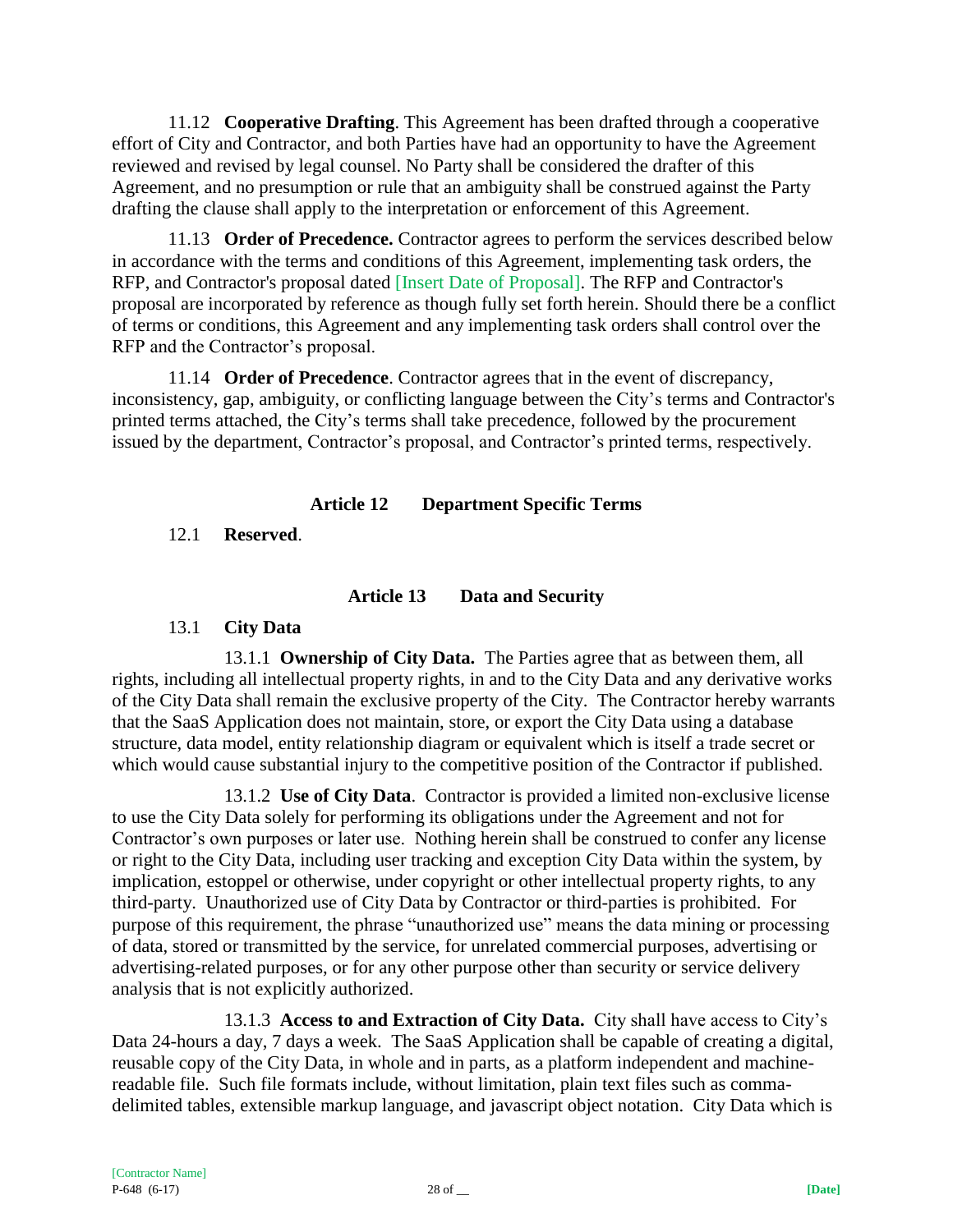stored in binary formats, including without limitation portable document format, JPEG, and portable network graphics files, shall instead be reproducible in the same format in which it was loaded into the SaaS Application. This reusable copy must be made available in a publicly documented and non-proprietary format, with a clearly-defined data structure and a data dictionary for all terms of art contained in the data. For purposes of this section, non-proprietary formats include formats for which royalty-free codecs are available to end-users. Contractor warrants that City shall be able to extract City Data from the SaaS Application on demand, but no later than 24-hours of City's request, without charge and without any conditions or contingencies whatsoever (including but not limited to the payment of any fees due to Contractor).

13.1.4 **Backup and Recovery of City Data.** As a part of the SaaS Services, Contractor is responsible for maintaining a backup of City Data and for an orderly and timely recovery of such data in the event of data corruption or interruption of the SaaS Services. Unless otherwise described in Appendices A and/or B, Contractor shall maintain a contemporaneous backup of City Data that can be recovered within the requirements in this Agreement and as outlined in Appendix D and maintaining the security of City Data as further described herein. Contractor's backup of City Data shall not be considered in calculating storage used by City.

13.1.5 **Data Breach; Loss of City Data**. In the event of any Data Breach, act, error, omission, negligence, misconduct, or breach that compromises or is suspected to compromise the security, confidentiality, or integrity of City Data or the physical, technical, administrative, or organizational safeguards put in place by Contractor that relate to the protection of the security, confidentiality, or integrity of City Data, Contractor shall, as applicable:

(a) Notify City immediately following discovery, but no later than twenty-four (24) hours, of becoming aware of such occurrence or suspected occurrence. Contractor's report shall identify:

(i) the nature of the unauthorized access, use or disclosure;

(ii) the Confidential Information accessed, used or disclosed;

(iii) the person(s) who accessed, used and disclosed and/or received protected information (if known);

(iv) what Contractor has done or will do to mitigate any deleterious effect of the unauthorized access, use or disclosure, and

(v) what corrective action Contractor has taken or will take to prevent future unauthorized access, use or disclosure.

(b) In the event of a suspected Breach, Contractor shall keep the City informed regularly of the progress of its investigation until the uncertainty is resolved;

(c) Contractor shall coordinate with the City in its breach response activities including without limitation:

(i) Immediately preserve any potential forensic evidence relating to the breach, and remedy the breach as quickly as circumstances permit;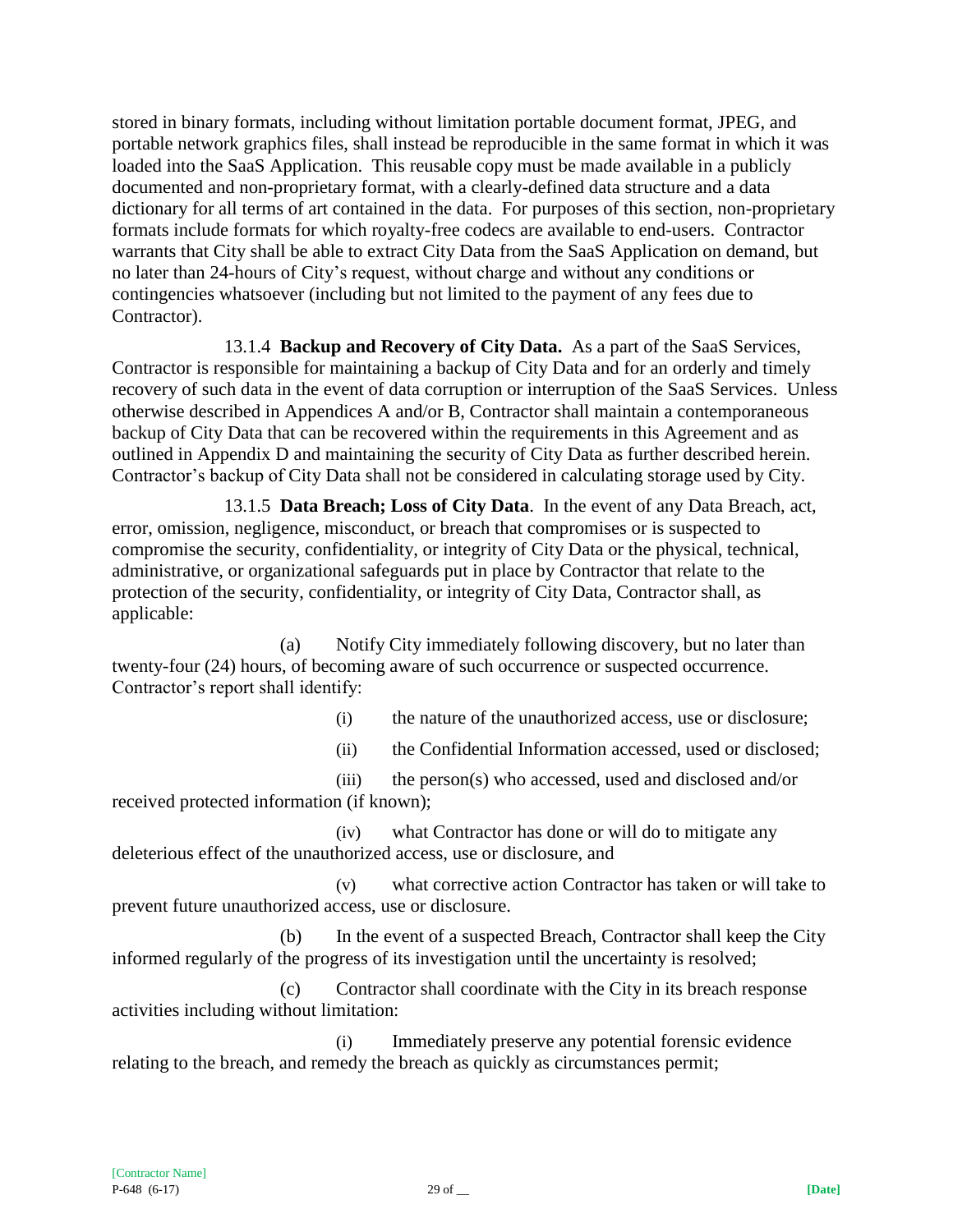(ii) Promptly (within 2 business days) designate a contact person to whom the City will direct inquiries, and who will communicate Contractor responses to City inquiries;

(iii) As rapidly as circumstances permit, apply appropriate resources to remedy the breach condition, investigate, document, restore City service(s) as directed by the City, and undertake appropriate response activities;

(iv) Provide status reports to the City on Breach response activities, either on a daily basis or a frequency approved by the City;

(v) Make all reasonable efforts to assist and cooperate with the City in its Breach response efforts;

(vi) Ensure that knowledgeable Contractor staff are available on short notice, if needed, to participate in City-initiated meetings and/or conference calls regarding the Breach; and

(vii) Cooperate with City in investigating the occurrence, including making available all relevant records, logs, files, data reporting, and other materials required to comply with applicable law or as otherwise required by City.

(d) In the case of personally identifiable information (PII) or protected health information (PHI), at City's sole election, (a) notify the affected individuals as soon as practicable but no later than is required to comply with applicable law, or, in the absence of any legally required notification period, within five (5) calendar days of the occurrence; or, (b) reimburse City for any costs in notifying the affected individuals;

(e) In the case of PII, provide third-party credit and identity monitoring services to each of the affected individuals who comprise the PII for the period required to comply with applicable law, or, in the absence of any legally required monitoring services, for no fewer than eighteen (18) months following the date of notification to such individuals;

(f) Perform or take any other actions required to comply with applicable law as a result of the occurrence;

(g) Without limiting Contractor's obligations of indemnification as further described in this Agreement, indemnify, defend, and hold harmless City for any and all claims, including reasonable attorneys' fees, costs, and expenses incidental thereto, which may be suffered by, accrued against, charged to, or recoverable from City in connection with the occurrence;

(h) Recreate lost City Data in the manner and on the schedule set by City without charge to City; and

(i) Provide to City a detailed plan within ten (10) calendar days of the occurrence describing the measures Contractor will undertake to prevent a future occurrence.

(j) Notification to affected individuals, as described above, shall comply with applicable law, be written in plain language, and contain (at the City's election) information that may include: name and contact information of Contractor's (or City's) representative; a description of the nature of the loss; a list of the types of data involved; the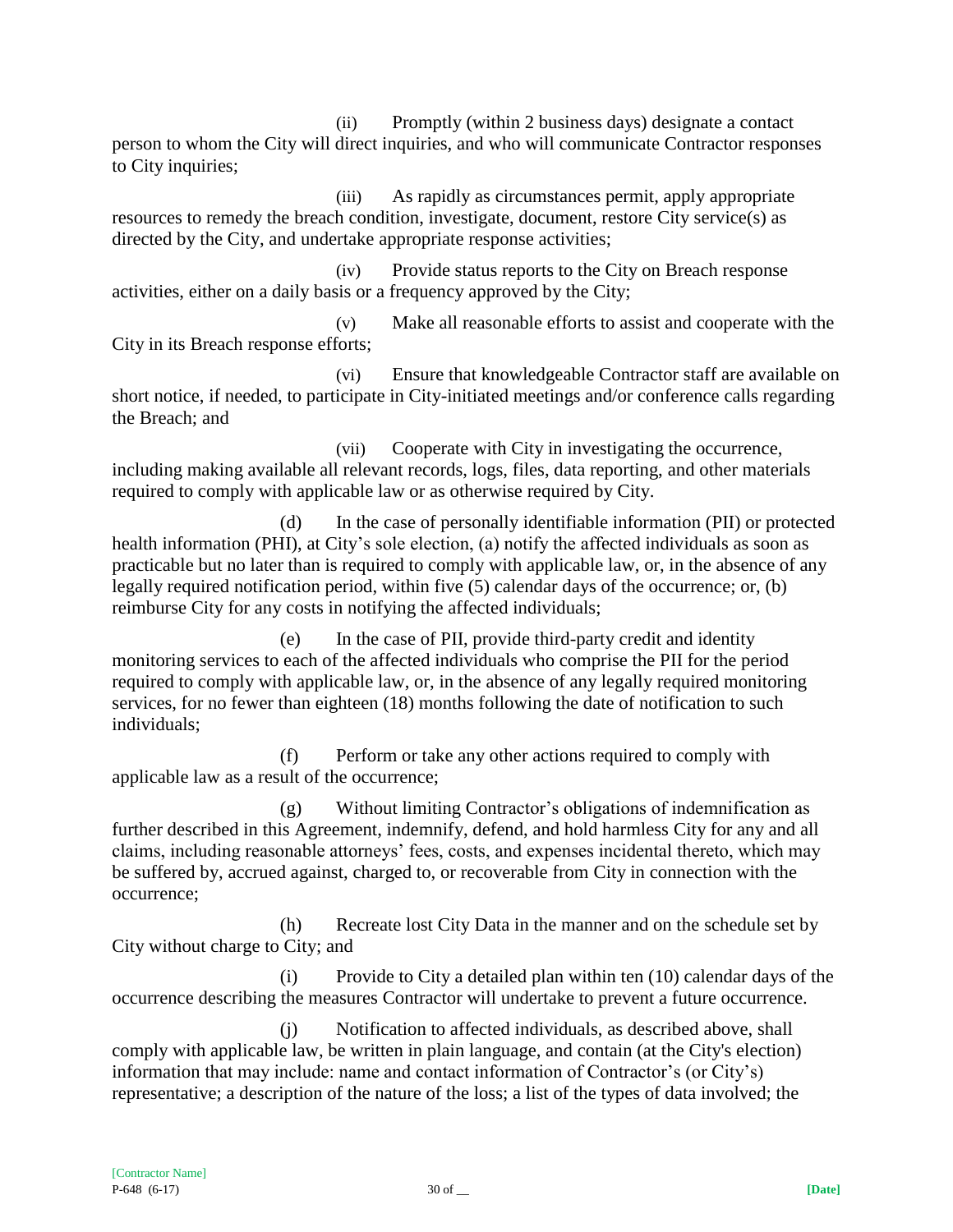known or approximate date of the loss; how such loss may affect the affected individual; what steps Contractor has taken to protect the affected individual; what steps the affected individual can take to protect himself or herself; contact information for major credit card reporting agencies; and, information regarding the credit and identity monitoring services to be provided by Contractor.

(k) Contractor shall retain and preserve City Data in accordance with the City's instruction and requests, including without limitation any retention schedules and/or litigation hold orders provided by the City to Contractor, independent of where the City Data is stored.

(l) City shall conduct all media communications, unless at its sole discretion directs Contractor to do so, related to such Data Breach.

## 13.2 **Proprietary or Confidential Information**

13.2.1 **Proprietary or Confidential Information of City.** Contractor understands and agrees that, in the performance of the work or services under this Agreement may involve access to City Data which is Confidential Information. Contractor and any subcontractors or agents shall use Confidential Information only in accordance with all applicable local, state and federal laws restricting the access, use and disclosure of Confidential Information and only as necessary in the performance of this Agreement. Contractor's failure to comply with any requirements of local, state or federal laws restricting access, use and disclosure of Confidential Information shall be deemed a material breach and City may terminate the Agreement. In addition to termination or any other remedies set forth in this Agreement or available in equity or law, the City may bring a false claim action against the Contractor pursuant to Chapters 6 or 21 of the Administrative Code, or debar the Contractor. Contractor agrees to include all of the terms and conditions regarding Confidential Information contained in this Agreement in all subcontractor or agency contracts providing services under this Agreement.

13.2.2 **Obligation of Confidentiality.** Subject to the San Francisco Administrative Code §67.24(e) and to any state open records or freedom of information statutes, and any other applicable laws, the Parties agree to hold all Confidential Information in strict confidence and not to copy, reproduce, sell, transfer, or otherwise dispose of, give or disclose such Confidential Information to third-parties other than employees, agents, or subcontractors of a Party who have a need to know in connection with this Agreement or to use such Confidential Information for any purposes whatsoever other than the performance of this Agreement. The Parties agree to advise and require their respective employees, agents, and subcontractors of their obligations to keep all Confidential Information confidential.

13.2.3 **Nondisclosure.** The receiving Party of proprietary or Confidential Information agrees and acknowledges that it shall have no proprietary interest in the Confidential Information and will not disclose, communicate nor publish the nature or content of such information to any person or entity, nor use, except in connection with the performance of its obligations under this Agreement or as otherwise authorized in writing by the disclosing Party, any of the Confidential Information it produces, receives, acquires or obtains from the disclosing Party. The receiving Party shall take all necessary steps to ensure that the Confidential Information is securely maintained. The receiving Party's obligations set forth herein shall survive the termination or expiration of this Agreement. In the event the receiving Party becomes legally compelled to disclose any of the Confidential Information, it shall provide the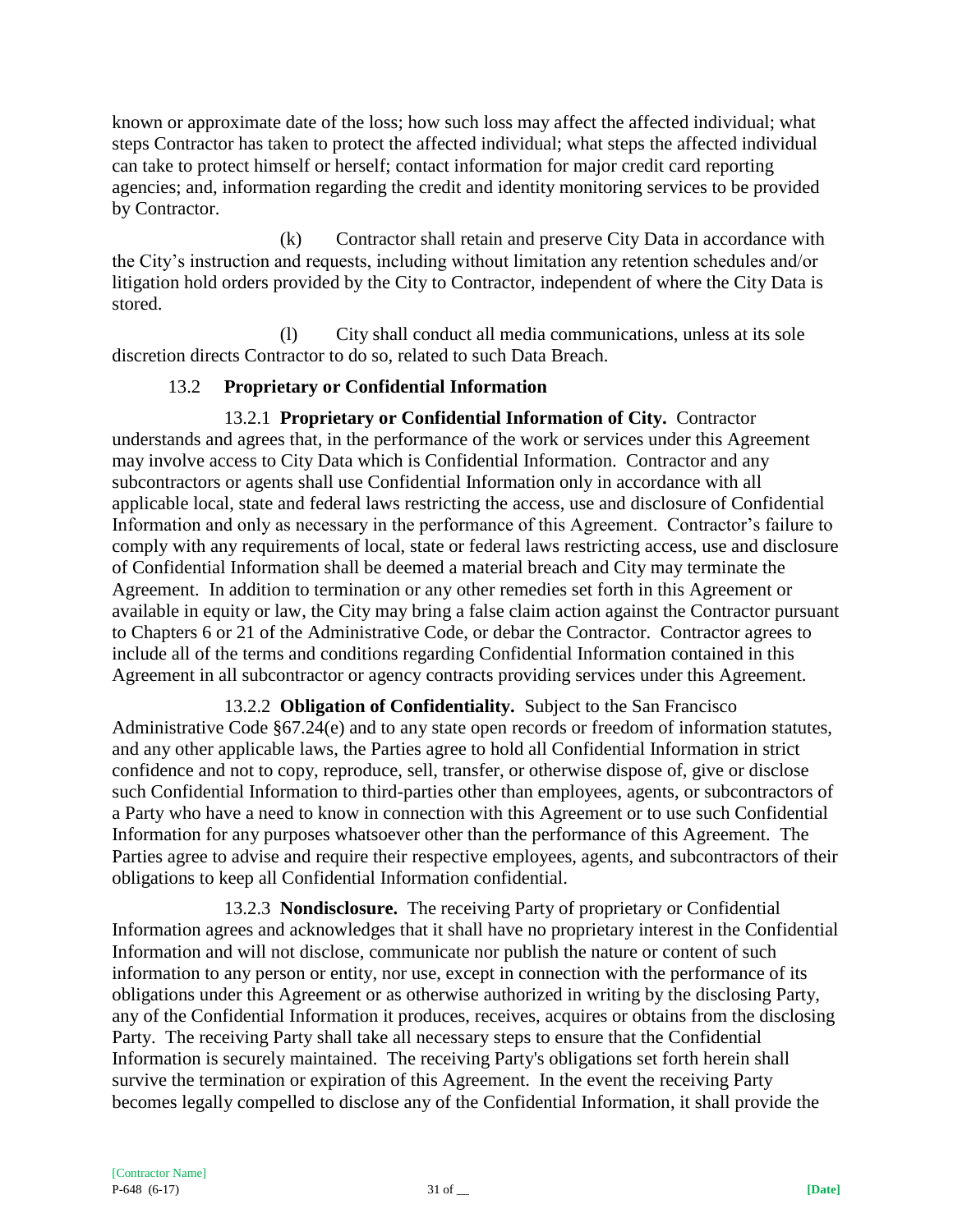disclosing Party with prompt notice thereof and shall not divulge any information until the disclosing Party has had the opportunity to seek a protective order or other appropriate remedy to curtail such disclosure. If such actions by the disclosing Party are unsuccessful, or the disclosing Party otherwise waives its right to seek such remedies, the receiving Party shall disclose only that portion of the Confidential Information which it is legally required to disclose.

13.2.4 **Litigation Holds.** Contractor shall retain and preserve City Data in accordance with the City's instruction and requests, including without limitation any retention schedules and/or litigation hold orders provided by the City to Contractor, independent of where the City Data is stored.

13.2.5 **Notification of Legal Requests.** Contractor shall immediately notify City upon receipt of any electronic discovery, litigation holds, discovery searches and expert testimonies related to City's Data under this Agreement, or which in any way might reasonably require access to City's Data, and in no event later than 24 hours after it receives the request. Contractor shall not respond to subpoenas, service of process and other legal requests related to City without first notifying City other than to notify the requestor that the information sought is potentially covered under a non-disclosure agreement. Contractor shall retain and preserve City Data in accordance with the City's instruction and requests, including without limitation any retention schedules and/or litigation hold orders provided by the City to Contractor, independent of where the City Data is stored.

13.2.6 **Cooperation to Prevent Disclosure of Confidential Information**. Each Party shall use its best efforts to assist the other Party in identifying and preventing any unauthorized use or disclosure of any Confidential Information. Without limiting the foregoing, each Party shall advise the other Party immediately in the event either Party learns or has reason to believe that any person who has had access to Confidential Information has violated or intends to violate the terms of this Agreement and each Party will cooperate with the other Party in seeking injunctive or other equitable relief against any such person.

13.2.7 **Remedies for Breach of Obligation of Confidentiality**. Each Party acknowledges that breach of its obligation of confidentiality may give rise to irreparable injury to the other Party, which damage may be inadequately compensable in the form of monetary damages. Accordingly, a Party may seek and obtain injunctive relief against the breach or threatened breach of the foregoing undertakings, in addition to any other legal remedies which may be available, to include, in the case of City, at the sole election of City, the immediate termination, without liability to City, of this Agreement.

13.2.8 **Surrender of Confidential Information upon Termination**. Upon termination of this Agreement, in whole or in part, each Party shall, within five (5) calendar days from the date of termination, return to the other Party any and all Confidential Information received from the other Party, or created or received by a Party on behalf of the other Party, which are in such Party's possession, custody, or control; provided, however, that Contractor shall return City Data to City following the timeframe and procedure described further in this Agreement. Should Contractor or City determine that the return of any Confidential Information, other than City Data, is not feasible, such Party shall destroy the Confidential Information and shall certify the same in writing within five (5) calendar days from the date of termination to the other Party, pursuant to Article 8 of this Agreement.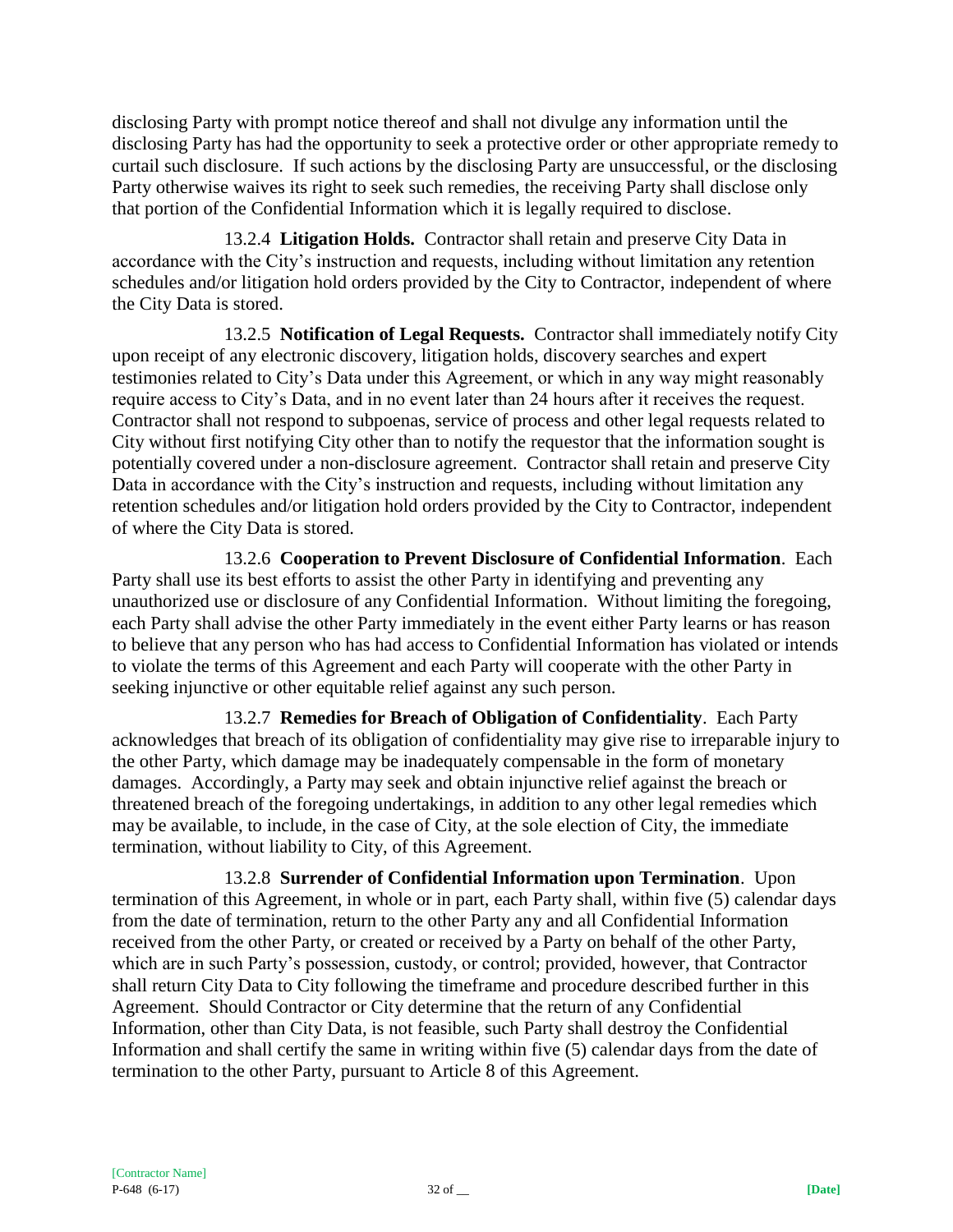13.2.9 **Data Security.** Contractor shall at all times during the Term provide and maintain up-to-date security with respect to (a) the Services, (b) the Contractor's Website, (c) Contractor's physical facilities, and (d) Contractor's networks, to prevent unauthorized access or "hacking" of City's Data. Contractor shall provide security for its networks and all Internet connections consistent with best practices observed by well-managed SaaSs working in the financial services industry, and will promptly install all patches, fixes, upgrades, updates and new versions of any security software it employs. Contractor will maintain appropriate safeguards to restrict access to City's Data to those employees, agents or service providers of Contractor who need the information to carry out the purposes for which it was disclosed to Contractor. For information disclosed in electronic form, Contractor agrees that appropriate safeguards include electronic barriers (e.g., "firewalls", Transport Layer Security (TLS), Secure Socket Layer [SSL] encryption, or most current industry standard encryption, intrusion prevention/detection or similar barriers) and secure authentication (e.g. password protected) access to the City's Confidential Information and hosted City Data. For information disclosed in written form, Contractor agrees that appropriate safeguards include secured storage of City's Data. City's Data classified as Confidential Information shall be encrypted at rest and in transit with controlled access. Contractor also will establish and maintain any additional physical, electronic, administrative, technical and procedural controls and safeguards to protect the City's Data that are no less rigorous than accepted industry practices (including, as periodically amended or updated, the International Organization for Standardization's standards: ISO/IEC 27001:2005 – Information Security Management Systems – Requirements and ISO-IEC 27002:2005 – Code of Practice for International Security Management, NIST Special Publication 800-53 Revision 4 or its successor, the Information Technology Library (ITIL) standards, the Control Objectives for Information and related Technology (COBIT) standards or other applicable industry standards for information security), and shall ensure that all such controls and safeguards, including the manner in which Confidential Information is collected, accessed, used, stored, processed, disposed of and disclosed, comply with applicable data protection and privacy laws, as well as the terms and conditions of this Agreement. Contractor warrants to the City compliance with the following (as periodically amended or updated) as applicable:

(a) The California Information Practices Act (Civil Code §§ 1798 et

seq):

### **[Add any of the following regulations if it applies to the transaction]**

(b) Compliance with the following, as applicable:

(i) Federal Risk and Authorization Management Program (FedRAMP) certification,

(ii) Based upon the City's classification of Data:

13.2.9.b.ii.1. Relevant security provisions of the Internal Revenue Service (IRS) Publication 1075,

13.2.9.b.ii.2. Relevant security provisions of the Payment Card Industry (PCI) Data Security Standard (PCI DSS) including the PCI DSS Cloud Computing Guidelines;

13.2.9.b.ii.3. Relevant security provisions of the Social Security Administration (SSA) Document Electronic Information Exchange Security Requirement and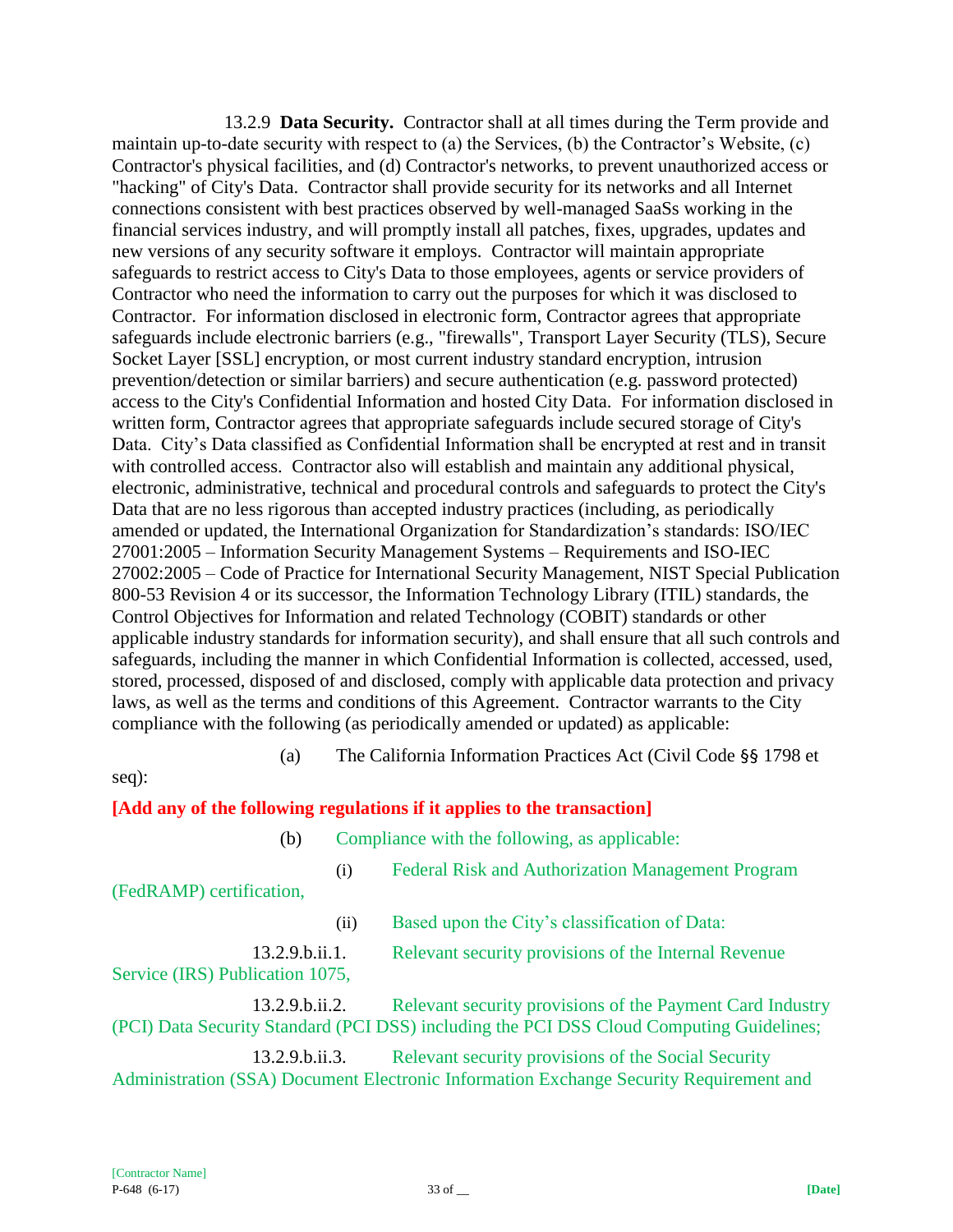Procedures for State and Local Agencies Exchanging Electronic Information with the Social Security Administration;

13.2.9.b.ii.4. Relevant security provisions of the Criminal Justice Services (CJIS) Security policy.

13.2.9.b.ii.5. Relevant security provisions of the Medi-Cal Privacy and Security Agreement between the California Department of Health Care Services and the County of San Francisco;

13.2.10 **Data Privacy and Information Security Program.** Without limiting Contractor's obligation of confidentiality as further described herein, Contractor shall be responsible for establishing and maintaining a data privacy and information security program, including physical, technical, administrative, and organizational safeguards, that is designed to: (i) ensure the security and confidentiality of the City Data; (ii) protect against any anticipated threats or hazards to the security or integrity of the City Data; (iii) protect against unauthorized disclosure, access to, or use of the City Data; (iv) ensure the proper disposal of City Data; and, (v) ensure that all of Contractor's employees, agents, and subcontractors, if any, comply with all of the foregoing. In no case shall the safeguards of Contractor's data privacy and information security program be less stringent than the safeguards used by City.

13.2.11 **City's Right to Termination for Deficiencies.** City reserves the right, at its sole election, to immediately terminate this Agreement without limitation and without liability if City reasonably determines that Contractor fails or has failed to meet its obligations under this Section.

13.2.12 **Data Transmission.** The Contractor shall ensure that all electronic transmission or exchange of system and application data with City and/or any other parties expressly designated by City shall take place via encrypted secure means (using HTTPS or SFTP or most current encryption methods). The Contractor shall also ensure that all data exchanged shall be used expressly and solely for the purposes enumerated in the Agreement. Data shall not be distributed, repurposed or shared across other applications, environments, or business units of the Contractor. The Contractor shall ensure that no City Data of any kind shall be copied, modified, destroyed, deleted, transmitted, exchanged or otherwise passed to other vendors or interested parties except on a case-by-case basis as specifically agreed to in writing by City. Access to City Data by Contractor from outside the continental United States is prohibited.

## 13.3 **SSAE 16, SOC 2/SOC 3 and/or SOC 1 Audit Report.**

13.3.1 During the Term of the Agreement, Contractor will provide, on an annual basis, the SSAE 16, SOC 2/SOC 3 and/or SOC 1 Audit report ("Audit Reports") (if Contractor is using a hosting service provider, the Audit Report it receives from its service provider) as follows: (a) the Audit Reports will include a 365 day (twelve month) testing period; and (b) the Audit Reports will be available to City no later than thirty (30) days after they are received by Contractor. Upon City's written request, Contractor will provide a so-called "negative assurance opinion" to City as soon as said opinion is received from Contractor's hosting service provider. Contractor shall on an annual basis, and otherwise as reasonably requested by City: (i) provide the foregoing Audit Reports to City and (ii) request such "negative assurance opinions" on City's behalf. Contractor shall implement reasonably required safeguards as identified by City or by any audit of Contractor's data privacy and information security program.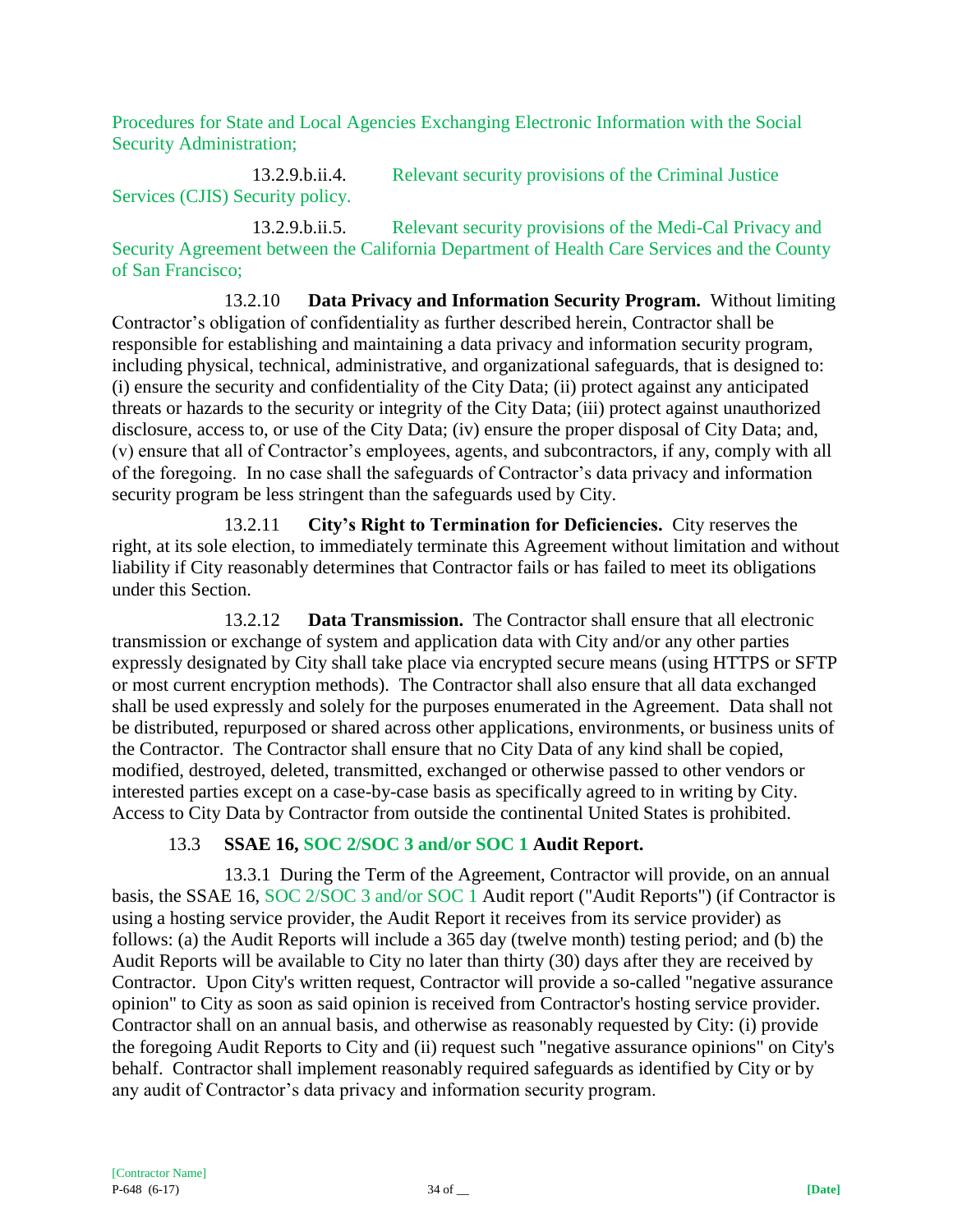13.3.2 **Audit of Contractor's Policies.** Contractor agrees to make available to City Contractor's policies, procedures and practices regarding Data Security if needed, and agrees that City reserves the rights, including but not limited to a site visit, scanning for malicious codes, and hiring a third-party to perform security audit if the SSAE Audit Report is not satisfactory.

13.3.3 **Information Security Audits.** The Contractor must contract with a third -party to perform a yearly Information Security Audits of their primary and backup datacenter. All findings must be remedied. Included must be an outside penetration/vulnerability test as well as putting the third-party directly on the internal network for the third-party to provide internal penetration and vulnerability tests. The summary results of the audits must be shared with the City.

13.3.4 **Audit Findings.** Contractor shall implement reasonably required safeguards as identified by City or by any audit of Contractor's data privacy and information security program.

13.4 **Payment Card Industry ("PCI") Requirements.** Contractors providing services and products that handle, transmit or store cardholder data, are subject to the following requirements:

13.4.1 Applications shall be compliant with the Payment Application Data Security Standard (PA-DSS) and validated by a Payment Application Qualified Security Assessor (PA-QSA). A Contractor whose application has achieved PA-DSS certification must then be listed on the PCI Councils list of PA-DSS approved and validated payment applications.

13.4.2 Gateway providers shall have appropriate Payment Card Industry Data Security Standards (PCI DSS) certification as service providers (https://www.pcisecuritystandards.org/index.shtml). Compliance with the PCI DSS shall be achieved through a third-party audit process. The Contractor shall comply with Visa Cardholder Information Security Program (CISP) and MasterCard Site Data Protection (SDP) programs.

13.4.3 For any Contractor that processes PIN Debit Cards, payment card devices supplied by Contractor shall be validated against the PCI Council PIN Transaction Security (PTS) program.

13.4.4 For items 11.3.1 to 11.3.3 above, Contractor shall provide a letter from their qualified security assessor (QSA) affirming their compliance and current PCI or PTS compliance certificate.

13.4.5 Contractor shall be responsible for furnishing City with an updated PCI compliance certificate 30 calendar days prior to its expiration.

13.4.6 Bank Accounts. Collections that represent funds belonging to the City and County of San Francisco shall be deposited, without detour to a third-party's bank account, into a City and County of San Francisco bank account designated by the Office of the Treasurer and Tax Collector.

13.5 **Protected Health Information.** Contractor, all subcontractors, all agents and employees of Contractor and any subcontractor shall comply with all federal and state laws regarding the transmission, storage and protection of all private health information disclosed to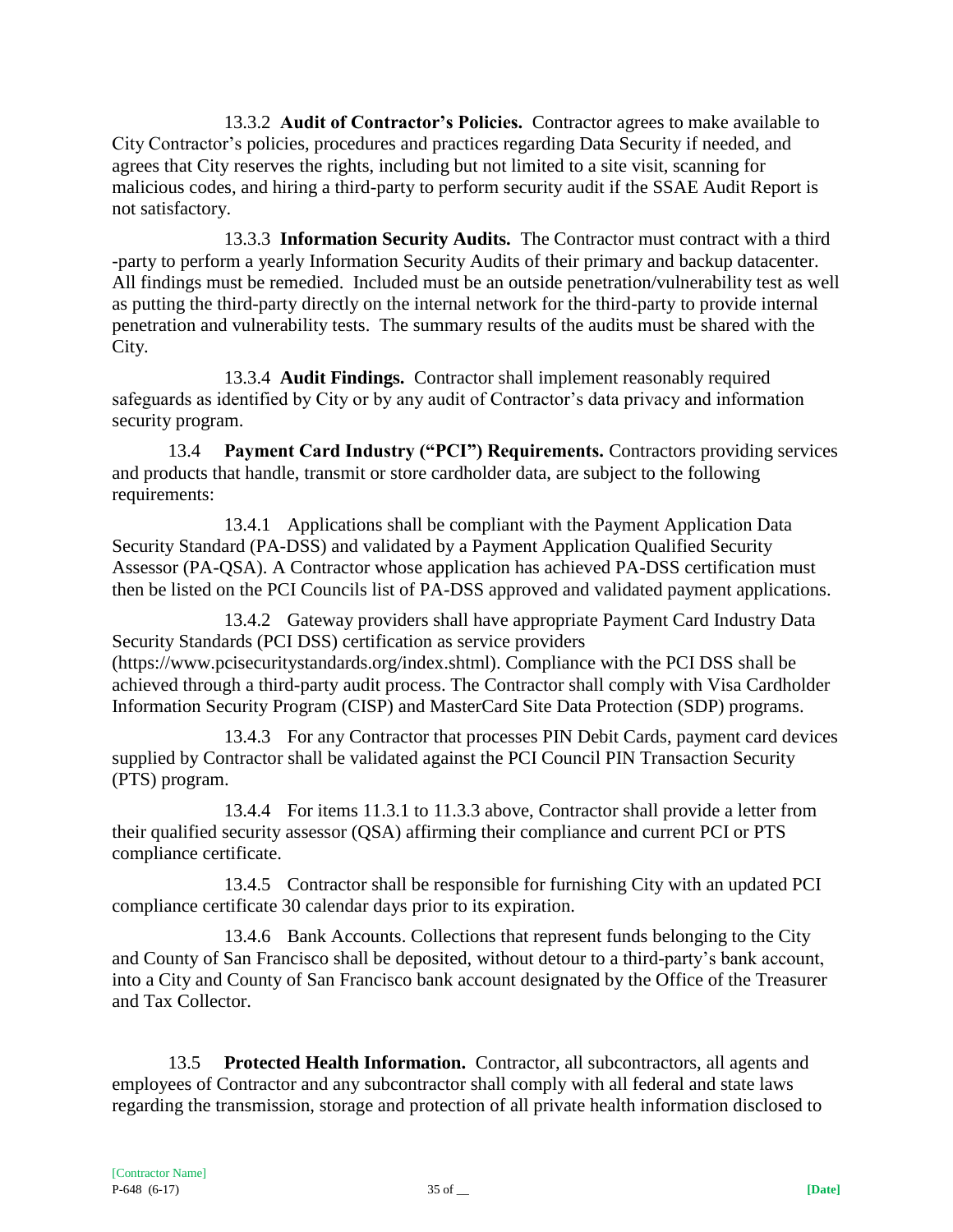Contractor by City in the performance of this Agreement. Contractor agrees that any failure of Contactor to comply with the requirements of federal and/or state and/or local privacy laws shall be a material breach of the Contract. In the event that the City pays a regulatory fine, and/or is assessed civil penalties or damages through private rights of action, based on an impermissible use or disclosure of protected health information given to Contractor or its subcontractors or agents by City, Contractor shall indemnify City for the amount of such fine or penalties or damages, including costs of notification. In such an event, in addition to any other remedies available to it under equity or law, the City may terminate the Agreement.

13.6 [The following section applies only to contracts with Protected Health Information.] **Business Associate Addendum.** Contractor shall comply with the Health Insurance Portability and Accountability Act (HIPAA) Business Associate Addendum ("Addendum") terms and conditions, attached and incorporated as though fully set forth herein as Appendix F. To the extent that the terms of the Agreement are inconsistent with the terms of this Addendum, the terms of the Addendum shall control.

### **Article 14 Force Majeure**

14.1 **Liability.** No Party shall be liable for delay in the performance of its obligations under this Agreement if and to the extent such delay is caused, directly or indirectly, by: fire, flood, earthquake, elements of nature or acts of God; riots, civil disorders, or any other cause beyond the reasonable control of such Party (a "Force Majeure Event"). Contractor will immediately commence disaster recovery services as described in Section 14.4.

14.2 **Duration.** In such event, the non-performing Party shall be excused from further performance or observance of the obligation(s) so affected for as long as such circumstances prevail and such Party continues to use its best efforts to recommence performance or observance whenever and to whatever extent possible without delay. Any Party so delayed in its performance shall immediately notify the Party to whom performance is due by telephone (to be confirmed in writing within two (2) days of the inception of such delay) and describe at a reasonable level of detail the circumstances causing such delay.

14.3 **Effect.** If any event under Section 14.1 above substantially prevents, hinders, or delays performance of the Services as critical for more than fifteen (15) consecutive days, then at City's option: (i) City may terminate any portion of this Agreement so affected and the charges payable hereunder shall be equitably adjusted to reflect those terminated Services; or (ii) City may terminate this Agreement without liability to City or Contractor as of a date specified by City in a written notice of termination to Contractor. Contractor shall not have the right to any additional payments from City for costs or expenses incurred by Contractor as a result of any force majeure condition that lasts longer than three (3) days.

14.4 **Disaster Recovery.** In the event of a disaster, as defined below, Contractor will be responsible for providing disaster recovery services in accordance with the provisions of the disaster recovery plan attached as Appendix E hereto, or as otherwise set forth in this Agreement or any Statement of Work. Notwithstanding Section 14.1, a Force Majeure Event shall not excuse Contractor of its obligations for performing disaster recovery services as provided in this Section. In the event that a disaster occurs and Contractor fails to restore the hosting services within 24 hours of the initial disruption to Services, City may, in its discretion, deem such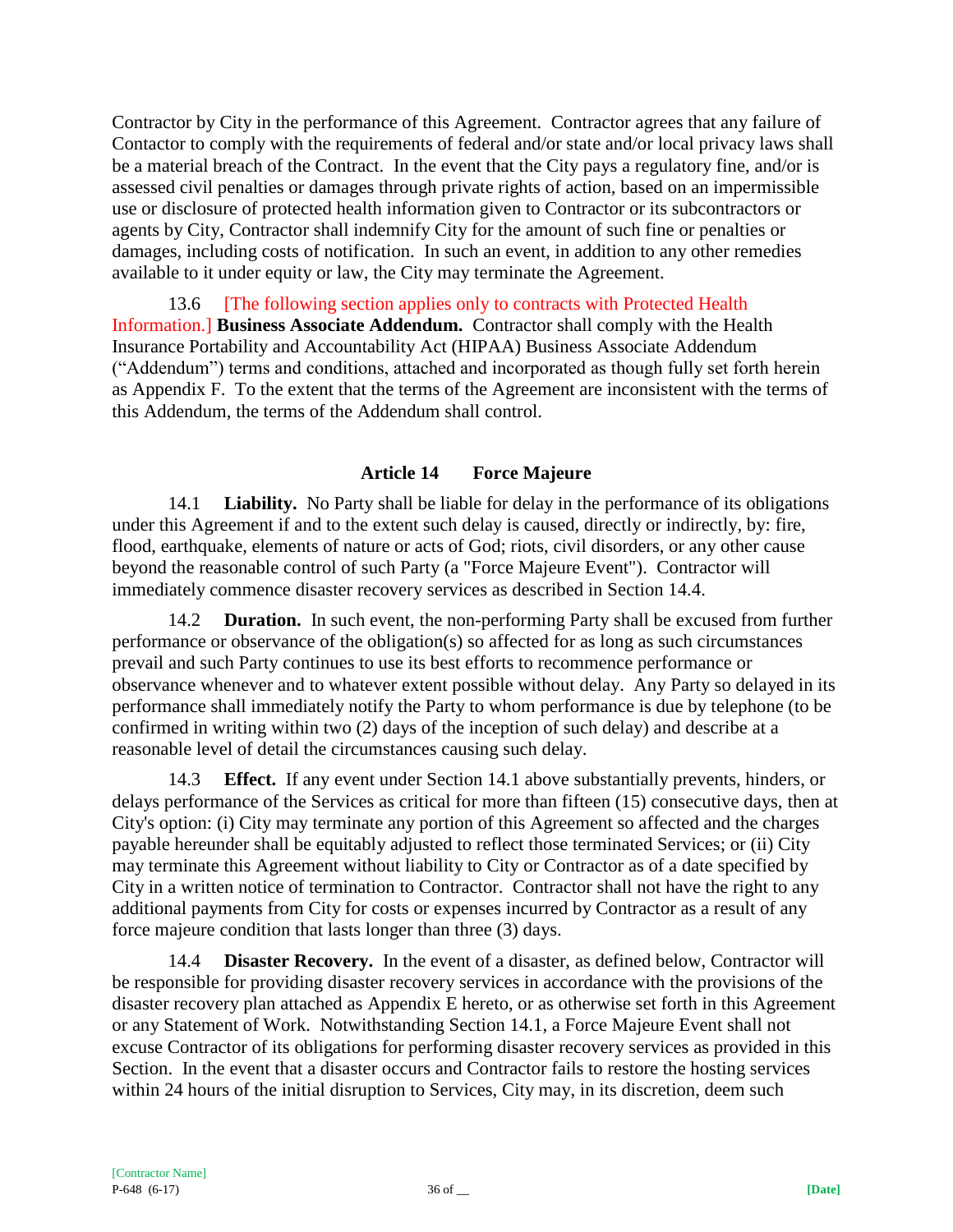actions to be a material default by Contractor incapable of cure, and City may immediately terminate this Agreement. For purposes of this Agreement, a "disaster" shall mean an interruption in the hosting services or the inability of Contractor to provide City with the SaaS Application and hosting services for any reason that could not be remedied by relocating the SaaS Application and hosting services to a different physical location outside the proximity of its primary Data Center.

## **Article 15** Appendices

15.1 **Additional Appendices.** The following appendices are hereby attached and incorporated into this Agreement as though fully set forth herein and together form the complete Agreement between the Parties:

### 15.2 **Appendices:**

- A. SaaS Implementation and Training Services
- B. SaaS Application & Hosting Services
- C. Calculation of Charges
- D. Service Level Obligations
- E. Disaster Recovery Plan
- F. Business Associate Agreement
- G. Insurance Wavier

### **Article 16 MacBride And Signature**

16.1 **MacBride Principles -Northern Ireland**. The provisions of San Francisco Administrative Code §12F are incorporated herein by this reference and made part of this Agreement. By signing this Agreement, Contractor confirms that Contractor has read and understood that the City urges companies doing business in Northern Ireland to resolve employment inequities and to abide by the MacBride Principles, and urges San Francisco companies to do business with corporations that abide by the MacBride Principles.

# **[SIGNATURES ON FOLLOWING PAGE]**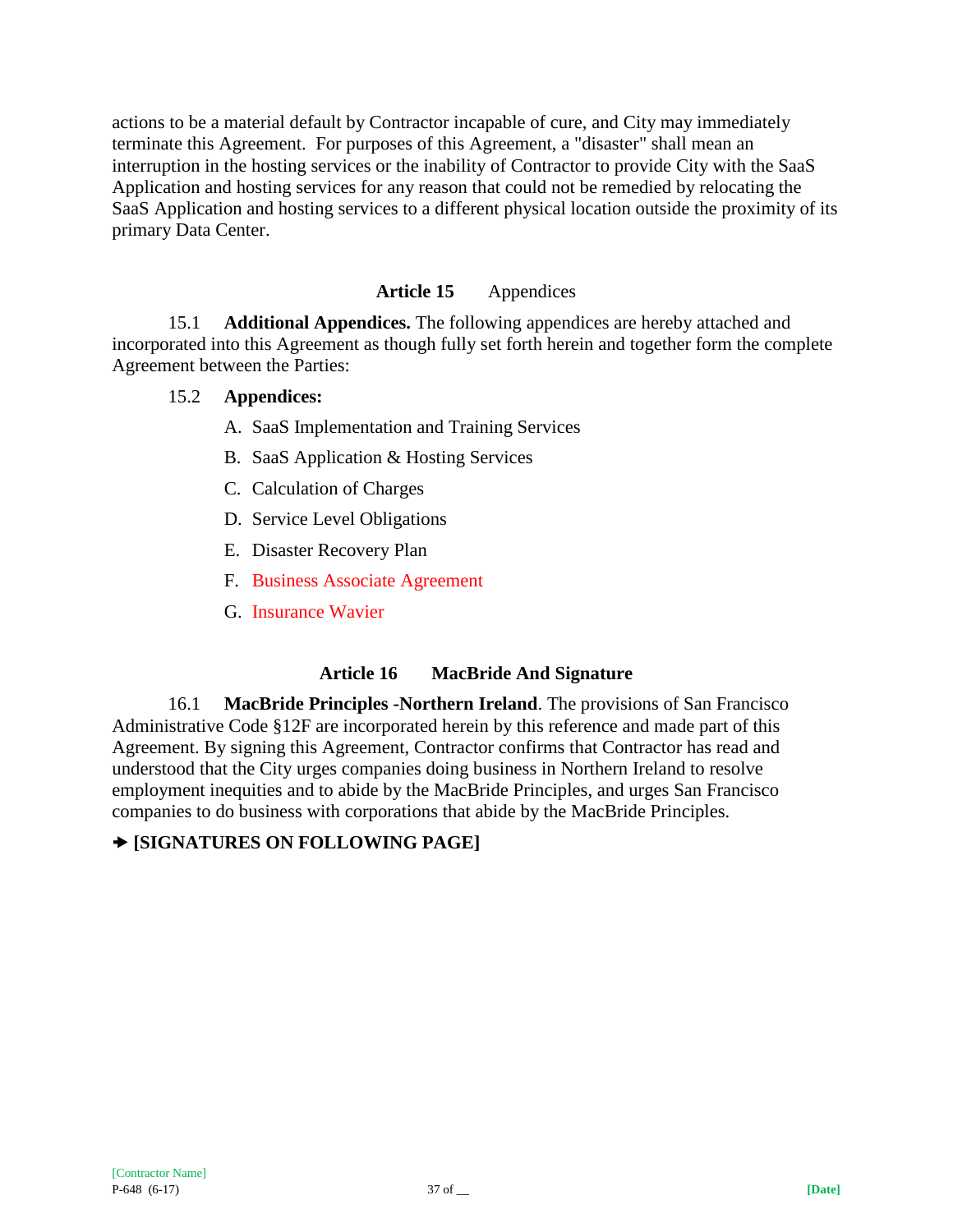IN WITNESS WHEREOF, the Parties hereto have executed this Agreement on the day first mentioned above.

## **CITY**

## **CONTRACTOR**

Recommended by:

**[company name]**

**[name] [title] [department]** **[name of authorized representative] [title] [optional: address] [optional: city, state, ZIP]**

\_\_\_\_\_\_\_\_\_\_\_\_\_\_\_\_\_\_\_\_\_\_\_\_\_\_\_\_\_\_\_\_\_\_\_\_\_

City vendor number: **[vendor number]**

Approved as to Form:

Dennis J. Herrera City Attorney

By: \_\_\_\_\_\_\_\_\_\_\_\_\_\_\_\_\_\_\_\_\_\_\_\_\_\_\_\_\_\_\_\_

**[name of Deputy City Attorney]** Deputy City Attorney

\_\_\_\_\_\_\_\_\_\_\_\_\_\_\_\_\_\_\_\_\_\_\_\_\_\_\_\_\_\_\_\_\_\_\_

Approved:

Jaci Fong Director of the Office of Contract Administration, and Purchaser

\_\_\_\_\_\_\_\_\_\_\_\_\_\_\_\_\_\_\_\_\_\_\_\_\_\_\_\_\_\_\_\_\_\_\_\_\_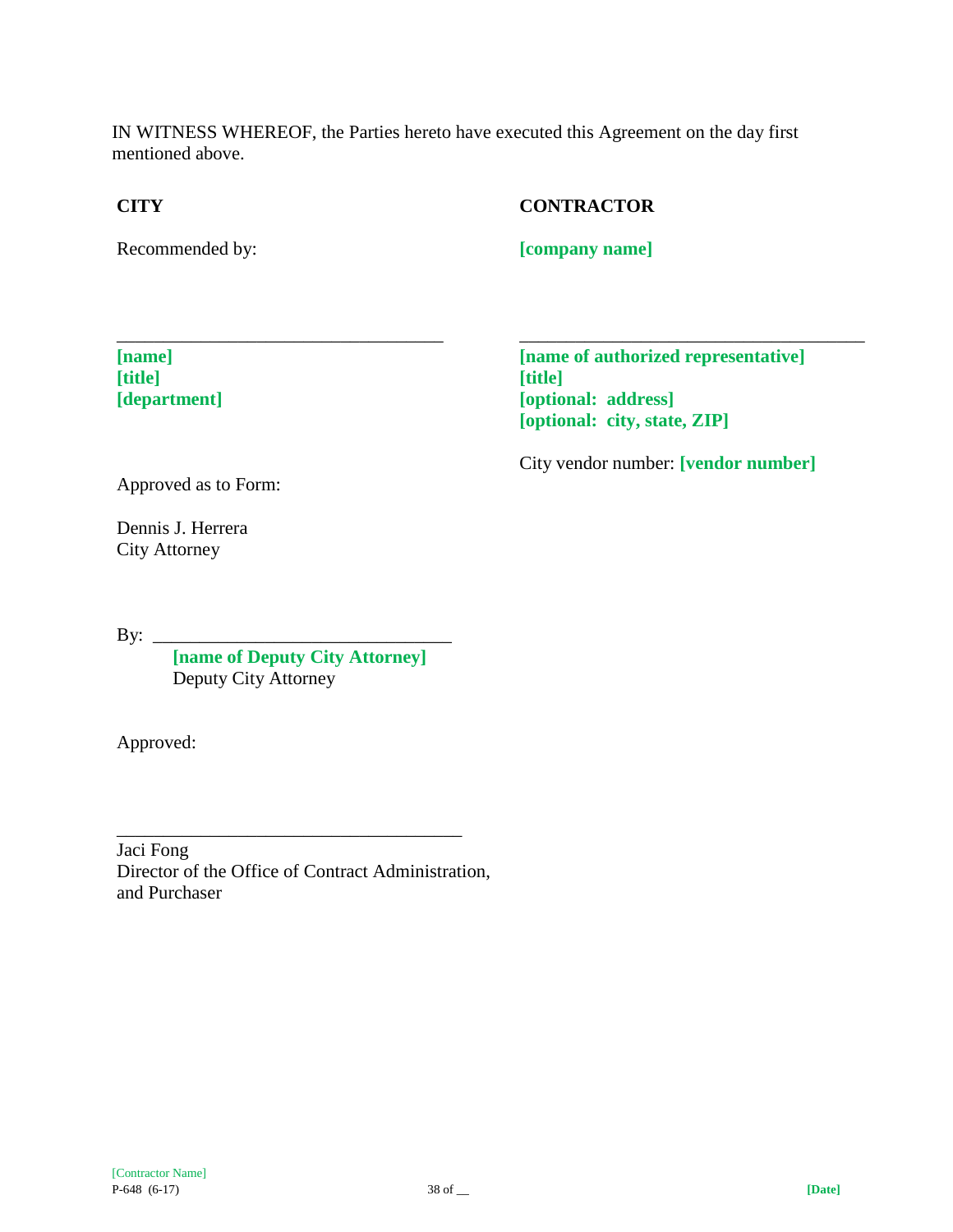**Appendix A SaaS Implementation and Training Services**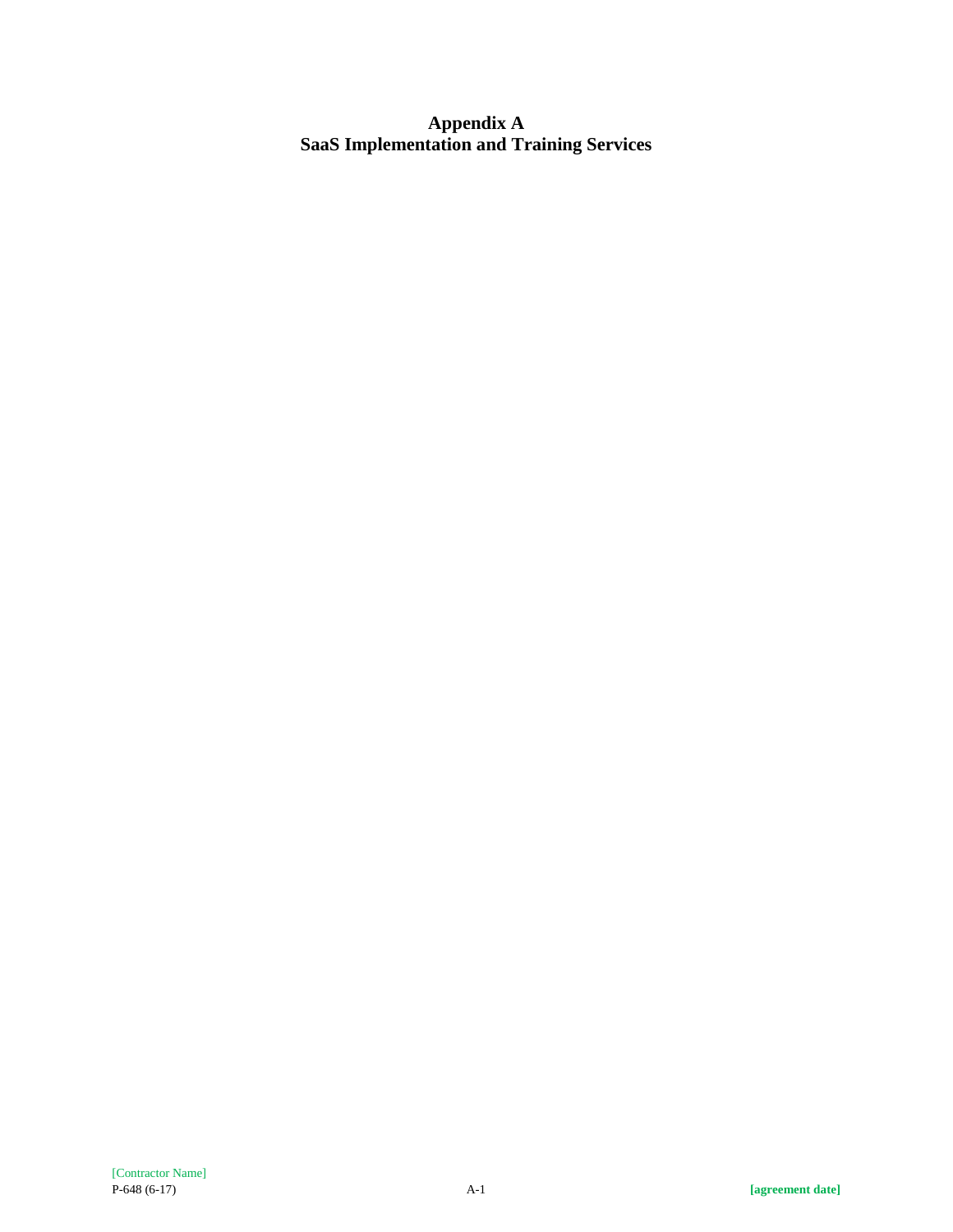## **Appendix B SaaS Application & Hosting Services**

- **I. Description of the SaaS Application and Hosted Services**
- **II. SaaS Data Centers**
- **III. SaaS Maintenance Services.**
- **IV. City Responsibilities**
- **V. Technical Support & Training**

**I. Description of the SaaS Application and Hosted Services:** "SaaS Application and Hosted Services" include the following services [describe the SaaS Application and/or provide functional, performance, etc. references]:

**A. Software:** Use of Contractor's Software operating on hosted equipment located at Contractor's facility and/or any Data Center as further outlined under Section II (SaaS Data Centers) of this Appendix B. This includes:

> 1. … 2. …. 3. ….

# **B. Third-Party Software:**

1. Providing certain third-party software required to operate the SaaS Software, including …………., and other bundled third-party software packages required to support the operation of the SaaS Software.

2. Inclusion of regular Software and Contractor-supplied third-party software updates, patches and fixes as scheduled by Contractor.

**C. Remote Software:** Contractor shall provide access to and use of a remote software tool for City management of Authorized Users, access rights and other similar rolebased controls as they pertain to the SaaS Services. Method will be published through Contractor portal and be made available to Authorized Users with elevated privileges.

# **D. Back-Up of City's Data:**

1. Contractor shall provide up to thirty-six (36) months of on-line hourly data retention for SaaS Software operation and functionality.

2. Contractor shall provide incremental City Data backups at a minimum of every four (4) hours to an off-site location other than the primary hosting center.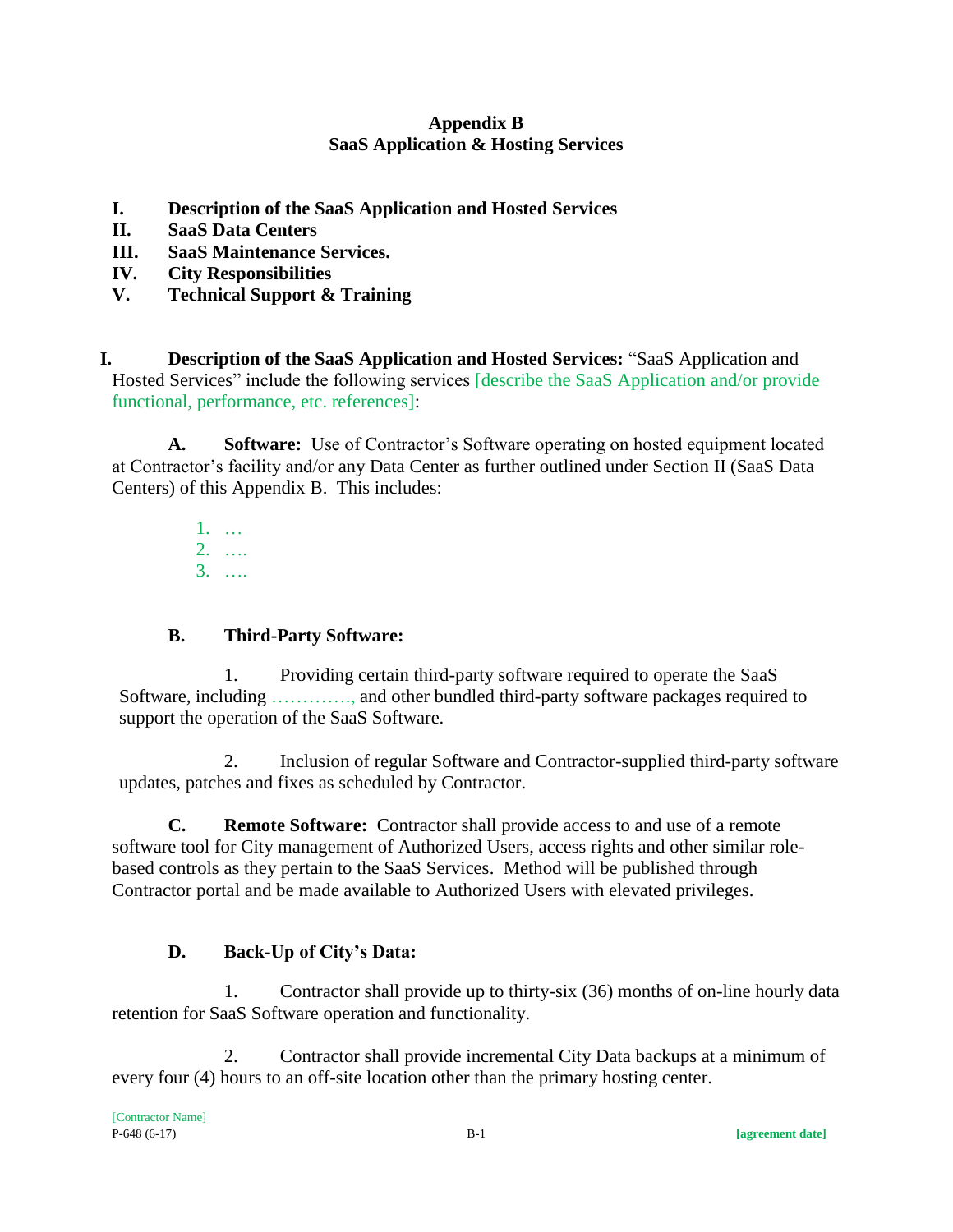3. Contractor shall provide weekly, off-site backups with a duration that matched the agreed upon backup schedule and retention to a location other than the primary hosting center. Off-site backups to include previous eight (8) weeks.

**E. SaaS Environments:** The SaaS Application and Hosted Services shall be hosted in a certified and secure Tier-3 data hosting center.

1. A single Backup Environment available as needed to serve as the backup or "failover" environment for the SaaS and Hosted Services

2. A single Test Environment available to the City and Contractor for the evaluation and eventual promotion of SaaS Software updates, patches, fixes or otherwise deemed tests. Test Environment shall perform at 50% or better of Production Environment.

**F. Reporting:** Contractor shall provide electronic notification within 2 hours of discovery and subsequent monthly reporting of any incidents or breaches that had occurred within the environment or to the hosted application. In the event of a breach, Contractor shall follow the procedures set forth in Section 13.1.5 of the Agreement.

**G. Availability of SaaS Services:** Contractor (or its Hosting Service contractor) shall host the **SaaS Services** on computers owned or controlled by the Contractor (or its contractor) and shall provide the City with access to both a Production Environment with SaaS Application and data and a Test Environment with SaaS Application via Internet-access to use according to the terms herein.

**1. Hosted System Uptime:** Other than Scheduled SaaS Maintenance Services as outlined in Section III, emergency maintenance described below, Force Majeure as described in the Agreement and lack of Internet availability as described below, Contractor shall provide uptime to the SaaS Application and Hosted Service to achieve a 99.9% Service Level Availability.

# **2. Scheduled SaaS Maintenance**

A. Scheduled SaaS Maintenance will be conducted during the following hours: Saturdays between 12 AM (Pacific Time) and 8 AM (Pacific Time). With the same exclusions as noted above.

B. Scheduled SaaS Maintenance shall not exceed an average of 4 hours per month over a twelve (12) month period except for major scheduled upgrades.

**3. Unscheduled SaaS Maintenance.** Contractor will use commercially reasonable efforts to prevent more than one (1) hour of continuous down time during Business Hours in any month for which Unscheduled SaaS Maintenance is required. In the event Contractor fails to meet this obligation for a period of three successive calendar months, City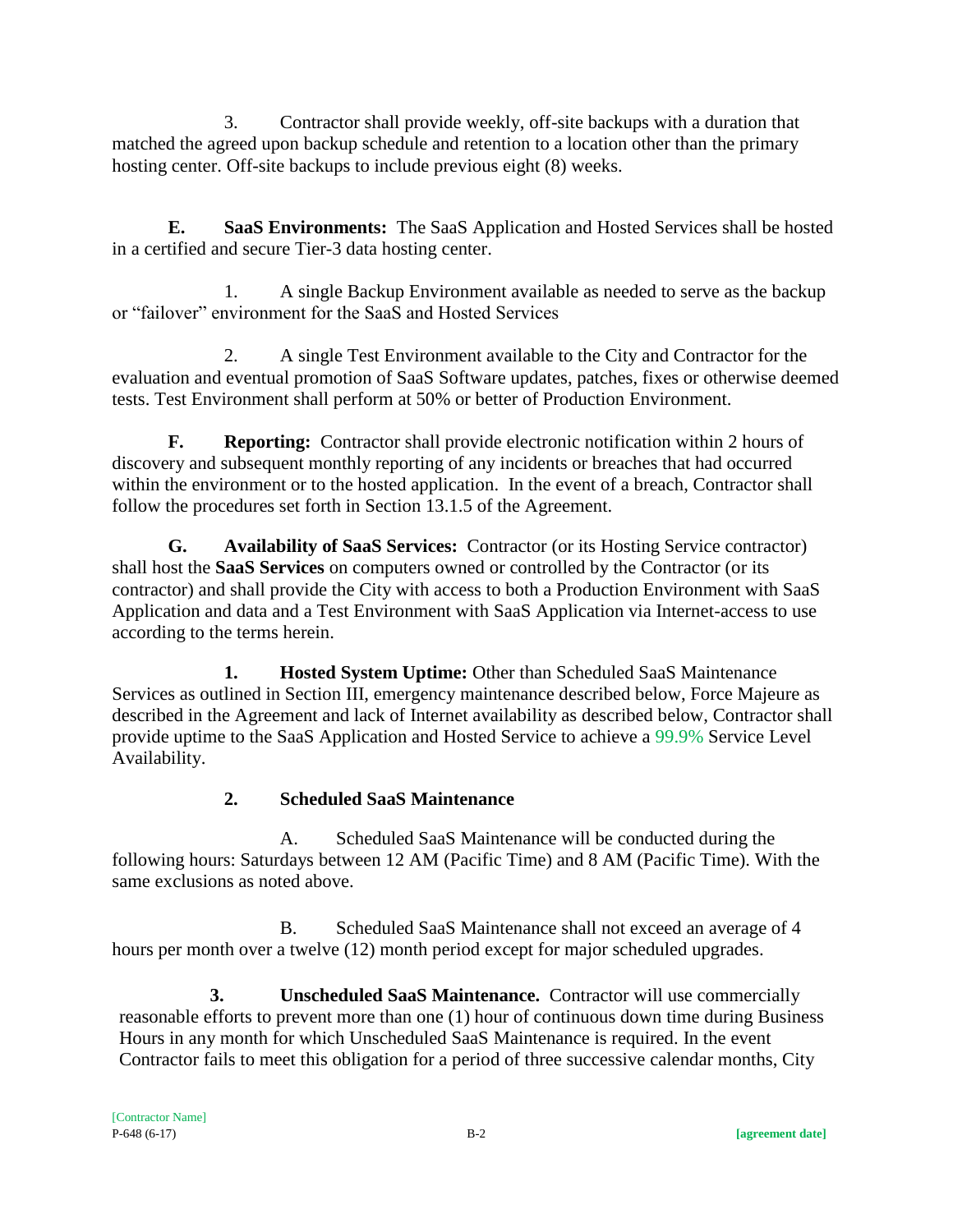shall be due a Performance Credit in the amount of 10% of the Services Fees (as calculated on a monthly basis for the reporting month).

**4. Emergency Maintenance**. In the event that Force Majeure or emergencies arise or continue, Contractor shall be entitled to take any actions that Contractor, in good faith, determines is necessary or advisable to prevent, remedy, mitigate, or otherwise address actual or potential harm, interruption, loss, threat, security or like concern to any of the SaaS systems or the SaaS Software. Such emergency maintenance may include, but is not limited to: analysis, testing, repair, maintenance, re-setting and other servicing of the hardware, cabling, networks, software and other devices, materials and systems through which access to and/or use of the SaaS Software by City is made available. Contractor shall endeavor to provide advance written notice of such emergency maintenance to City as soon as is reasonably possible.

**5. Notice of Unavailability:** In the event there will be more than thirty (30) minutes down time of any SaaS or Hosted Service components for any reason, including but not limited to Scheduled SaaS Maintenance or emergency maintenance, Contractor will provide notice to users by posting a web page that indicates that the site is temporarily unavailable and to please come back later. Contractor will also provide advanced e-mail notice to XXXX@sfgov.org which will include at least a brief description of the reason for the down time and an estimate of the time when City can expect the site to be up and available.

**H. Changes in Functionality.** During the term of this Agreement, Contractor shall not reduce or eliminate functionality in SaaS Services. Where Contractor has reduced or eliminated functionality in SaaS Services, City, at City's sole election and in City's sole determination, shall: (a) have, in addition to any other rights and remedies under this Agreement or at law, the right to immediately terminate this Agreement and be entitled to a return of any prepaid fees; or, (b) determine the value of the reduced or eliminated functionality and Contractor will immediately adjust the Services fees accordingly on a prospective basis. Where Contractor has introduced like functionality in other services, where Contractor increases functionality in the SaaS Services, such functionality shall be provided to City without any increase in the Services fees.

# **II. SaaS Data Centers**

**A. Control:** The method and means of providing the Services shall be under the exclusive control, management, and supervision of Contractor, giving due consideration to the requests of City. The Services (including data storage), shall be provided by Contractor or any previously approved subcontractor, solely from within the continental United States and on computing and data storage devices residing therein.

**B. Location:** The location of the Data Centers that will be used to host the SaaS Application is as follows:

> **Primary Tier 3 data center:**  [name and address]\

[Contractor Name]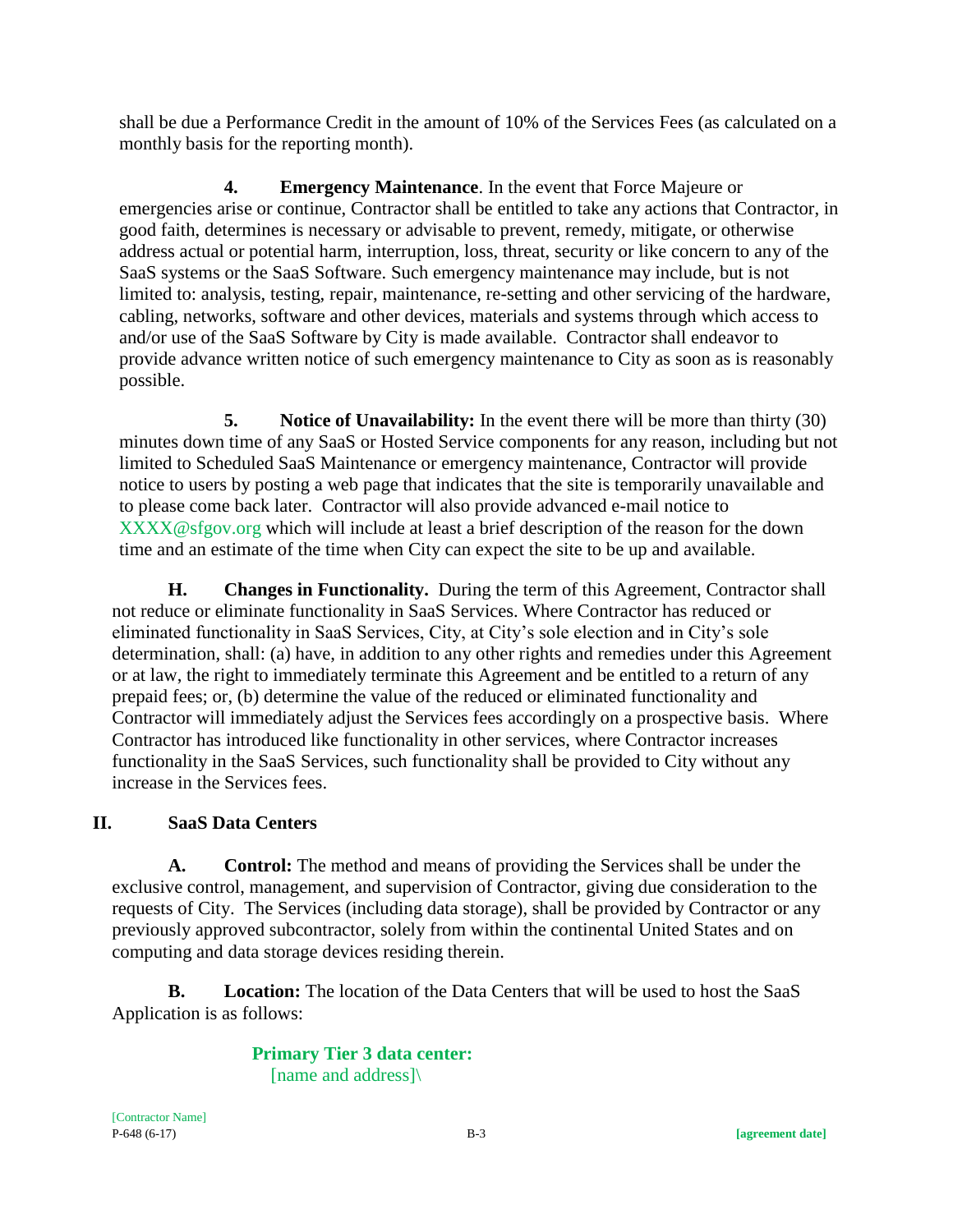### **Back-up Tier 2 data center:**  [name and address]

**C. Replacement Hosted Provider:** In the event Contractor changes the foregoing Hosted Provider, Contractor shall provide City with prior written notice of said change and disclose the name and location of the replacement Hosted Provider. The replacement Hosted Provider shall be a reputable Hosted Provider comparable to Contractor's current Hosted Provider, and said replacement Hosted Provider shall be located within the United States. The replacement Hosted Provider shall perform a SSAE 16, SOC 1 and/or SOC 2/SOC 3 Audit Report at least annually and said audit shall be provided to City in accordance with this Agreement.

**D. Notice of Change:** In the event that the location of the Data Center used to host the SaaS Application is changed, Contractor shall provide City with prior written notice of said change and disclose the address of the new facility. Notification shall be provided to City by Contractor within sixty (60) days of any such change taking place. Any such new primary facility shall be located within the United States. The Data Centers referenced above are subcontractors that are approved by City.

**E. Subcontractors.** Contractor shall not enter into any subcontracts for the performance of the Services, or assign or transfer any of its rights or obligations under this Agreement, without City's prior written consent and any attempt to do so shall be void and without further effect and shall be a material breach of this Agreement. Contractor's use of subcontractors shall not relieve Contractor of any of its duties or obligations under this Agreement.

# **III. SaaS Maintenance Services**.

**A.** The SaaS Software maintained under this Agreement shall be the SaaS Software set forth in Appendix B to this Agreement.

**B.** The following SaaS Maintenance Services are included as part of this Agreement:

# **1. Contractor Software Version Upgrades, Software Revisions and**

Patches. Contractor shall provide and implement ALL SaaS Software Version upgrades, SaaS Software Revisions and SaaS Software Patches to ensure: (a) the functionality of the SaaS Software and SaaS Services, as described in the Documentation, is available to Authorized Users; (b) the functionality of the SaaS Software and SaaS Services in accordance with the representations and warranties set forth herein, including but not limited to, the SaaS Software and SaaS Services conforming in all material respects to the specifications, functions, descriptions, standards, and criteria set forth in the Documentation; (c) the Service Level Standards can be achieved; and, (d) the SaaS Software and SaaS Services work with the nonhosted browser version.

i. Deployment of these revisions will be mutually agreed upon between Contractor and City.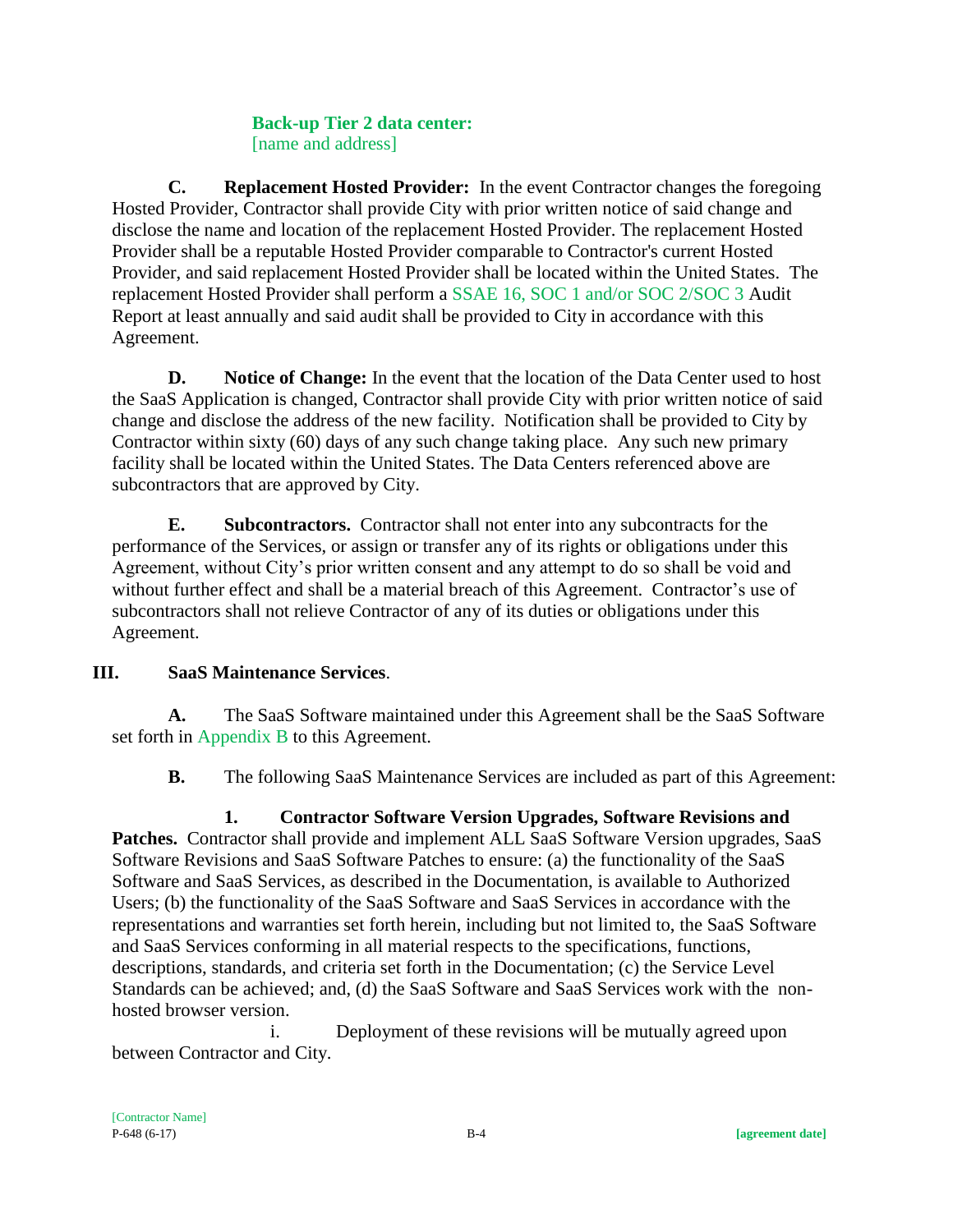ii. Release of software revisions as defined will be conducted on a schedule as determined by Contractor. Contractor shall provide no less than a thirty (30) calendar day prior written notice of when any such revision is scheduled to be released. City will be granted a fifteen (15) calendar day evaluation window to review release documentation regarding software modules being impacted and general revision changes.

iii. After the evaluation period, Contractor will conduct a deployment of the revision to the City Test Environment. The software deployment will be scheduled in writing five (5) calendar days prior to actual deployment activities. As part of the upgrade activities within the Test Environment, Contractor may provide nominal testing to ensure all systems are functional and the revision deployment was successful. Post deployment activities include an e-mail or portal post to serve as written notification that this service has been completed. City will be allowed a forty-five (45) calendar day test window in which City has ability to test and raise issues with Contractor. Issue resolution will be managed per the process as described here within. Test Environment deployment activities will be conducted during a mutual agreed to time window and may not necessarily align with the production maintenance windows as described within this document.

iv. In the event a SaaS Severity Level 1 or Severity Level 2 Issue has been identified and appropriately triaged and classified by both Contractor and City during the Test Environment deployment test window, Contractor will be required to correct the SaaS Issue. If the SaaS Issue can be corrected and can be redeployed within the remainder of the deployment test window, City will have an additional five (5) testing days in which to evaluate and further test for the SaaS Issue resolution. If the SaaS Issue cannot be corrected within the remainder of the test window, Contractor will deploy immediately upon availability with as much notice as practicable. City will be allowed an additional five (5) testing days to evaluate the correction post the test window if desired.

v. If at any time during the testing window City identifies the presence of multiple SaaS Severity Level 1 or Severity Level 2 Issues that can be shown to materially impact City ability to continue testing, City may in writing elect to suspend testing until corrections for the SaaS Issues can be provided. Contractor will deploy corrections immediately upon availability with as much notice as practicable. Upon release of corrections, City will have five (5) calendar days to commence the testing within the then available remaining testing window.

vi. Unless exists outstanding circumstances as described here within, Contractor will promote revision from Test Environment to Production and Back-up environments after the provided test window has elapsed. The software promotion will be scheduled in writing five (5) calendar days prior to actual deployment activities. As part of the promotion activities within the Production and Back-up environment, Contractor may provide nominal testing to ensure all systems are functional and the revision promotion was successful. Post promotion activities include an e-mail or portal post to serve as written notification that this service has been completed. At the point of e-mail or portal posting, the new revision will be considered "in production" and supported under the maintenance service terms described here within.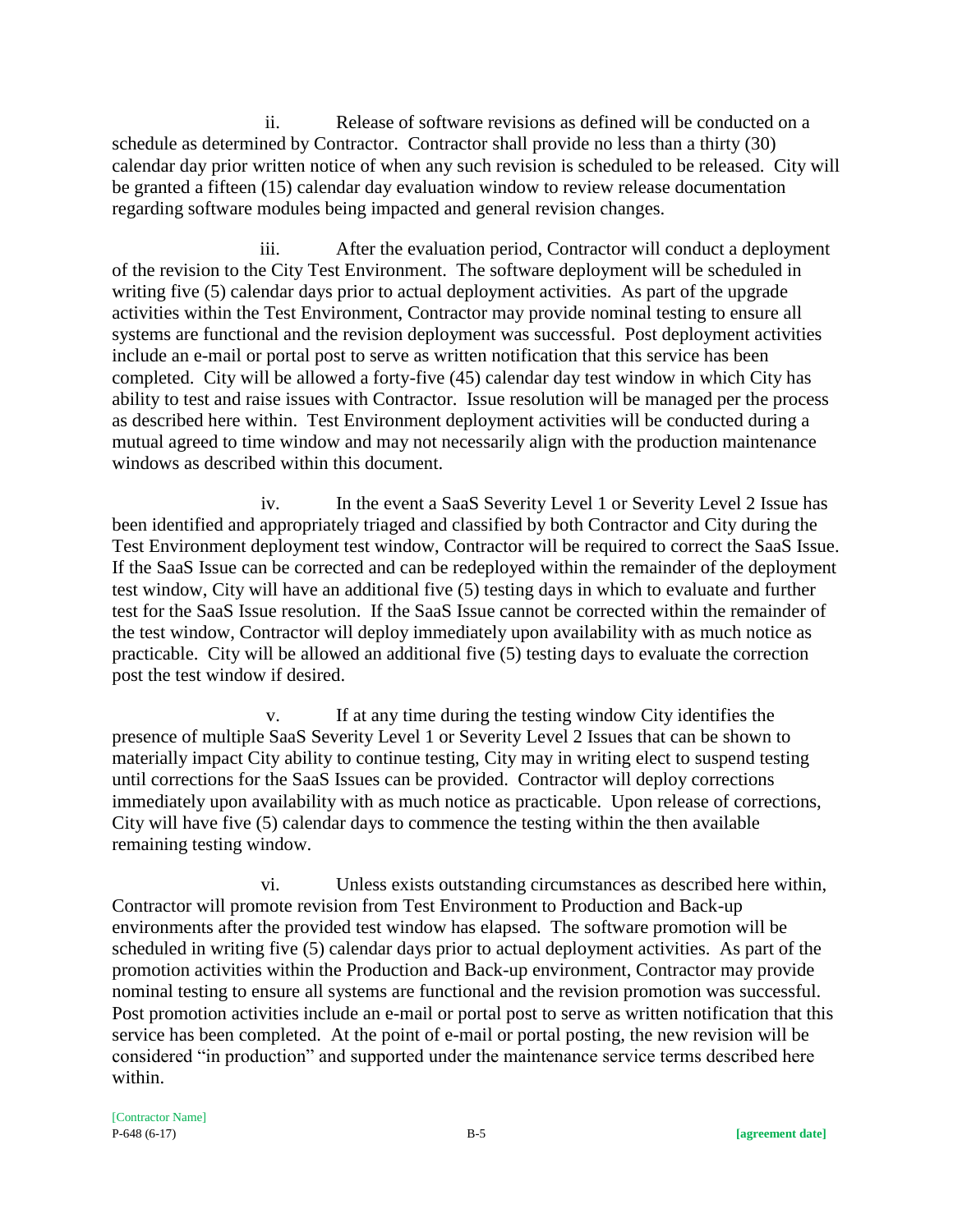vii. In support of such SaaS Software Version upgrades, SaaS Software Revisions and SaaS Software Patches, Contractor shall provide updated user technical documentation reflecting the SaaS Software Version upgrades, SaaS Software Revisions and SaaS Software Patches as soon as reasonably practical after the SaaS Software Version upgrades, SaaS Software Revisions and SaaS Software Patches have been released. Updated user technical documentation that corrects Errors or other minor discrepancies will be provided to Contractor's customers when available.

**2. Third-Party Software Revisions.** At the option of Contractor, periodic software revisions of Third-Party Software included with the SaaS Software will be provided by Contractor at its discretion without further charge provided the following conditions are met: (i) the Third-Party Software revision corrects a malfunction or significant publicly disclosed security threat in the Third-Party Software that affects the operation or ability to provide secure use of the SaaS Software; and (ii) the Third-Party Software Revision has, in the opinion of Contractor, corrected malfunctions or significant security threat identified in the Contractor Technology System and has not created any additional malfunctions; and (iii) the Third-Party Software revision is available to Contractor. City is responsible for obtaining and installing or requesting install of the Third-Party Software revision if the Third-Party Software was not licensed to City by or through Contractor. Contractor Software revisions provided by Contractor are specifically limited to the Third-Party Software identified and set forth in Appendix B to this Agreement.

**C. Response to SaaS Issues.** Contractor will provide verbal or written responses to SaaS Issues identified by City in an expeditious manner. Such responses shall be provided in accordance with the Target Response Times as defined under Section VI.

**D. SaaS Software Maintenance Acceptance Period.** Unless as otherwise agreed to by City on a case-by-case basis, for non-emergency maintenance City shall have a twenty (20) business day period to test any maintenance changes prior to Contractor introducing such maintenance changes into production. In the event that City rejects, for good cause, any maintenance changes during the SaaS Software Maintenance Acceptance Period, Contractor shall not introduce such rejected maintenance changes into production. At the end of the Maintenance Acceptance Period, if City has not rejected the maintenance changes, the maintenance changes shall be deemed to be accepted by City and Contractor shall be entitled to introduce the maintenance changes into production.

**E. SaaS Hardware:** Contractor will use commercially reasonable efforts to ensure that all hardware (including servers, routers, and other related equipment) on which the applications are deployed are attached to backup power systems sufficient to maintain the site's availability for so long as any power outage could reasonably be expected to occur, based on the experience of Contractor at its deployment location and consistent with the Tier rating of the datacenter.

# **IV. City Responsibilities**

**A.** Contractor shall provide technical support for SaaS Severity Level 1 and Severity Level 2 Issues, 24 hours per day; seven (7) days per week; 365 days per year.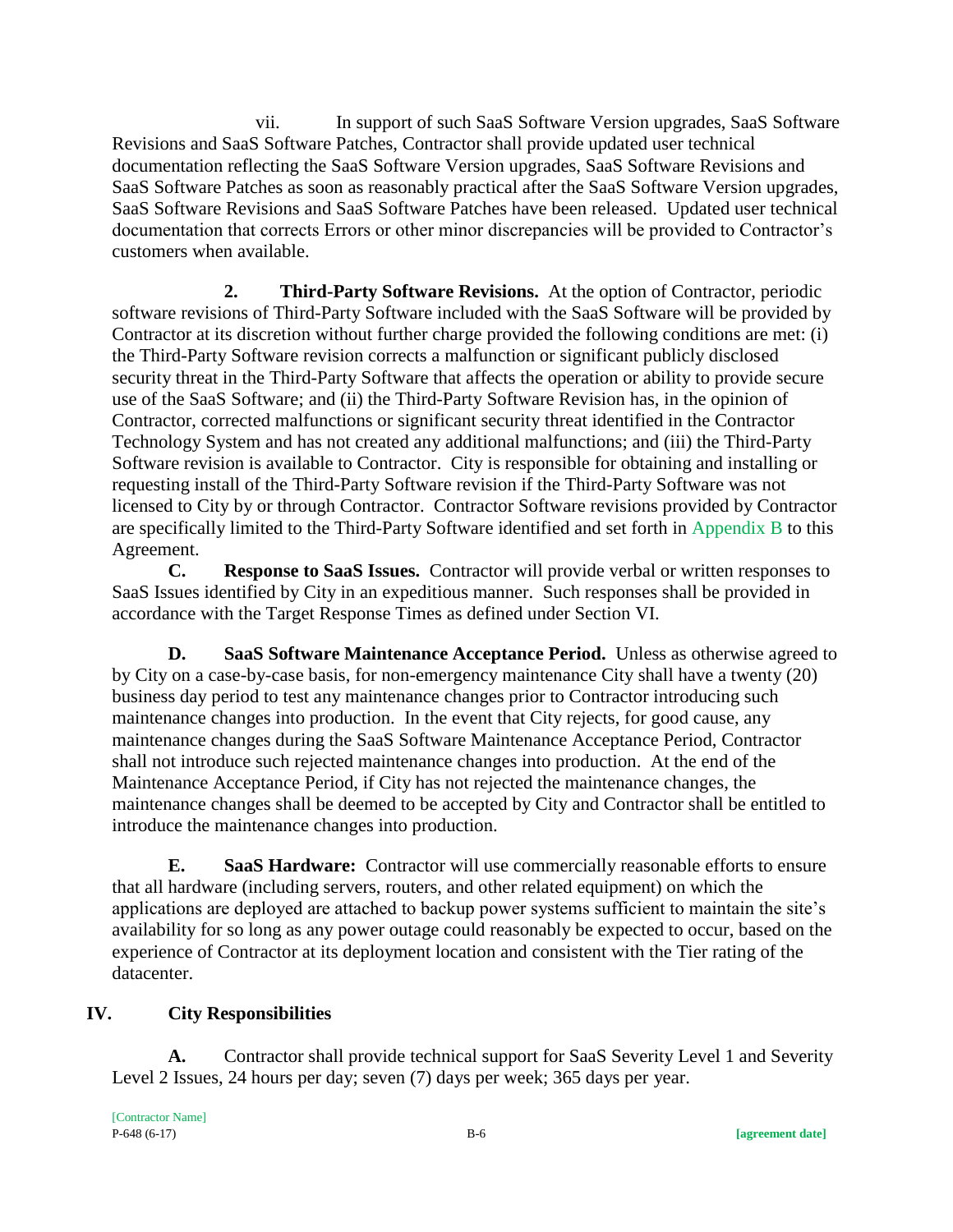**B.** City shall provide Contractor with timely notification of any SaaS Issues by either of these methods:

# 1. **Contacting Contractor's Customer Support at 1-800-xxx-xxxx**.

## 2. **By entering the problem on the Contractor Service Portal.**

Notifications can be submitted through the City Portal. This is the preferred method by which to contact Contractor.

3. If City cannot readily access the Contractor portal, City may contact Contractor at the "800" number listed above.

**C. Support for Problem Investigation**. City shall support all reasonable requests by Contractor as may be required in problem investigation and resolution.

**D. Designation of Point of Contact.** City shall assign an individual or individuals to serve as the designated contact(s) for all communication with Contractor during SaaS Issue investigation and resolution.

**E. Discovery of Errors**. Upon discovery of an Error, City agrees, if requested by Contractor, to submit to Contractor a listing of output and any other data that Contractor may require in order to reproduce the Error and the operating conditions under which the Error occurred or was discovered.

# **V. Technical Support**

**A. 24x7 Technical Support**: Authorized Users will make Technical Support requests by calling or emailing Contractor's Technical Support staff or by submitting a request via Contractor's customer service web portal. The Technical Support staff shall assign to the request the SaaS Severity Level (as defined herein) indicated by the requestor. SaaS Severity Level 1 and 2 items will be addressed 24/7. SaaS Severity Level 3 and 4 items will be addressed during the standard business hours of 6:00am-6:00pm US Pacific Time.

1. **Business Hours:** Technical Support is available between the business hours of 6:00am to 6:00 pm US Pacific Time by accessing the Contractor's subscriber Portal (or Toll-free at 800-XXX-XXXX, or by emailing [xxxx@](mailto:support@aclara.com)ssss.com if access to the Contractor's subscriber Portal is not readily available to City).

**After hours:** On-call technical support is available after 6pm and before 6:00am Pacific Time 24-hours a day/7 days a week/365 days a year, including Service Provider Holidays and weekends by accessing the Contractor's subscriber Portal or calling Contractor's Toll –free number 800-XXX-XXXX.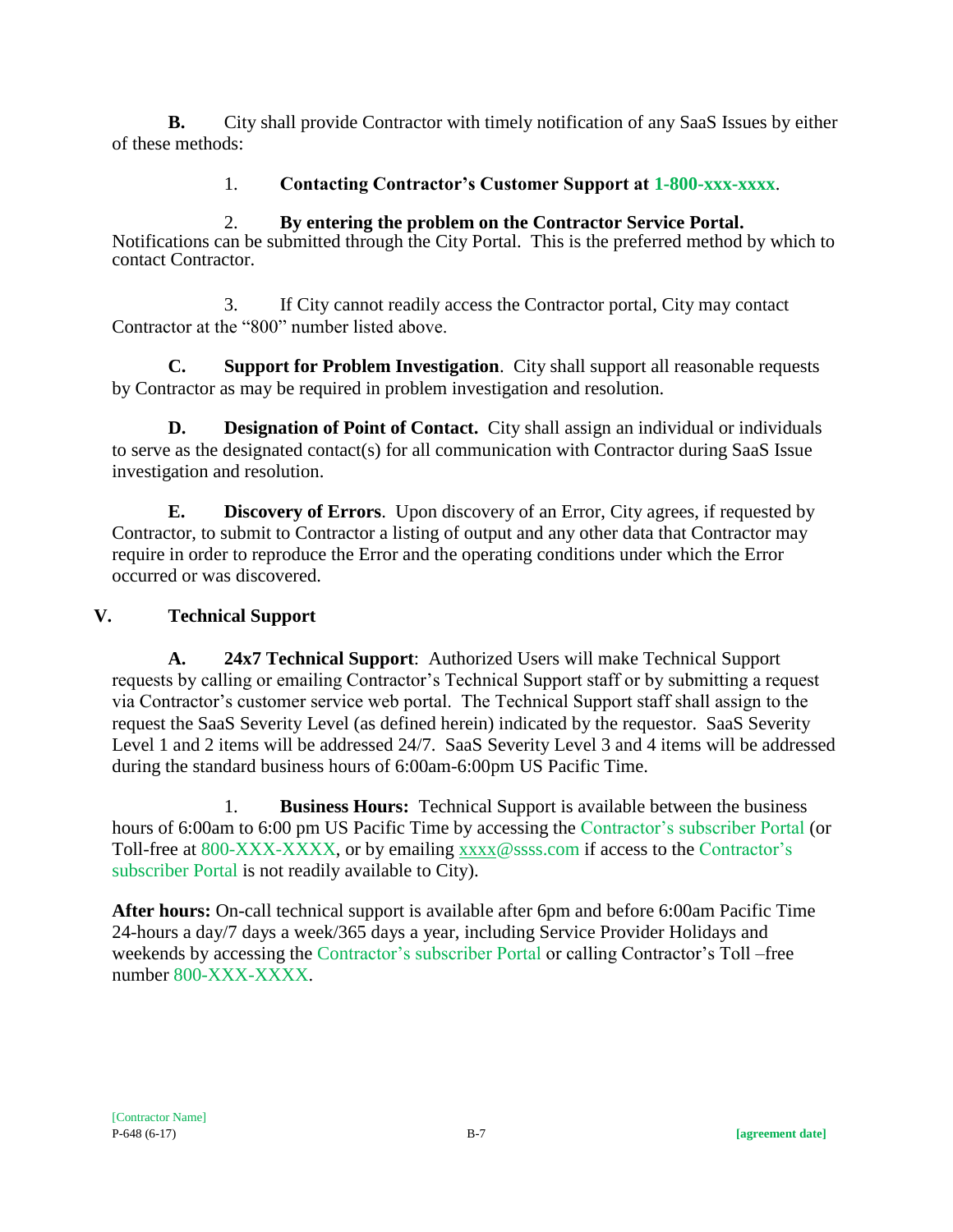| <b>SaaS Severity Level</b>                                                                                                                                                                                                                                                                                                                                 | <b>Target Response Time</b>                                                                                                                                                     |
|------------------------------------------------------------------------------------------------------------------------------------------------------------------------------------------------------------------------------------------------------------------------------------------------------------------------------------------------------------|---------------------------------------------------------------------------------------------------------------------------------------------------------------------------------|
| SaaS Severity Level 1: Requires immediate attention-<br>Critical production functionality is not available or a large<br>number of users cannot access the SaaS Application. Causes<br>a major business impact where service is lost or degraded<br>and no workaround is available, therefore preventing<br>operation of the business.                     | Request Response Time: 30 minutes.<br><i>Request Resolution Time Target:</i> $<$ 2<br>hours.<br><b>Maximum Permitted Request</b><br>$Resolution$ Time: $<$ 48 hours             |
| SaaS Severity Level 2: Requires priority attention - Some<br>important production functionality is not available, or a<br>small number of users cannot access the system. Causes<br>significant business impact where service is lost or degraded<br>and no workaround is available, however the business can<br>continue to operate in a limited fashion. | Request Response Time: 1 hr.<br><i>Request Resolution Time Target: <math>\lt 4</math></i><br>hours<br><b>Maximum Permitted Request</b><br>$Resolution$ Time: $<$ 96 hours       |
| SaaS Severity Level 3: Requires attention -There is a<br>problem or inconvenience. Causes a business impact where<br>there is minimal loss of service and a workaround is<br>available such that the system can continue to operate fully<br>and users are able to continue business operations.                                                           | Request Response Time: 1 hr.<br><i>Request Resolution Time Target:</i> $\lt 6$<br>hours<br><b>Maximum Permitted Request</b><br><i>Resolution Time: <math>&lt;</math> 7 days</i> |
| SaaS Severity Level 4: There is a problem or issue with no<br>loss of service and no business impact.                                                                                                                                                                                                                                                      | Request Response Time: 1 hr.<br>Request Resolution Time Target: <<br>24 hours<br><b>Maximum Permitted Request</b><br><i>Resolution Time: <math>&lt;</math> 7 days</i>           |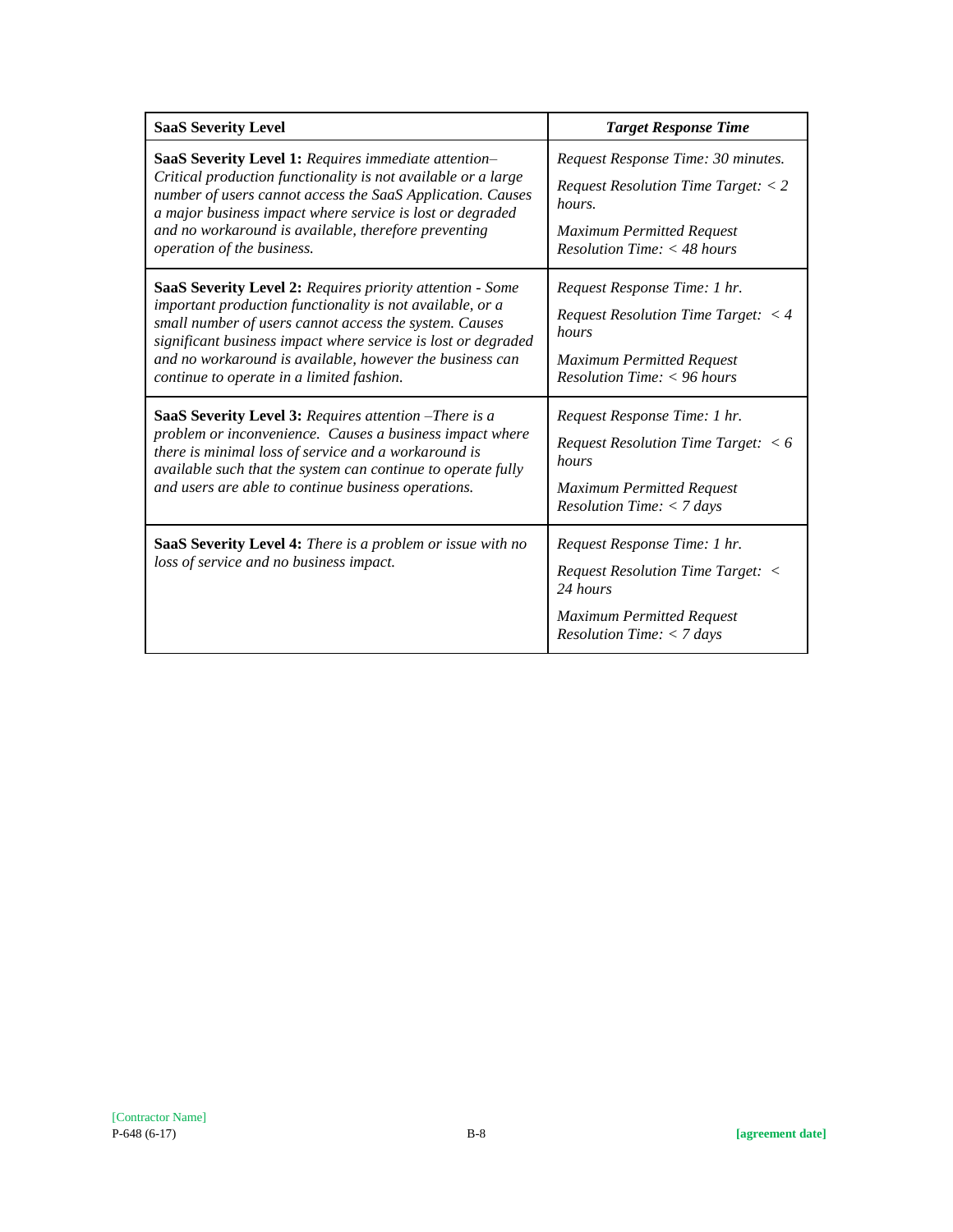**Appendix C Calculation of Charges**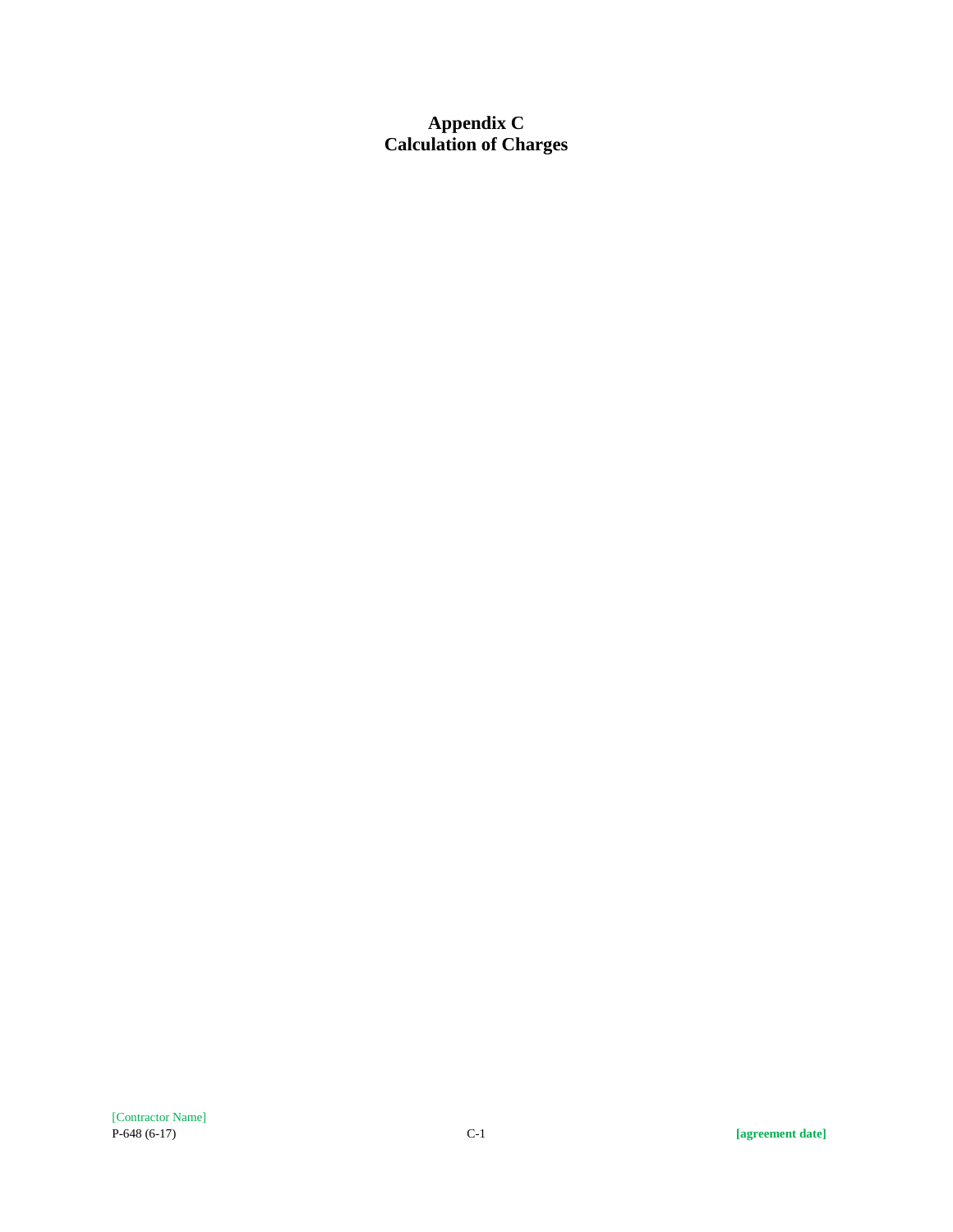### **Appendix D Service Level Obligations**

**A. Time is of the Essence.** For the term of this Agreement, Contractor shall provide SaaS Services, Force Majeure events excepted, during the applicable Service Windows and in accordance with the applicable Service Levels as described herein, time being of the essence.

#### **B. Service Levels.**

### **1. "Availability" Service Level:**

## **i. Definitions:**

**a.** "**Actual Uptime**": The total minutes in the reporting month that the Services were actually available to Authorized Users for normal use.

**b.** "**Scheduled Downtime**": The total minutes in the reporting month during which Scheduled SaaS Maintenance was performed.

**c.** "**Scheduled Uptime**": The total minutes in the reporting month less the total minutes represented by the Scheduled Downtime.

**ii. Service Level Standard.** Services will be available to Authorized Users for normal use 100% of the Scheduled Uptime.

**a. Calculation:** (Actual Uptime / Scheduled Uptime) \* 100 = Percentage Uptime (as calculated by rounding to the second decimal point)

### **b. Performance Credit.**

**1) Where Percentage Uptime is greater than 99.9%**: No Performance Credit will be due to City.

**2) Where Percentage Uptime is equal to or less than 99.9%**: City shall be due a Performance Credit in the amount of 20% of the Services Fees (as calculated on a monthly basis for the reporting month) for each full 1% reduction in Percentage Uptime.

### **2. "Response Time" Service Level.**

**i. Definition(s).**

**a. "Response Time":** The interval of time from when an Authorized User requests, via the Services, a Transaction to when visual confirmation of Transaction completion is received by the Authorized User. For example, Response Time includes the period of time representing the point at which an Authorized User enters and submits data to the Services and the Services display a message to the Authorized User that the data has been saved.

[Contractor Name] P-648 (6-17) D-1 **[agreement date]**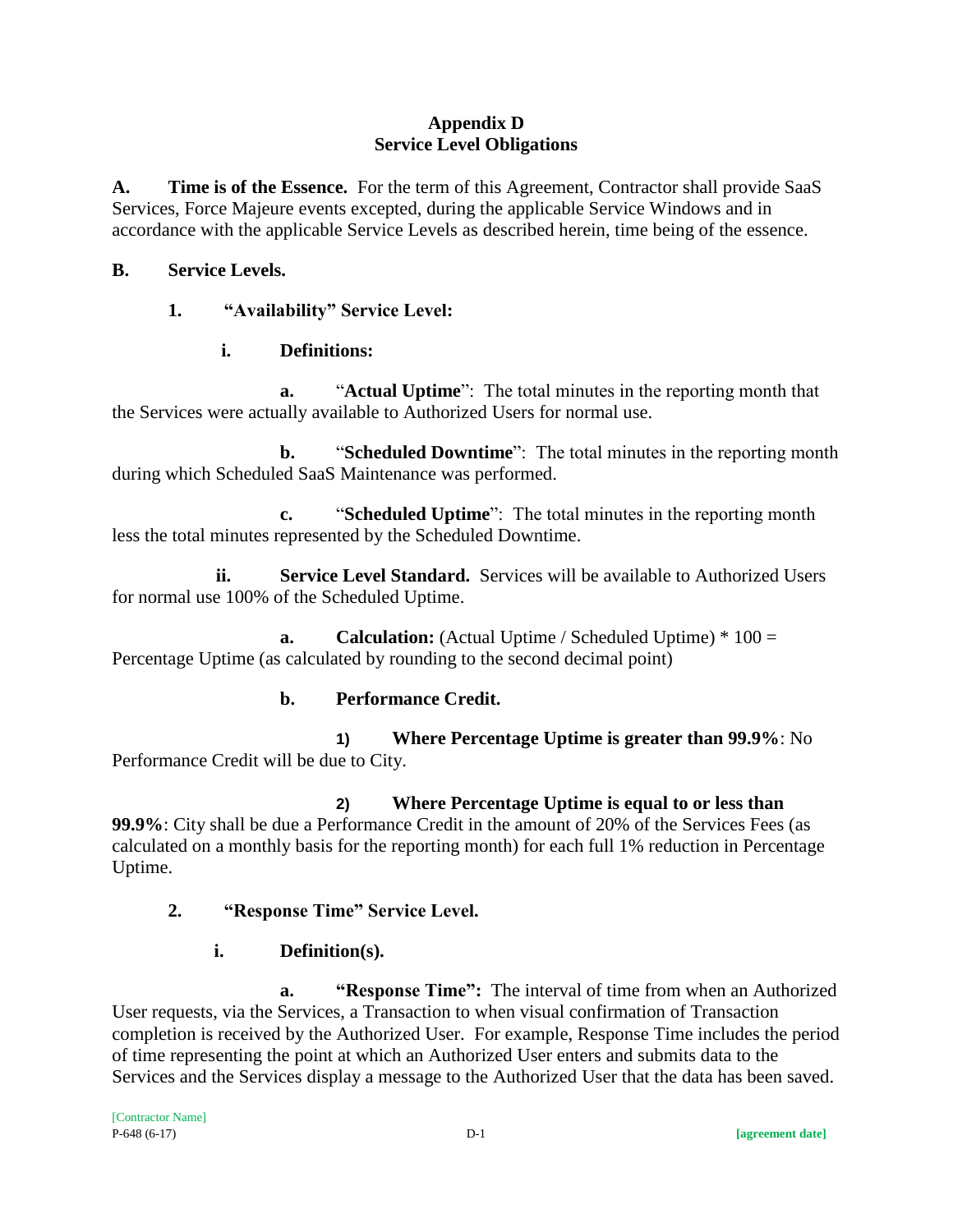**b. "Total Transactions"**: The total of Transactions occurring in the reporting month.

**c.** "**Transaction" or "Transactions":** Services web page loads, Services web page displays, and Authorized User Services requests.

**ii. Service Level Standard.** Transactions will have a Response Time of two (2) seconds or less 99.9% of the time each reporting month during the periods for which the Services are available.

**a. Calculation.** ((Total Transactions – Total Transactions failing Standard) / Total Transactions) \* 100 = Percentage Response Time (as calculated by rounding to the second decimal point).

### **b. Performance Credit**.

**1) Where Percentage Response Time is greater than 99.9%:** No Performance Credit will be due to City.

**2) Where Percentage Response Time is equal to or less than 99%:** City shall be due a Performance Credit in the amount of 20% of the Services Fees (as calculated on a monthly basis for the reporting month) for each full 1% reduction in Percentage Response Time.

**3. "Technical Support Problem Response" Service Level.**

# **i. Definition**.

**a. "Total Problems"**: The total number of problems occurring in the reporting month.

**ii. Service Level Standard.** Problems shall be confirmed as received by Contractor 100% of the time each reporting month, in accordance with the Request Response Time associated with the SaaS Severity Level.

**a. Calculation.** ((Total Problems – Total Problems failing Standard) / Total Problems) \* 100 = Percentage Problem Response (as calculated by rounding to the second decimal point). Note: This Calculation must be completed for each SaaS Severity Level.

# **b. Performance Credit.**

# **1) SaaS Severity Level**  $1 - 2$ **.**

**i) Where Percentage Problem Response is greater than 99.9%**: No Performance Credit will be due to City.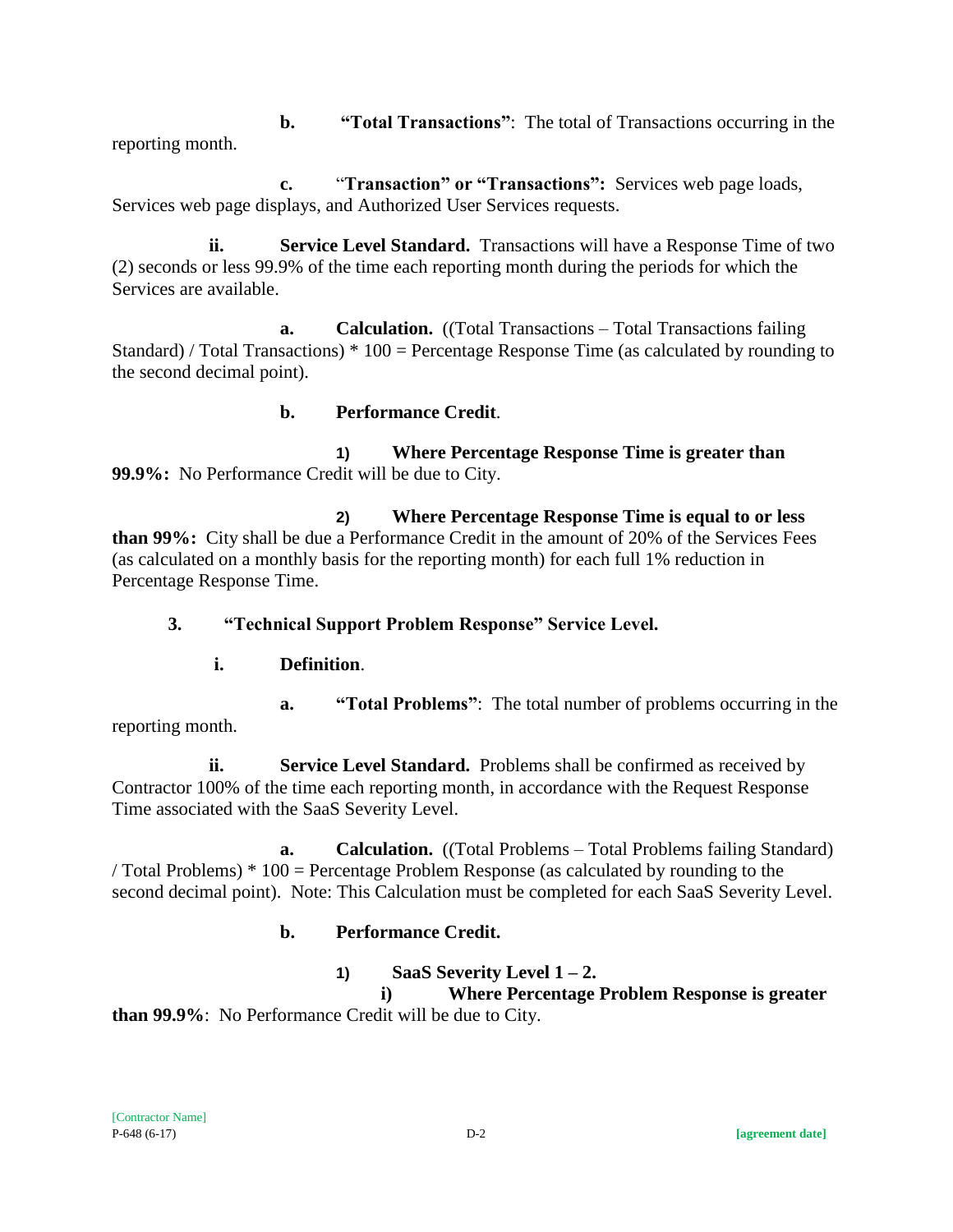### **ii) Where Percentage Problem Response is equal to**

**or less than 99%:** City shall be due a Performance Credit in the amount of 20% of the Services Fees (as calculated on a monthly basis for the reporting month) for each full 1% reduction in Percentage Problem Response.

# **2) SaaS Severity Level 3 – 4.**

**i) Where Percentage Problem Response is greater than 99.9%**: No Performance Credit will be due to City.

**ii) Where Percentage Problem Response is equal to or less than 99%:** City shall be due a Performance Credit in the amount of 20% of the Services Fees (as calculated on a monthly basis for the reporting month) for each full 1% reduction in Percentage Problem Response.

**C. Service Level Reporting.** On a monthly basis, in arrears and no later than the fifteenth  $(15<sup>th</sup>)$  calendar day of the subsequent month following the reporting month, Contractor shall provide reports to City describing the performance of the SaaS Services and of Contractor as compared to the service level standards described herein. The reports shall be in a form agreed-to by City, and, in no case, contain no less than the following information: (a) actual performance compared to the Service Level Standard; (b) the cause or basis for not meeting the service level standards described herein; (c) the specific remedial actions Contractor has undertaken or will undertake to ensure that the service level standards described herein will be subsequently achieved; and, (d) any Performance Credit due to City. Contractor and City will meet as often as shall be reasonably requested by City, but no less than monthly, to review the performance of Contractor as it relates to the service level standards described herein. Where Contractor fails to provide a report for a service level standard described herein in the applicable timeframe, the service level standard shall be deemed to be completely failed for the purposes of calculating a Performance Credit. Contractor shall, without charge, make City's historical service level standard reports to City upon request.

**D. Failure to Meet Service Level Standards.** In the event Contractor does not meet a service level standard described herein, Contractor shall: (a) owe to City any applicable Performance Credit, as liquidated damages and not as a penalty; and, (b) use its best efforts to ensure that any unmet service level standard described herein is subsequently met. Notwithstanding the foregoing, Contractor will use its best efforts to minimize the impact or duration of any outage, interruption, or degradation of Service. In no case shall City be required to notify Contractor that a Performance Credit is due as a condition of payment of the same.

**E. Termination for Material and Repeated Failures**. City shall have, in addition to any other rights and remedies under this Agreement or at law, the right to immediately terminate this Agreement and be entitled to a return of any prepaid fees where Contractor fails to meet any service level standards described herein: (a) to such an extent that the City's ability, as solely determined by City, to use the SaaS Services is materially disrupted, Force Majeure events excepted; or, (b) for four (4) months out of any twelve (12) month period.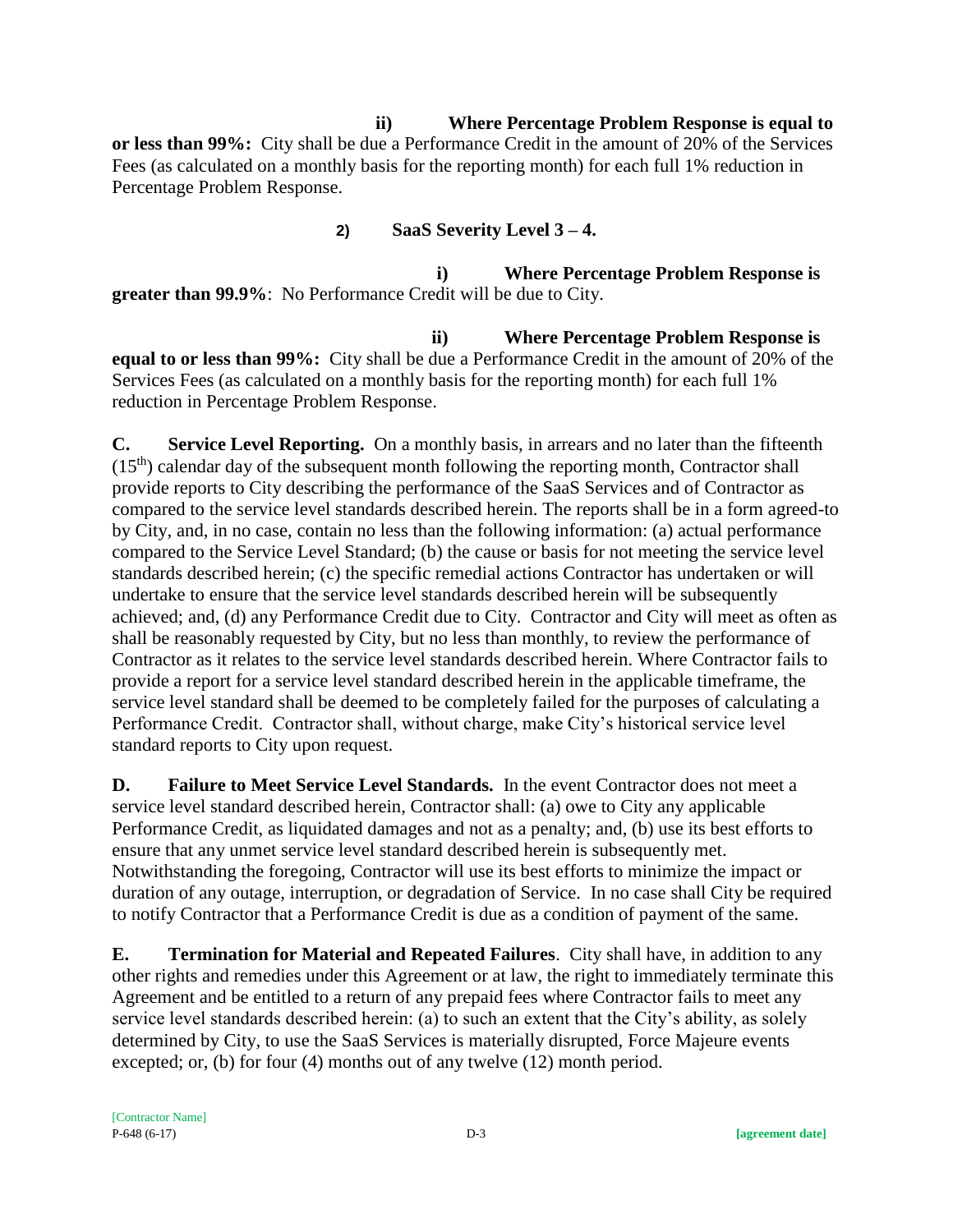**F. Audit of Service Levels.** No more than quarterly, City shall have the right to audit Contractor's books, records, and measurement and auditing tools to verify service level obligations achievement and to determine correct payment of any Performance Credit. Where it is determined that any Performance Credit was due to City but not paid, Contractor shall immediately owe to City the applicable Performance Credit.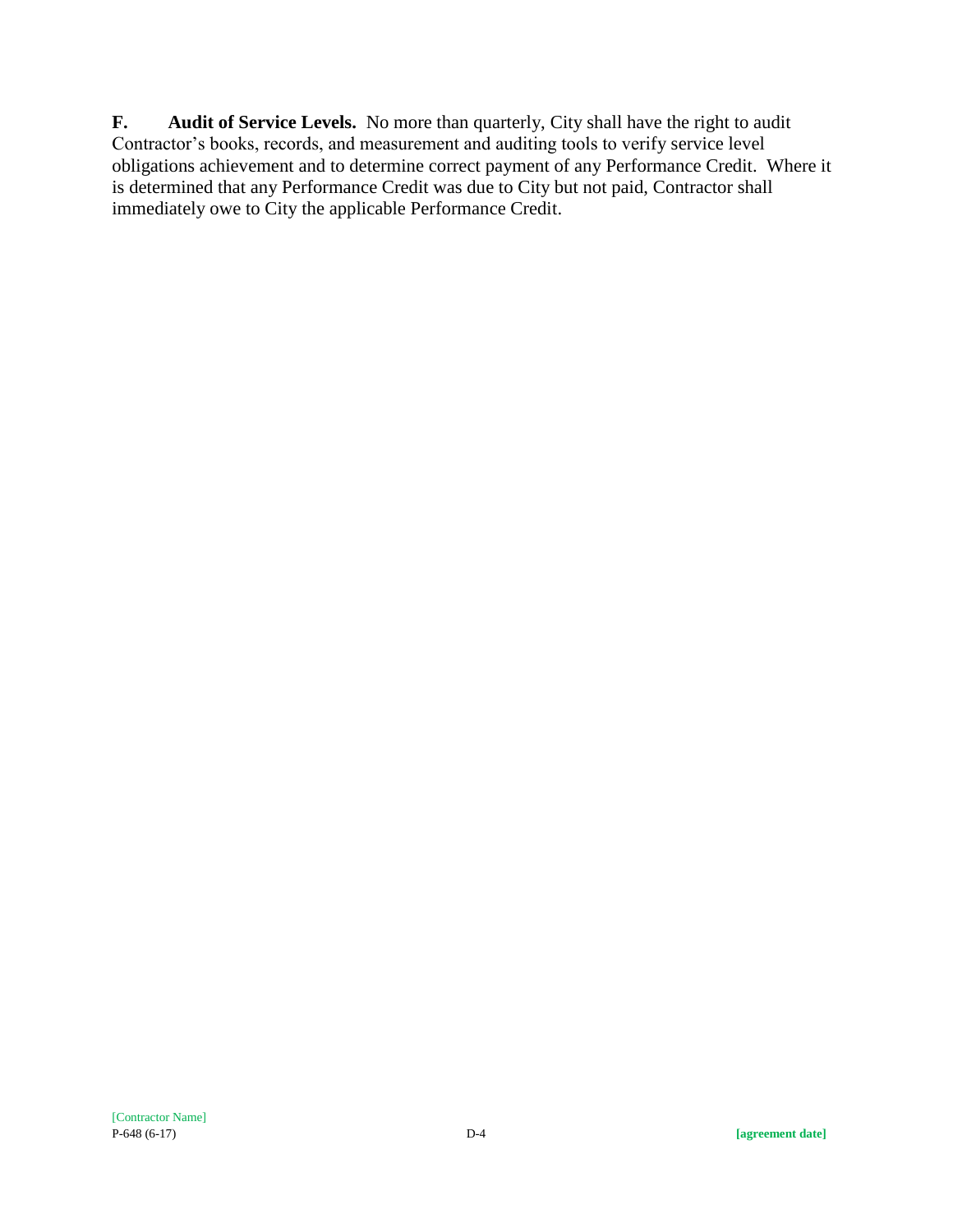**Appendix E Disaster Recovery Plan**